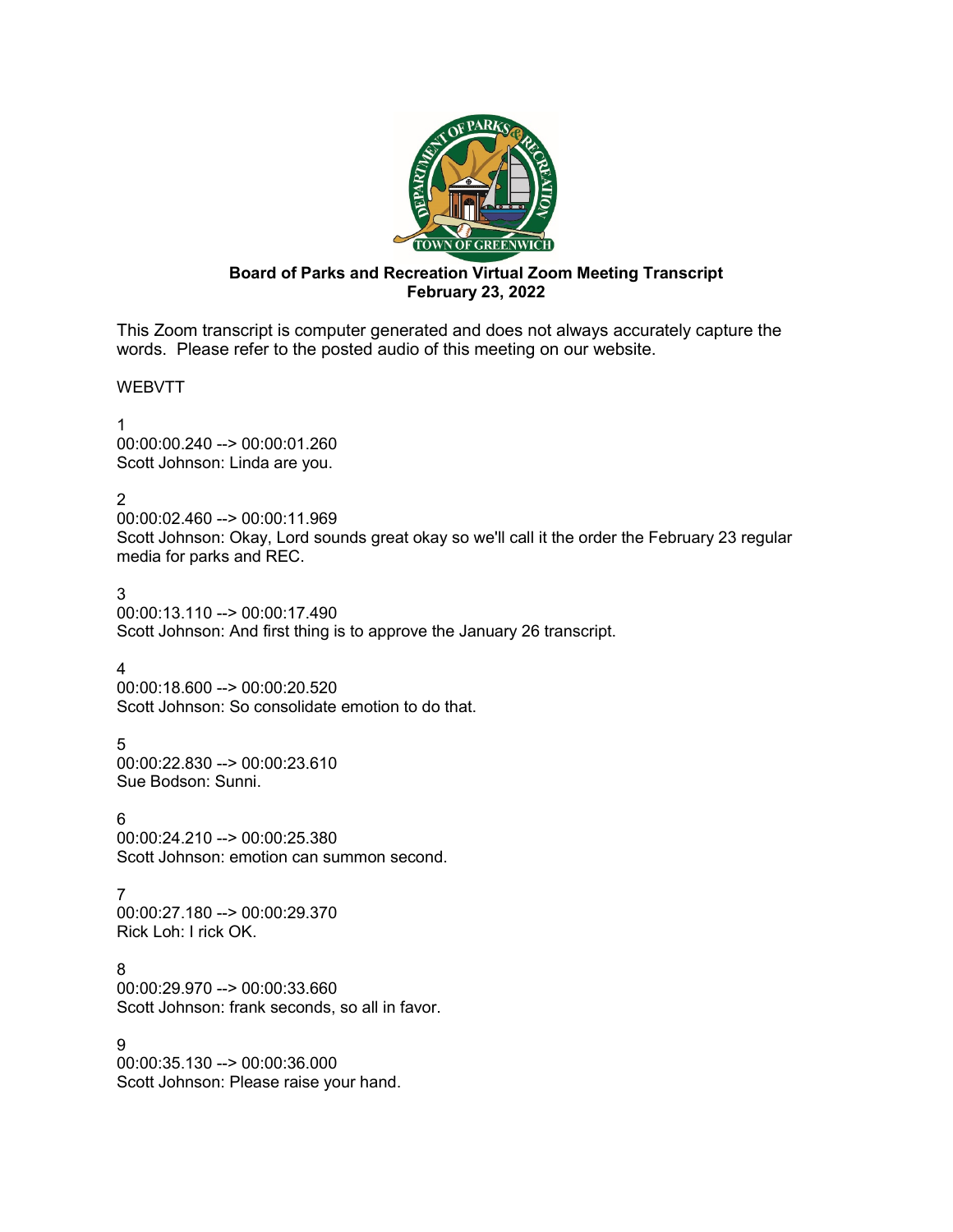10 00:00:38.220 --> 00:00:39.300 Rick Loh: My hands up wait a minute.

11 00:00:40.170 --> 00:00:40.560 Scott Johnson: Can you believe.

12

00:00:42.630 --> 00:00:47.790 Lenore Caserta-McClester: that the vote should be a roll call so that it's documented on the transcript.

13 00:00:49.050 --> 00:00:52.710 Scott Johnson: Okay, so we'll start frank you prove or disprove the Minutes.

14 00:00:52.920 --> 00:00:53.640 Frank DiVincenzo: I bro.

15 00:00:54.210 --> 00:00:54.750 So.

16 00:00:56.910 --> 00:00:57.540 Scott Johnson: Tracy.

17 00:01:00.960 --> 00:01:01.350 Scott Johnson: rick.

18 00:01:02.220 --> 00:01:02.820 I approve.

19 00:01:04.950 --> 00:01:05.970 Scott Johnson: Who am I missing anybody.

20 00:01:06.480 --> 00:01:08.670 Scott Johnson: Nancy Hello Nancy sorry good.

21 00:01:11.220 --> 00:01:16.320 Scott Johnson: Okay, so that's that's unanimous approval so so so note that in the record.

22

00:01:20.550 --> 00:01:22.860 Scott Johnson: showed he went through the directors reporting want to wait.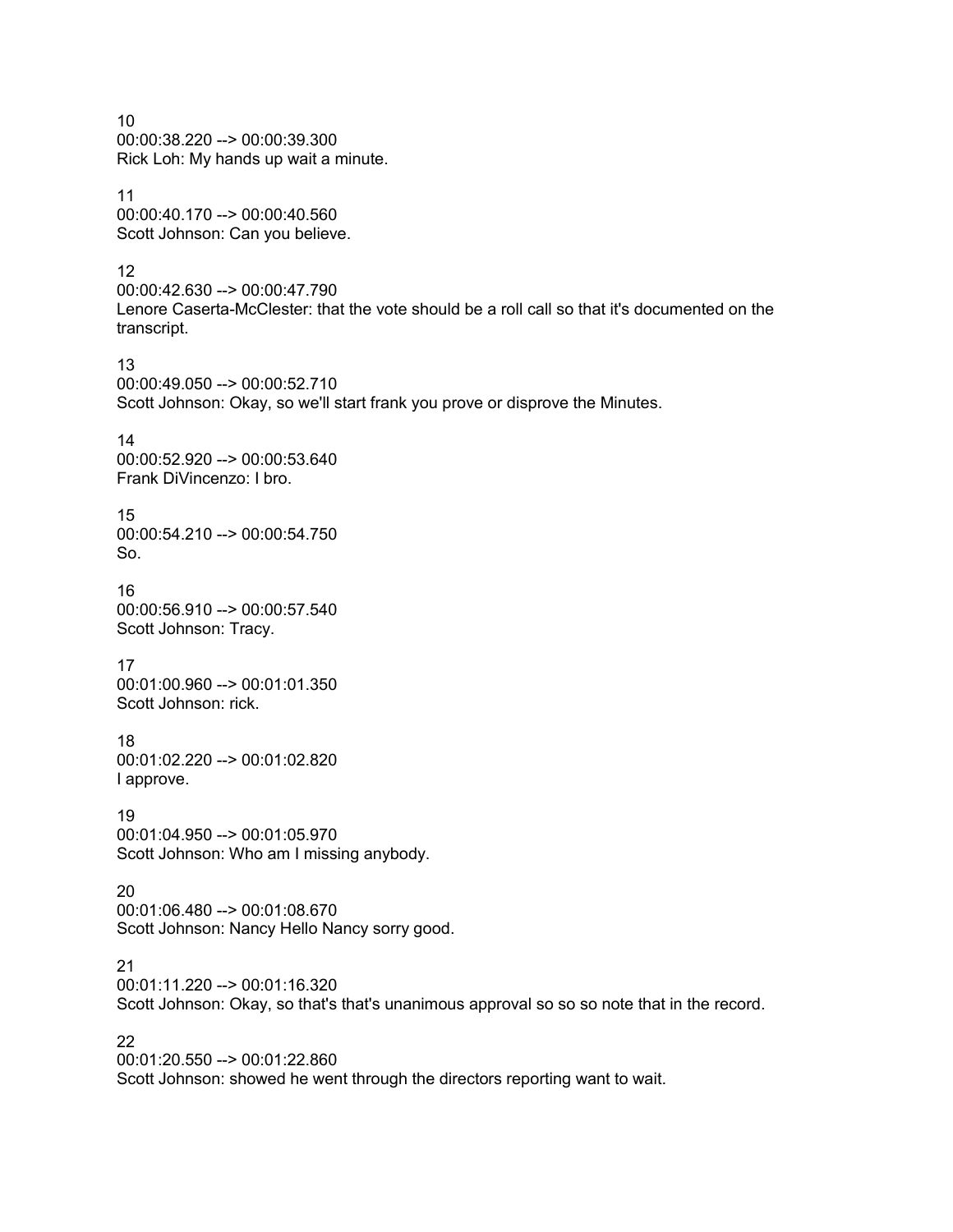00:01:26.790 --> 00:01:29.220 Joe Siciliano: On you whichever you prefer whatever you prefer Scott.

24

00:01:29.910 --> 00:01:30.480 Scott Johnson: can watch it.

### 25

00:01:31.980 --> 00:01:41.700

Scott Johnson: Once you go ahead and do that because, because as sort of you know we don't know what's, the last thing going on, particularly from the tea before they even start.

26

00:01:43.680 --> 00:01:46.470 Scott Johnson: blazing cho as well as hellman le.

### 27

00:01:47.640 --> 00:01:49.380 Scott Johnson: I don't know how you guys do that.

28

00:01:51.180 --> 00:01:52.800 Scott Johnson: I went to one of those things.

### 29

00:01:53.850 --> 00:01:58.380 Scott Johnson: And you will probably add them but four times in the last last six weeks.

30

00:01:59.850 --> 00:02:06.750 Scott Johnson: So, Joe or plays once you give give that up to the to date, order and then whatever other directors report, you want to do.

31

00:02:07.230 --> 00:02:12.120 Joe Siciliano: Okay john blades are going to split up some of the directors report so there's a couple things.

32

00:02:15.120 --> 00:02:16.590 Joe Siciliano: Brian has given us some updates, we can.

33

00:02:18.420 --> 00:02:18.870 Joe Siciliano: Excuse me.

34 00:02:20.760 --> 00:02:23.010 Joe Siciliano: Brian Brian is good friends, give us some updates.

35 00:02:23.550 --> 00:02:28.710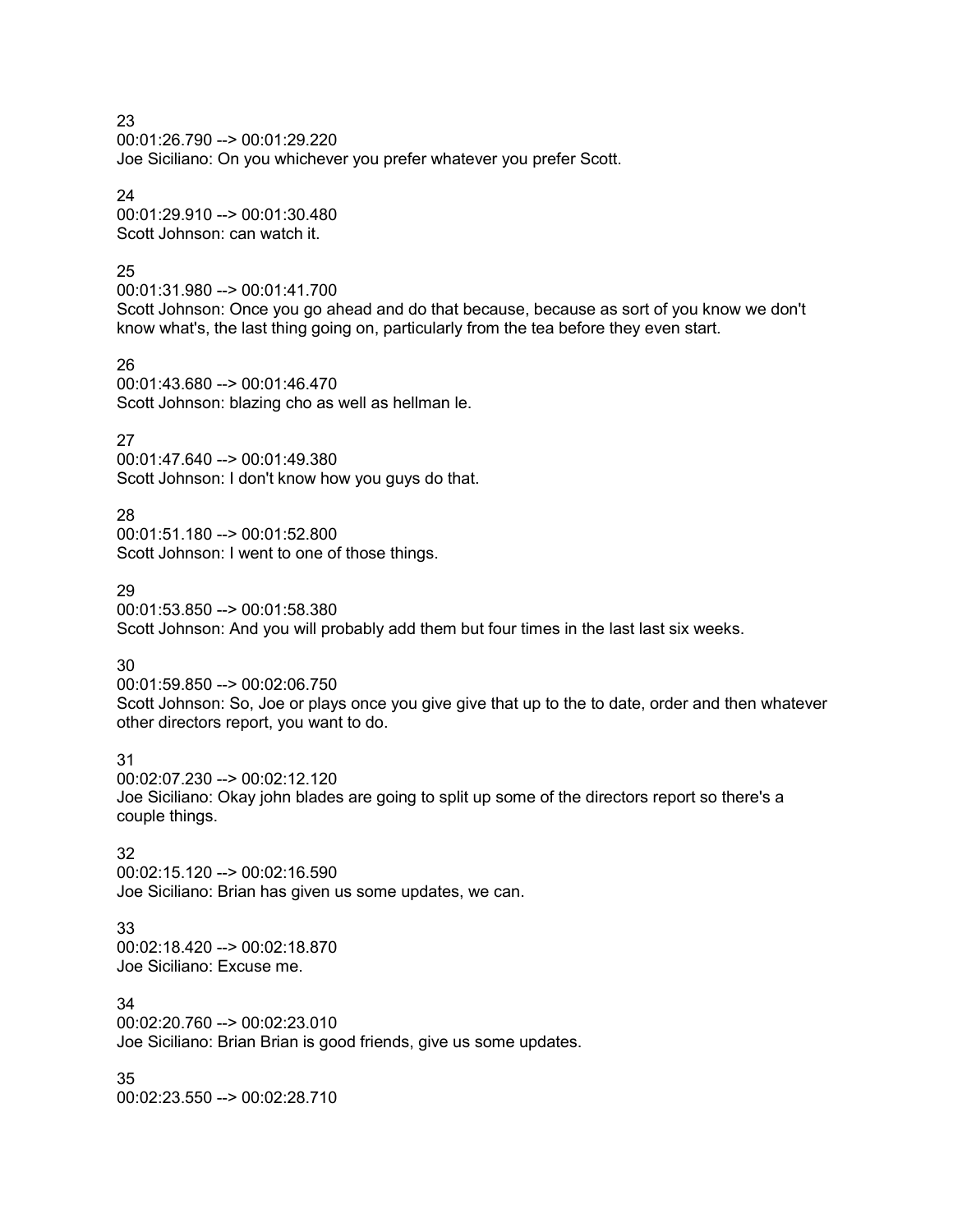Joe Siciliano: continue to work at the sailing school folks to get them going they're working on their insurance.

36

00:02:30.150 --> 00:02:39.030

Joe Siciliano: And their website, hopefully, a short period of time we'll have both of those completed and they'll go live for registration for the Program.

# 37

00:02:40.890 --> 00:02:47.970

Joe Siciliano: fortunate enough that we're able to get a couple of private donations that helps them out getting going and.

# 38

00:02:48.750 --> 00:02:58.530

Joe Siciliano: that's that's good news that we will have a sailing program it's just a little painful in the beginning, here, trying to get all the paperwork and the contract and insurance and all that kind of straightened out but.

### 39

00:03:00.810 --> 00:03:08.250

Joe Siciliano: it's moving forward and Brian brian's on top, ladies and I went to a budget the budget hearing last week on our budget.

# 40

00:03:09.420 --> 00:03:11.580 Joe Siciliano: Not only our operating budget, but our capital.

# 41

00:03:13.140 --> 00:03:14.850

Joe Siciliano: Please did a great job and putting together.

# 42

00:03:16.260 --> 00:03:23.700

Joe Siciliano: A PowerPoint presentation, with the assistance of our superintendents so thank you all for that answered a lot of questions up front.

# 43

00:03:24.390 --> 00:03:34.290

Joe Siciliano: Even though we spent two and a half hours, it was more of an educational program rather than you know really some serious questions, so the new members.

# 44

00:03:34.830 --> 00:03:47.880

Joe Siciliano: On the Budget Committee also several Members in the BT in general, and so, some of it was more of educational it took quite extensively about the field study, ladies will cover that shortly.

#### 45 00:03:50.820 --> 00:03:51.330 Joe Siciliano: We.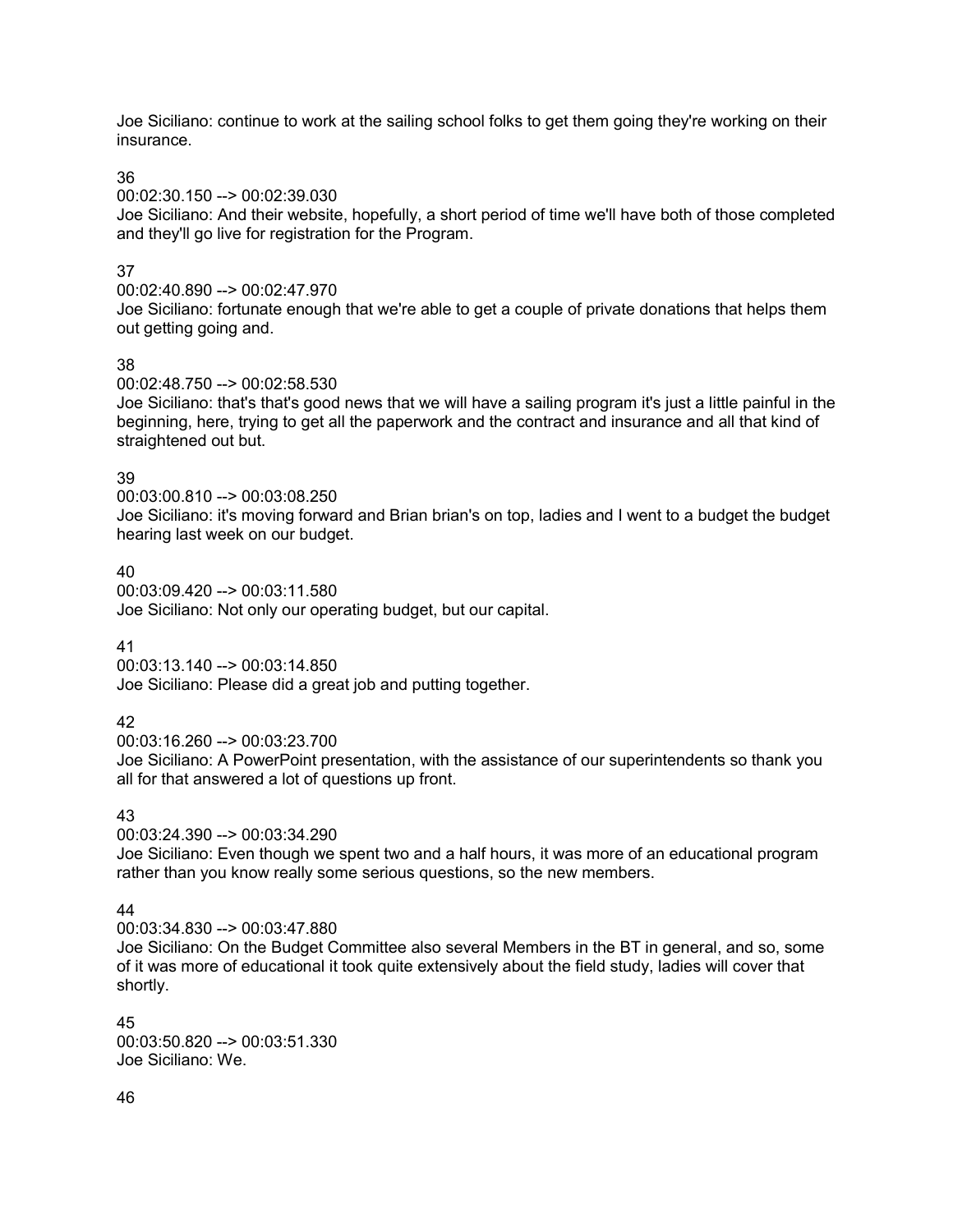### 00:03:52.710 --> 00:03:54.930

Joe Siciliano: Since place is going to cover the field, study and.

### 47

00:03:56.100 --> 00:04:06.180

Joe Siciliano: We did we did yesterday was the signing up for picnics overnights you know clambake area all that kind of stuff we service 96 people.

# 48

00:04:06.690 --> 00:04:07.320 Joe Siciliano: in the morning.

### 49

00:04:08.160 --> 00:04:14.490 Joe Siciliano: there's a lot of signups so every Friday and Saturday night of island camping is already taken.

# 50

00:04:17.280 --> 00:04:26.220

Joe Siciliano: Some clambake So things are starting to come alive again people are anticipating the summer being out and about you know kind of reconnecting with.

# 51

00:04:26.970 --> 00:04:37.560

Joe Siciliano: Their organizations and friends and we you know we saw that yesterday, just in the morning signing up over 96 people, so the book is open for reservations so.

# 52

00:04:38.640 --> 00:04:42.870 Joe Siciliano: You can go online or you can come calling the office and people will assist you.

# 53

00:04:45.630 --> 00:04:52.170 Joe Siciliano: One of the other things, been working on is that you know from time to time now, from time to time, but recently we've been talking a lot about pickup ball.

# 54

00:04:53.280 --> 00:05:01.410

Joe Siciliano: And I know some members of the boards have gotten calls about pickup ball and what we're doing and how we're trying to kind of help the expansion of the.

# 55

00:05:01.920 --> 00:05:08.490

Joe Siciliano: You know the number of people playing pickup ball we've been meeting with some couple of people will pick a ball interest.

# 56

00:05:09.180 --> 00:05:16.080

Joe Siciliano: Also, the staff has been meeting we were put into some statistics together and we're going to be taking another run at trying to get.

57 00:05:16.770 --> 00:05:27.240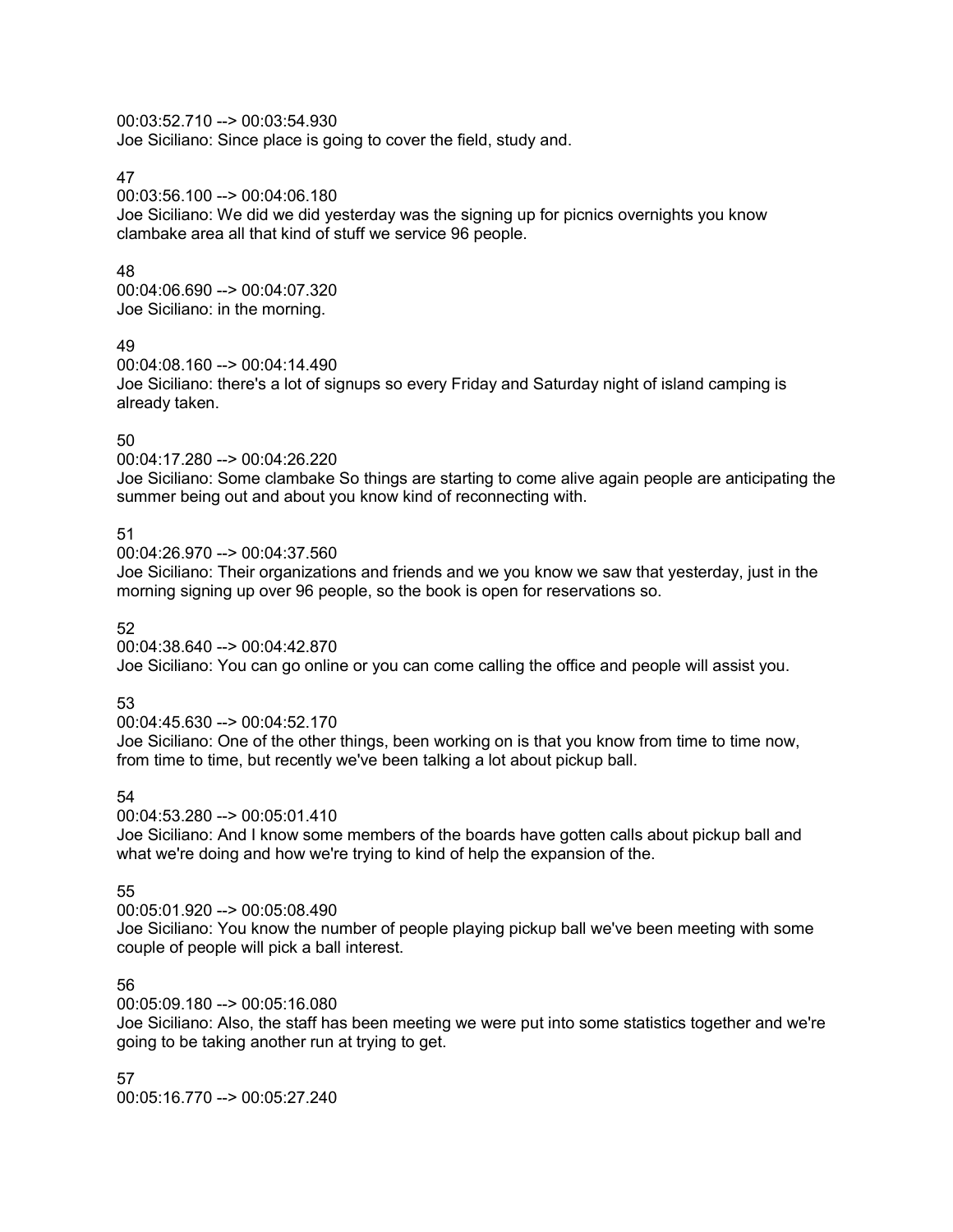Joe Siciliano: Some capital money which was moved out of the 23 budget put back into the 23 budget for repair of and renovation of the Bible St.

58

00:05:27.840 --> 00:05:38.640

Joe Siciliano: Courts and to make them three permanent pickle ball court so we're working on this deep do this issue of pickup ball, we do know, we received a petition of 150.

### 59

00:05:39.240 --> 00:05:46.980

Joe Siciliano: pickup ball players at wanted us to take them serious play, and we did actually be ready before they ever sent this the petition.

### 60

00:05:47.580 --> 00:05:59.130

Joe Siciliano: it's just a matter of trying to keep on balance, the tennis players and the pickup ball players and where they can all play either separately or together on some courts so we.

### 61

00:06:00.150 --> 00:06:08.340

Joe Siciliano: she's done a good job of putting together some statistics about tennis play and pick a ball play we're going to be reviewing that we just got those.

### 62

00:06:09.210 --> 00:06:20.340

Joe Siciliano: hands I don't know if it's Monday or the end of last week, but at the we're going to be reviewing the statistics statistical information and try to make some decisions about trying to expand the pickup ball Program.

# 63

00:06:21.480 --> 00:06:31.500

Joe Siciliano: I did, please, and I visited some courts in reawaken they put some temporary courts up and around the train station it really pretty simple arrangement.

64

00:06:32.820 --> 00:06:37.560 Joe Siciliano: it's not the answer to everything, but it is the answer to some temporary courts that.

# 65

00:06:38.640 --> 00:06:41.880 Joe Siciliano: matter of fact, the guy grew up in Greenwich was spearheaded.

# 66

00:06:43.080 --> 00:06:48.450

Joe Siciliano: Now there's a religion and they put three chords in radio Jason to the computer parking lot at the.

# 67

00:06:48.900 --> 00:06:57.210

Joe Siciliano: train station, because the train parking is not being used by the commuters so i'm kind of an interesting concept, they take the fence did.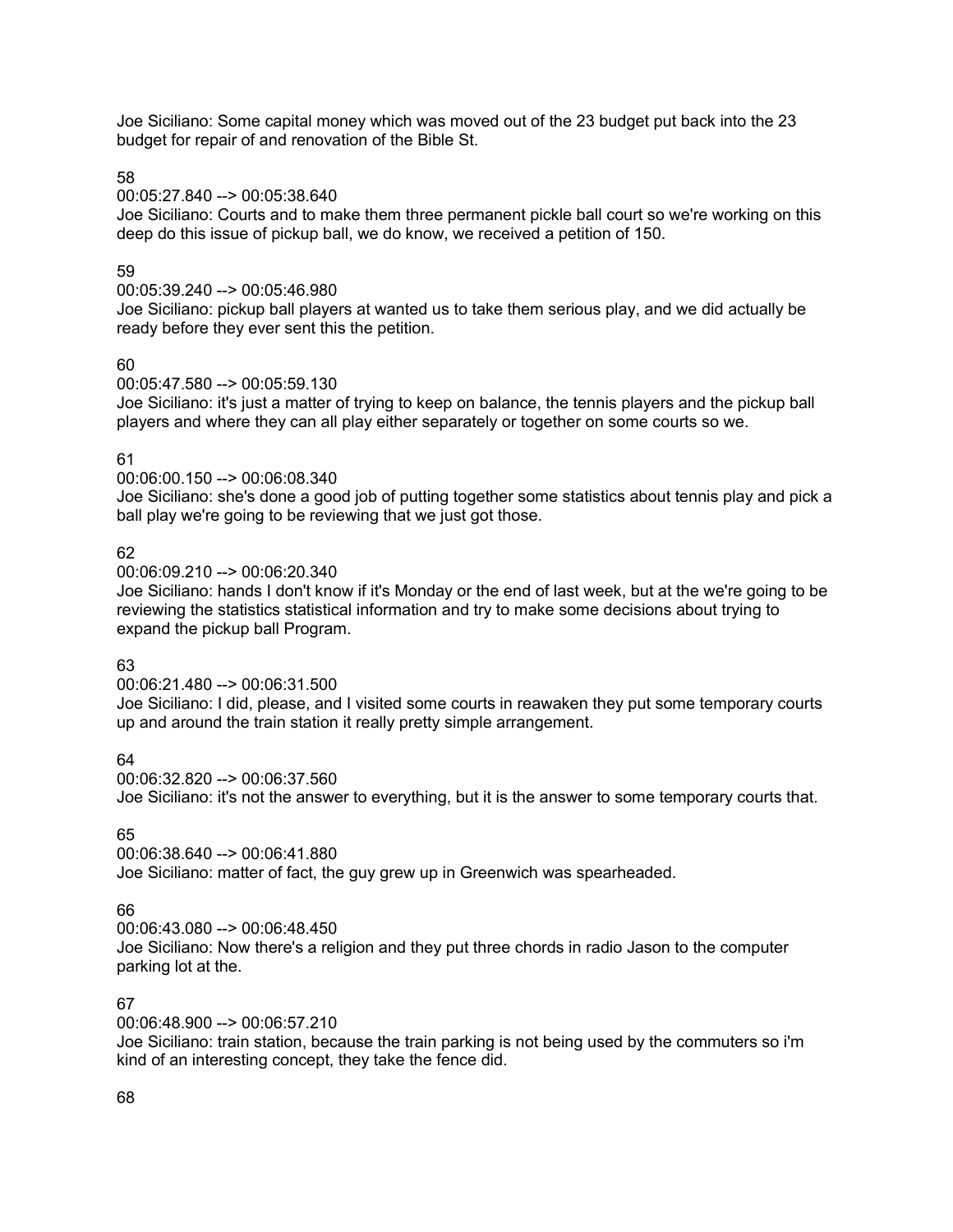# 00:06:57.660 --> 00:07:12.150

Joe Siciliano: Put the courts down put temporary nets up and I was actually went back there on Sunday and there's full full number of people playing on every court and people waiting so kind of interesting concept so we're looking at things like that, please turn over some.

# 69

00:07:12.240 --> 00:07:16.740

Scott Johnson: Time yeah just one thing on knuckleballs it's still indoors and outdoors or.

# 70

00:07:17.790 --> 00:07:21.060

Joe Siciliano: Right now we're playing indoors and outdoors because we have.

### 71

00:07:22.320 --> 00:07:29.700

Joe Siciliano: You know we're anticipating, month after month, the eastern grant and civic Center closing so we can start to construction, a lot of our.

# 72

00:07:30.690 --> 00:07:40.440

Joe Siciliano: vendors, or you know people that renters have been kind of finding other locations so for the month of March we drastically expanded the.

# 73

00:07:41.040 --> 00:07:53.250

Joe Siciliano: indoor pickle ball play at the eastern grand and civic Center because we had time and space available because some of our renters have moved on to other locations to secure a spot for the construction phase so.

# 74

00:07:54.060 --> 00:08:00.420

Joe Siciliano: we're going to be publishing that very soon tomorrow or Friday there's a there's an expanded list of of ours.

75

00:08:01.110 --> 00:08:09.240

Joe Siciliano: That should hopefully get us through the march uncertainty of March weather and then hopefully by April we'll have some more information about.

# 76

# 00:08:09.840 --> 00:08:18.060

Joe Siciliano: Setting up some temporary courts or modifying some tennis courts or doing a few things like that we're just trying to get the statistics right.

# 77

00:08:18.360 --> 00:08:24.720

Joe Siciliano: So that we don't get a clash between the tennis players and the become called players so on so we're working on that right now.

78 00:08:25.140 --> 00:08:36.690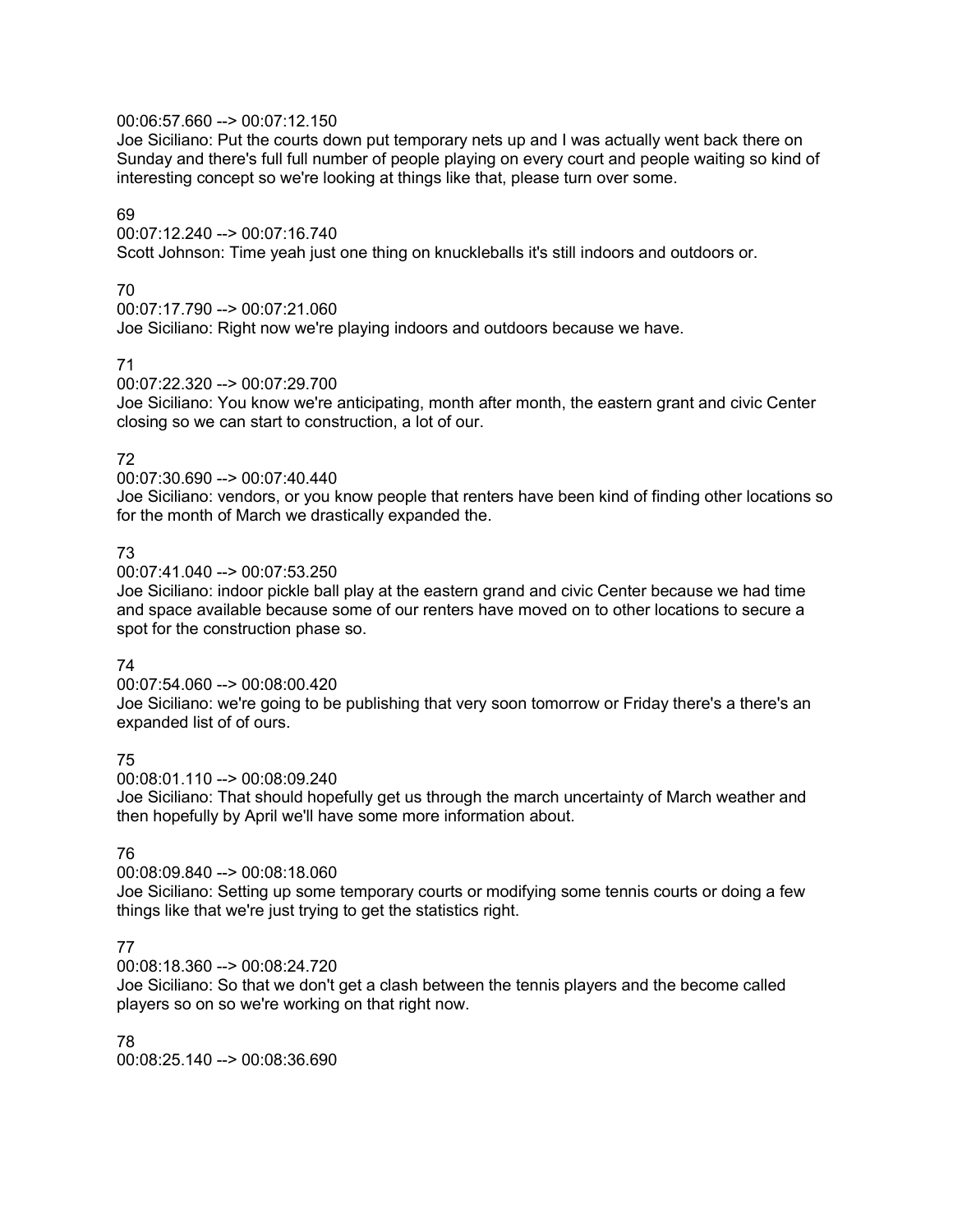Joe Siciliano: Ladies i'll turn over their fields of study to you when you can update folks on that, then I have one more, but let me do this now before you go, as you know, you've heard Scott talk and you probably.

### 79

00:08:36.690 --> 00:08:37.680 Joe Siciliano: For others, thought that.

# 80

00:08:38.370 --> 00:08:51.000

Joe Siciliano: too, we have to long term town employees have retiring The first one is billy shock who works for us she's retiring at the end of February.

# 81

00:08:51.570 --> 00:08:59.340

Joe Siciliano: And believes in over 30 year employee with the department and she decided to take her retirement before the construction.

# 82

00:08:59.820 --> 00:09:16.320

Joe Siciliano: So we are in the process of reviewing candidates have a current list that we have to replace billy there's still things that need to be done, even though the building is going to be closing we've we've overloaded, some of our other facilities with with renters.

# 83

# 00:09:17.460 --> 00:09:26.340

Joe Siciliano: We also have to run our camps, we also have to start to think about a reopening plan for the new building and while that is part of.

# 84

#### 00:09:26.970 --> 00:09:39.540

Joe Siciliano: part of what we're working on by filling that position, the other person is down and ellie and I Scott might want to say something also when he gets to his report Alvin with the town for 26 years.

# 85

# 00:09:40.830 --> 00:09:51.930

Joe Siciliano: in charge of building construction and maintenance has produced a lot of projects for the town, but in our category he he was the lead on the renovation of the western again and civic Center.

# 86

# 00:09:53.850 --> 00:10:01.740

Joe Siciliano: he's done, you know he you know he's worried he's been working on the skating rink projects, obviously, everyone knows he's been working on the east and grant and civic Center project.

# 87

# 00:10:03.120 --> 00:10:12.540

Joe Siciliano: He is kind of our go to guy on building maintenance and construction and capital projects instead of the number of restrooms throughout the town that affect the parks.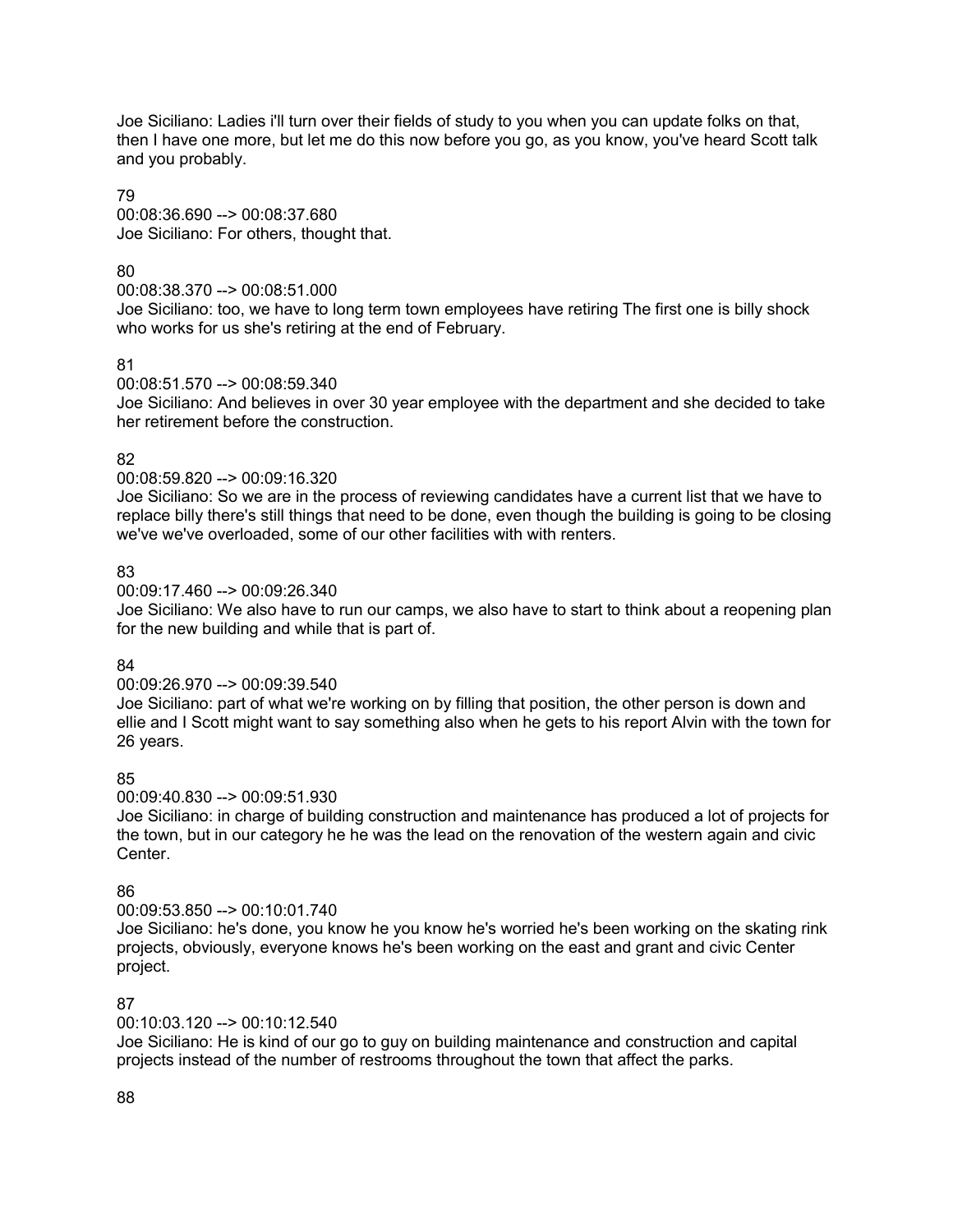### 00:10:13.860 --> 00:10:21.420

Joe Siciliano: North St operation and shed so there's a whole list of things that Allah is completed, that has direct effect to our department.

### 89

00:10:22.080 --> 00:10:35.790

Joe Siciliano: We wish him well we're sad that he's going, we are thought, maybe he'd want to hang in here until the building was done, but I think i'm the only one who's going to do that, but but anyway, but anyway, he he is he's he's he'll be around to answer some.

# 90

00:10:35.790 --> 00:10:43.470

Joe Siciliano: Questions and he will be here for us if we need him as we you know proceed into the next couple of months.

# 91

00:10:46.020 --> 00:10:54.690

Joe Siciliano: So that's kind of it we wish our well and we wish billy well and their retirement and we'll look forward to be back together with them in the near future.

# 92

00:10:56.250 --> 00:10:57.060 Joe Siciliano: So blaze your up.

# 93

00:10:59.340 --> 00:11:13.620

Blaize Levitan: hey good evening everyone just real quick, so we had we have some good news we received in fiscal year 22 the current budget included \$150,000 for additional field.

# 94

00:11:14.190 --> 00:11:26.130

Blaize Levitan: master plan you know work that was conditioned by the BT at the time on the full presentation of the master plan, the key findings of the study that we had reviewed last month.

95

00:11:27.210 --> 00:11:36.660 Blaize Levitan: And so they voted last night 12 zero to release the conditions so that means that we have an existing 300,000 from.

# 96

00:11:38.700 --> 00:11:45.360 Blaize Levitan: Two fiscal years ago, and then we have 150,000 right now, so we can now.

# 97

00:11:45.840 --> 00:11:56.400

Blaize Levitan: get off the ground on on the first project that we had highlighted, which is the drainage at a couple of the key fields were engaging the consultant to do soil.

# 98

00:11:56.880 --> 00:12:05.280

Blaize Levitan: set of you know, soil studying and water table assessments, so that we can have an idea of what type of drainage work, we need.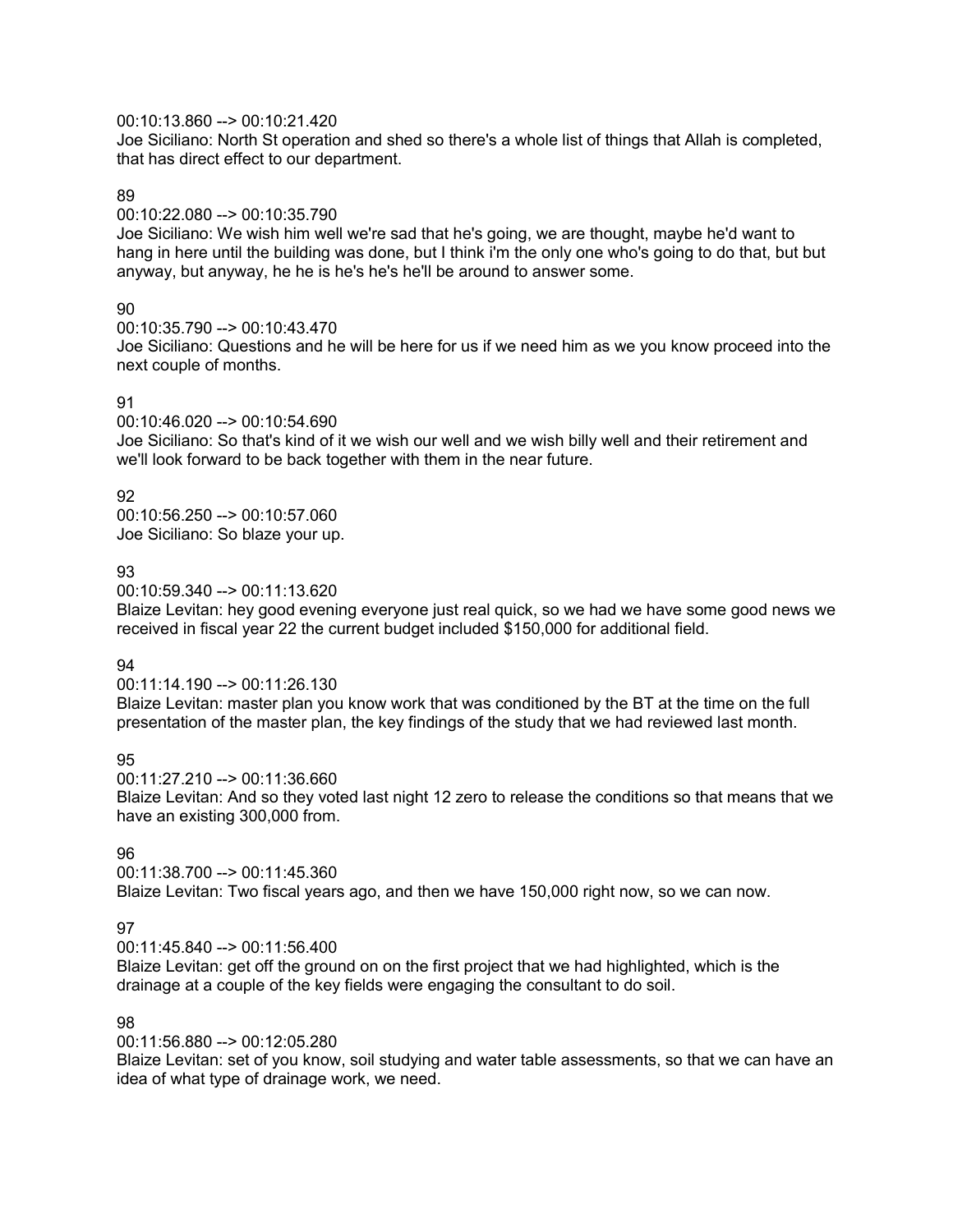00:12:06.000 --> 00:12:19.740

Blaize Levitan: we're really going after some of the low hanging fruit at a couple of the key fields that were identified in the master plan last month just for a refresher we're we're starting with a focus on morality at Bible street park upper half Meyer field.

# 100

00:12:21.090 --> 00:12:31.590

Blaize Levitan: benny that's that we're doing water table testing to see what the situation is there and then possibly central middle school but we're kind of coordinating with the board event on that.

# 101

00:12:32.100 --> 00:12:42.210

Blaize Levitan: So those are the first couple of key locations where we have some low hanging fruit, where we expect that there might be depending on the findings will either do some soil modification or.

# 102

00:12:42.690 --> 00:12:50.760

Blaize Levitan: Potentially you know install some drainage or D time your location, so the one the one other thing is the drainage work.

# 103

00:12:51.240 --> 00:13:02.970

Blaize Levitan: To complete the drainage work on these key fields we have \$600,000 in this budget, and it was also proposed as part of the American rescue plan funding.

# 104

00:13:03.960 --> 00:13:12.510

Blaize Levitan: So it's being considered by the committee, but it's also in the budget so we're just kind of waiting waiting to see, but hopefully all round out the final.

# 105

00:13:13.020 --> 00:13:17.670 Blaize Levitan: funding and we'll be able to complete all the drainage work at these key fields to get started.

# 106

 $00:13:18.120 \rightarrow 00:13:26.370$ 

Blaize Levitan: And then the rest of that master plan is just part of the going to be part of the 15 year budgeting, you know process and will be, you know lots of conversation on that piece, but.

# 107

00:13:26.700 --> 00:13:32.160 Blaize Levitan: For now, we have some funding to get started on some of that low hanging drainage improvement work.

# 108

00:13:32.760 --> 00:13:43.080

Blaize Levitan: So that's that's the that's the exciting, I think we ever feels that was great now is to get that funding, we can actually get started and start making some improvements to some of the field capacity so.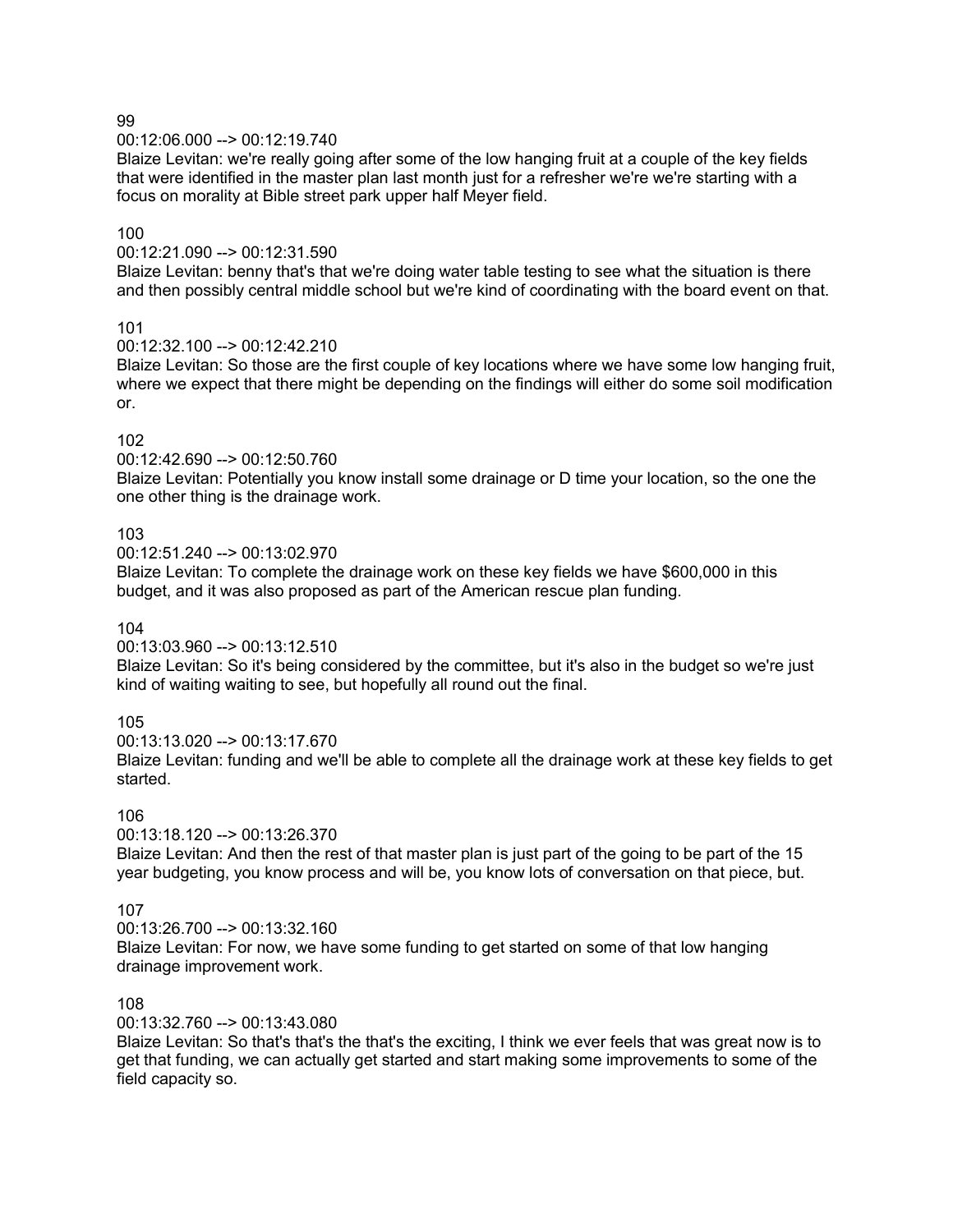00:13:43.110 --> 00:13:51.240

Scott Johnson: Please, I have a question on that so Does that mean that the improve the ci P component of fields, also now.

# 110

00:13:51.960 --> 00:14:10.140

Blaize Levitan: So the P, this was previously allocated what we received last night at the meeting was previously allocated capital funds and the fiscal 22 budget that were conditioned before we could use them upon a presentation of the full master plan and.

# 111

00:14:12.240 --> 00:14:21.150

Blaize Levitan: What we were going to specifically use the funds for which is the train into work, so they released the existing capital that was already allocated in the last budget.

# 112

 $00:14:21.870 \rightarrow 00:14:32.130$ 

Blaize Levitan: That we weren't allowed to have we basically couldn't use until we had the conditions released the additional 600,000 and this capital request is before the BT now.

# 113

00:14:33.060 --> 00:14:37.290 Scott Johnson: Also, the argument, so when so, for example, you had.

# 114

00:14:39.930 --> 00:14:48.780

Scott Johnson: used to burn some extent of fields out there two or three years out there when this stuff like that get reviewed and hopefully approves at the next meeting with the team.

# 115

00:14:49.860 --> 00:14:52.950 Blaize Levitan: That will be part of the 15 year.

116

00:14:54.480 --> 00:15:01.560

Blaize Levitan: budgeting process so in it's kind of a combination, but basically it's shown in the fiscal year.

# 117

00:15:02.580 --> 00:15:12.180

Blaize Levitan: In this fiscal year 2013 budget and hopefully it stays in in fiscal year 25 so to get adopted by the BT there won't be any funds committed yet.

# 118

00:15:12.540 --> 00:15:24.150

Blaize Levitan: We are going to actually use you just reminded me some of the money we're also going to start some of the drainage some of the soil sampling at the eastern and civic Center field, so that we can have an idea of what the soil.

119 00:15:24.810 --> 00:15:31.290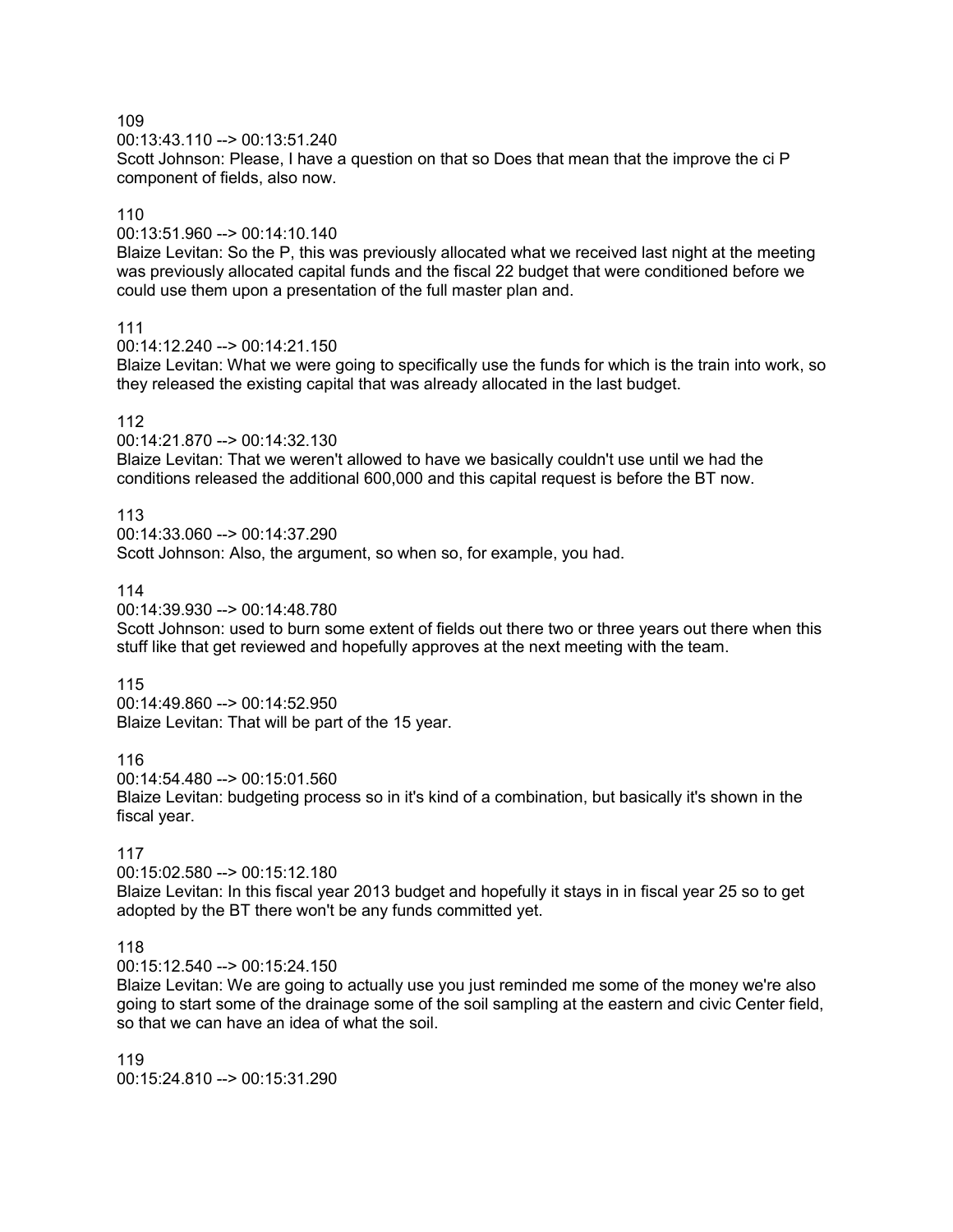Blaize Levitan: Quality is there with the water table is so when we get down the road of the design to hopefully get the funds and fiscal year 25.

120

### 00:15:32.010 --> 00:15:49.110

Blaize Levitan: We already know what the soil situation is with the water situation in sort of a better idea of what the rebuild would need to be, but that process would be part of the So hopefully it stays in the 15 year plan and gets included in this budget, and then next year's we keep developing.

### 121

00:15:50.970 --> 00:16:04.740

Blaize Levitan: The budgets we move it up and we get closer and closer and then, once we get to the first year, where there's funding allocated is when the BT would be voting and the budget process to actually allocate funds towards that and that's when you get the real commitment to the to the.

# 122

00:16:04.890 --> 00:16:07.500 Scott Johnson: UN any pushback on any of that.

### 123

00:16:09.240 --> 00:16:11.010 Blaize Levitan: Well we've had a lot of conversation about it.

# 124

00:16:12.180 --> 00:16:28.920

Blaize Levitan: i'm a lot definitely so far this month, you know with Joe and I, as he said, we were there, for we we've gone to three B team meetings now where this has been the primary focus of it um and so there's still a lot more conversation to be had, but I think.

#### 125

00:16:29.940 --> 00:16:34.800

Blaize Levitan: Joe unless you've seen anything we we haven't really seen too much.

#### 126

00:16:36.300 --> 00:16:41.460

Blaize Levitan: conversation and yeah we've had a lot of conversation about the plan, but nothing too specific on.

# 127

00:16:42.600 --> 00:16:49.530 Blaize Levitan: push back yet it's on a specific project versus another, and we need to make sure we're coordinating on.

# 128

00:16:51.870 --> 00:17:00.540

Blaize Levitan: The biggest piece, for us, there was coordinating on all the big fields which will be part of the next budget process but that's actually, even though we manage all the fields that's in their.

129 00:17:01.140 --> 00:17:05.490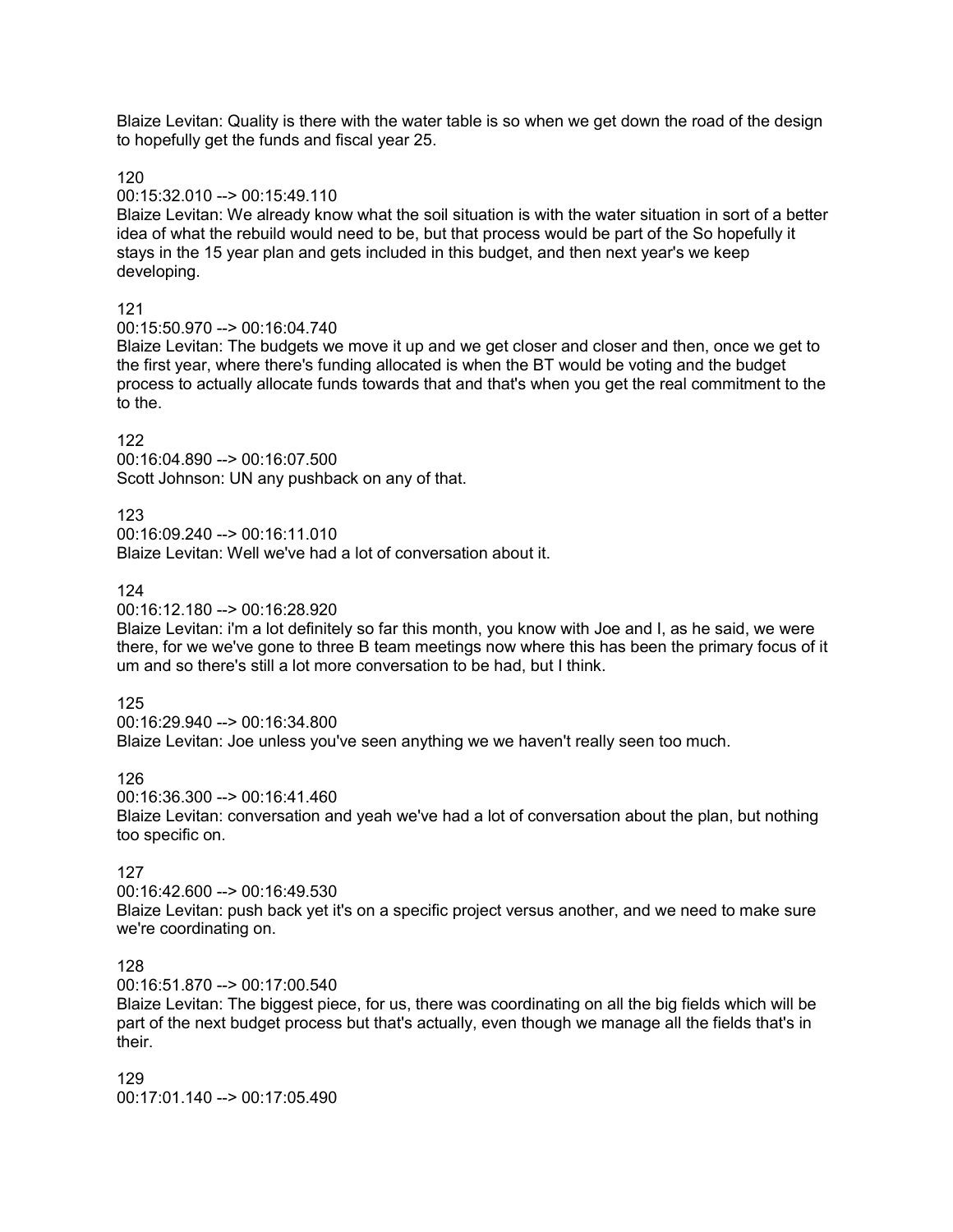Blaize Levitan: Budget item so that'd be kind of a whole nother conversation that we didn't have to deal with this cycle.

130

00:17:06.630 --> 00:17:11.670

Blaize Levitan: Joe might have you know some other know, I think we really you know nothing specific.

131

00:17:13.080 --> 00:17:14.100 Joe Siciliano: Just nothing but one of the.

132

00:17:14.400 --> 00:17:18.060

Scott Johnson: One of the funny questions that we get that I get.

133

 $00.17.19.830 - > 00.17.21.600$ Scott Johnson: I think we used to have this.

134

00:17:22.710 --> 00:17:32.640

Scott Johnson: there's been about 10,000 keys on eastern cards 600 fields didn't we used to have a guy with a dog these to get rid of all the keys, we still have yeah.

135

00:17:33.000 --> 00:17:38.100

Joe Siciliano: We do it actually comes out of conservation now so conservation verb it is.

136

00:17:39.750 --> 00:17:47.940

Joe Siciliano: You know, we have we have that in the dog that chases various geese and various locations from one location to another they chased them back.

137

00:17:48.390 --> 00:17:57.450

Joe Siciliano: But then i'm being sarcastic about that, because sometimes that's what happens and but if he's in civic Center is becoming a problem, then we can we can.

138

00:17:57.960 --> 00:18:09.360

Joe Siciliano: We can ask him to go there, I mean that's just a call to conservation they redirect them and a lot of times we do that, because we have a contract with this individual for so many.

139

00:18:10.470 --> 00:18:12.720 Joe Siciliano: Applications per week so.

140

00:18:13.950 --> 00:18:24.810

Joe Siciliano: You know if that if you hear that, let us know, because we can then have that conservation redirect the effort, a little bit and we'll move them off that field and push them back to many parks.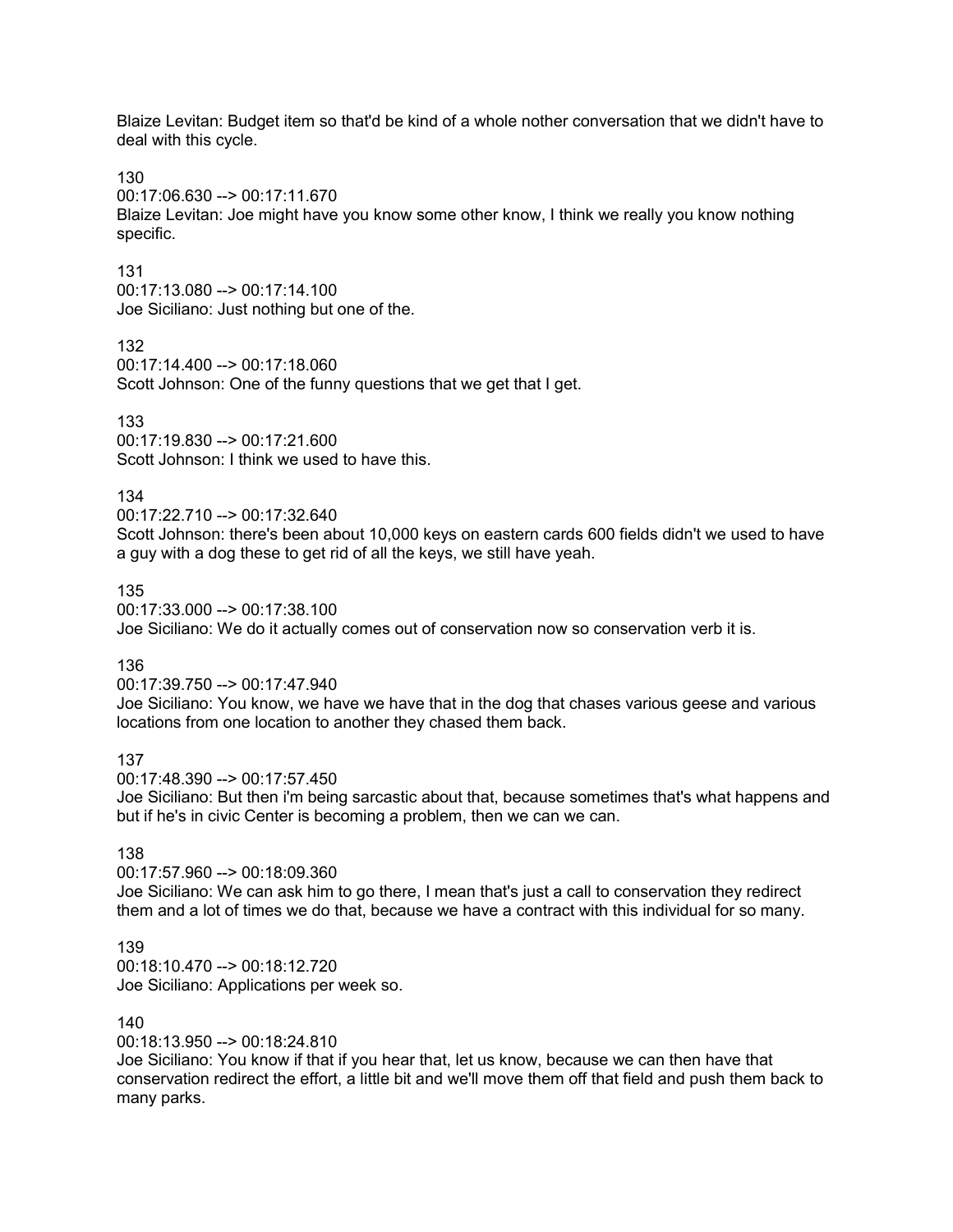141 00:18:26.880 --> 00:18:28.680 Joe Siciliano: Because that's what happens yeah.

142 00:18:28.920 --> 00:18:29.310 Joe Siciliano: We do get.

143

00:18:30.330 --> 00:18:40.590 Joe Siciliano: We do get funny calls from residents who have large properties on the water when you run those birds out of out of Bruce part daily they end up on my front lawn on you know.

144

00:18:42.600 --> 00:18:50.490 Joe Siciliano: Over on this, the drive and other places with big houses with big front lawns and then they hired the guy to push them back to the park, I mean.

145

00:18:51.930 --> 00:18:53.160 Joe Siciliano: And that's no that's no lie.

146 00:18:55.140 --> 00:18:55.590 Joe Siciliano: So.

147 00:18:56.220 --> 00:18:56.640 Frank DiVincenzo: I see.

148 00:18:58.140 --> 00:18:58.590 Frank DiVincenzo: point.

149 00:19:00.090 --> 00:19:00.540 Joe Siciliano: Excuse me.

150 00:19:01.320 --> 00:19:04.590 Frank DiVincenzo: I see that dog handler advantage point.

151 00:19:04.860 --> 00:19:08.160 Joe Siciliano: Yes, sometimes he's out there yeah yeah yeah.

152 00:19:10.710 --> 00:19:11.880 Scott Johnson: yeahs punch kind of.

153 00:19:11.910 --> 00:19:18.150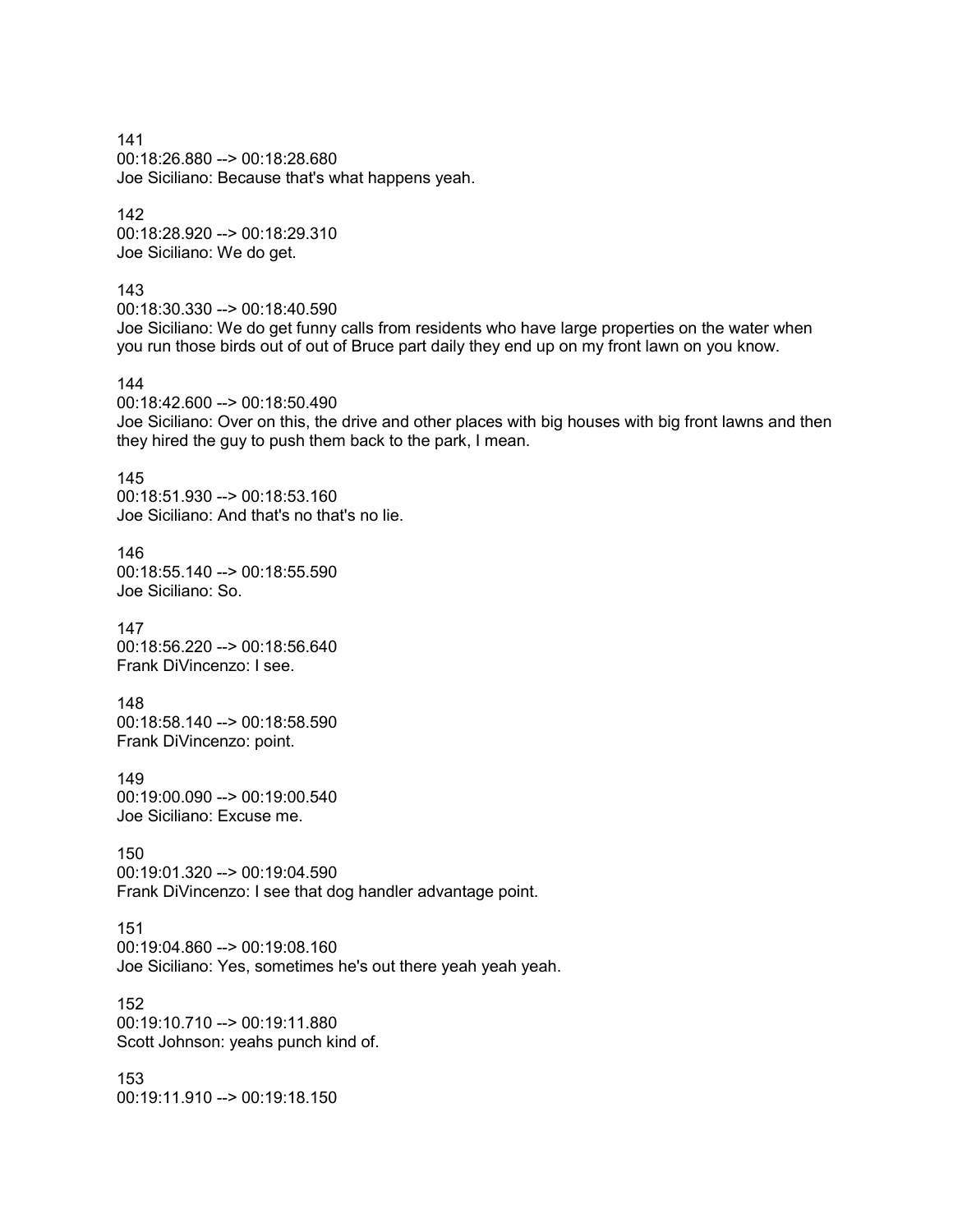Scott Johnson: Point work this year was it successful with dogs came any new problems.

154 00:19:21.150 --> 00:19:22.380 Frank DiVincenzo: You are you asking.

155

00:19:23.250 --> 00:19:28.140 Scott Johnson: i'm just asking Joe any any new problems that with dogs crunch point for.

156

00:19:28.860 --> 00:19:43.440

Joe Siciliano: The usual usual problems with dog cigarettes point you know there were no bad dogs is packed dog owners and because the dog owners don't abide by the leash you know put them on a leash Rome.

### 157

 $00.19.44$  700 --> 00.19.47 040 Joe Siciliano: This issue about picking up after your dog.

158

00:19:48.150 --> 00:19:53.430

Joe Siciliano: And there's been a couple confrontations that i've been made aware of dog the dog.

159 00:19:54.660 --> 00:19:55.080 Joe Siciliano: So.

160

00:19:55.170 --> 00:20:03.000 Scott Johnson: Then, last year we had kind of the wild animal problem rabid raccoons response to that not not a big deal for sure.

161 00:20:03.480 --> 00:20:05.820 Scott Johnson: that's been resolved resolved.

162 00:20:06.810 --> 00:20:12.450 Joe Siciliano: But it's gone away temporarily but it's it's done for now.

163 00:20:15.270 --> 00:20:19.260 Tracy Freedman: Please, can I just, can I ask a quick question um it's Tracy.

164 00:20:20.460 --> 00:20:22.680 Tracy Freedman: With the money for the.

165 00:20:24.870 --> 00:20:40.890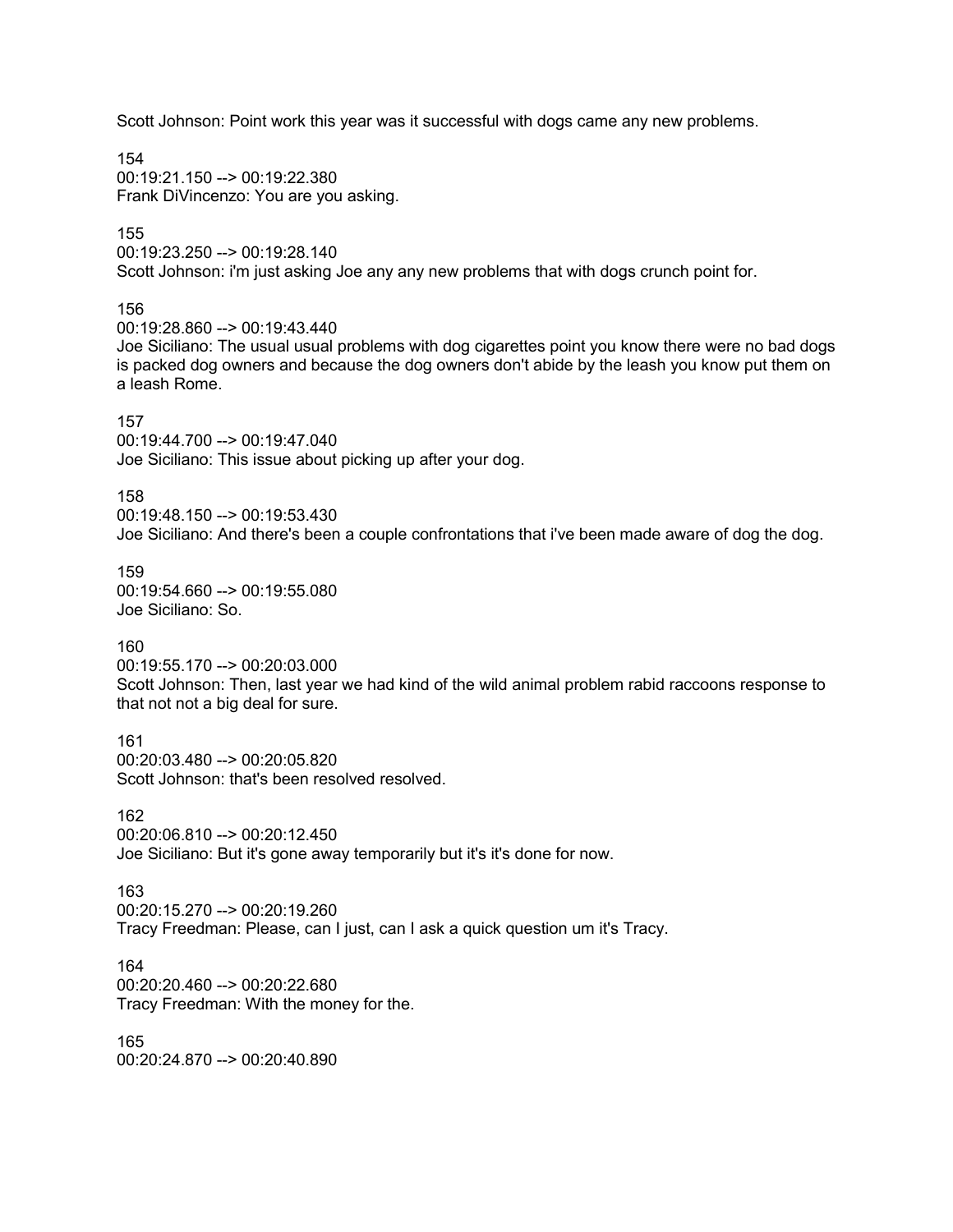Tracy Freedman: drainage with cms being so up in the air um do you have other town field, you would be able to target with that money at the you know at the ready now if that doesn't you're not going to proceed with that.

### 166

00:20:41.610 --> 00:20:50.400

Blaize Levitan: yeah yeah we have we have a whole, this was the what we worked on actually at our last the team meeting was we kind of just when Joe and I went and we.

# 167

00:20:51.120 --> 00:20:57.570

Blaize Levitan: We just to reduce with all the confusion going on a central middle school or just currently going to focus on the town.

# 168

00:20:58.020 --> 00:21:12.270

Blaize Levitan: fields in central middle school would be a priority field but we're we've got a plenty of there's a whole long list in the report I don't have it in front of me at the moment, but if there's a number of field locations we've got plenty of alternatives and for the moment with the confusion.

### 169

00:21:13.560 --> 00:21:21.510

Blaize Levitan: That we're just focusing resources elsewhere, at the moment but we've got a number of other locations that are non school properties that we.

# 170

00:21:21.510 --> 00:21:27.870

Blaize Levitan: Could it's really nice sounds like a lot of money, but I mean it's really not a lot of money to do that much work.

### 171

00:21:28.380 --> 00:21:30.210 Tracy Freedman: yeah now I agree yeah.

### 172

00:21:30.840 --> 00:21:37.020

Blaize Levitan: So we're just kind of lowering central middle school at the moment and the board of it is a lot on their plate.

# 173

00:21:37.440 --> 00:21:50.370

Blaize Levitan: Between coated and all everything else that's happening so we're hoping that once things, maybe calm down a little bit for them won't get a chance to just sit down and coordinate and run through before the next budget cycle number of items.

174 00:21:53.100 --> 00:21:53.580 Tracy Freedman: Thanks.

# 175

00:21:55.500 --> 00:22:00.000 Scott Johnson: So no more questions on that Nancy because he said, you want to jump do you want to.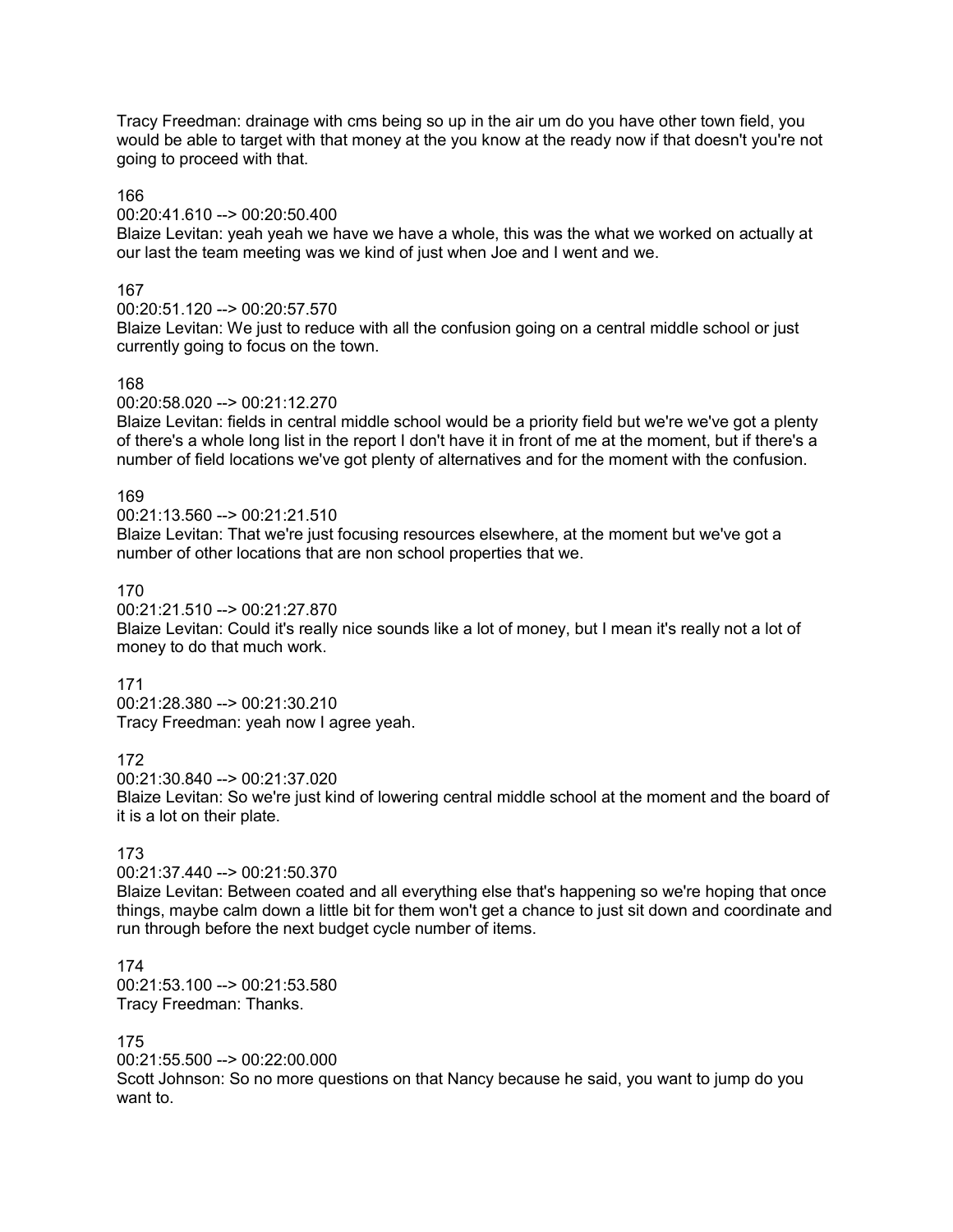00:22:01.020 --> 00:22:05.100

Scott Johnson: Do you want to give I know there's not much going on with your stuff but you want to talk about it a little bit.

### 177

00:22:05.610 --> 00:22:15.660

Scott Johnson: doors and things you want to expand it to kind of a parks and trees, and I think Tracy was helping you and i'm not sure if anyone else frank might have been.

# 178

00:22:17.070 --> 00:22:25.470

Scott Johnson: And by the way we I don't know if anybody knows, but we, I think, have a new member i'm not sure where that is the approval process.

#### 179

 $00:22:29.280 - \geq 00:22:30.420$ Scott Johnson: To Joe do you know.

#### 180

00:22:31.980 --> 00:22:38.910 Joe Siciliano: I don't know where he is in the approval process I don't I don't I can't even tell you that it's past the board of selectmen yeah.

### 181 00:22:39.570 --> 00:22:39.960 Come on.

182 00:22:41.280 --> 00:22:43.170 Tracy Freedman: The rpm so maybe.

183 00:22:43.230 --> 00:22:44.490 Tracy Freedman: Okay yeah.

184  $00:22:45.870 -> 00:22:47.520$ Joe Siciliano: So I think it's this thing is still.

### 185 00:22:47.610 --> 00:22:50.190 Joe Siciliano: At home in hold at the board of selectmen okay.

186 00:22:52.980 --> 00:22:55.140 Scott Johnson: Yes, watch your schema your quick report.

#### 187

00:22:56.040 --> 00:23:03.750

Nancy Chapin: Okay um So yes, you mentioned Tracy so i'll just do a little shout out on Facebook has been.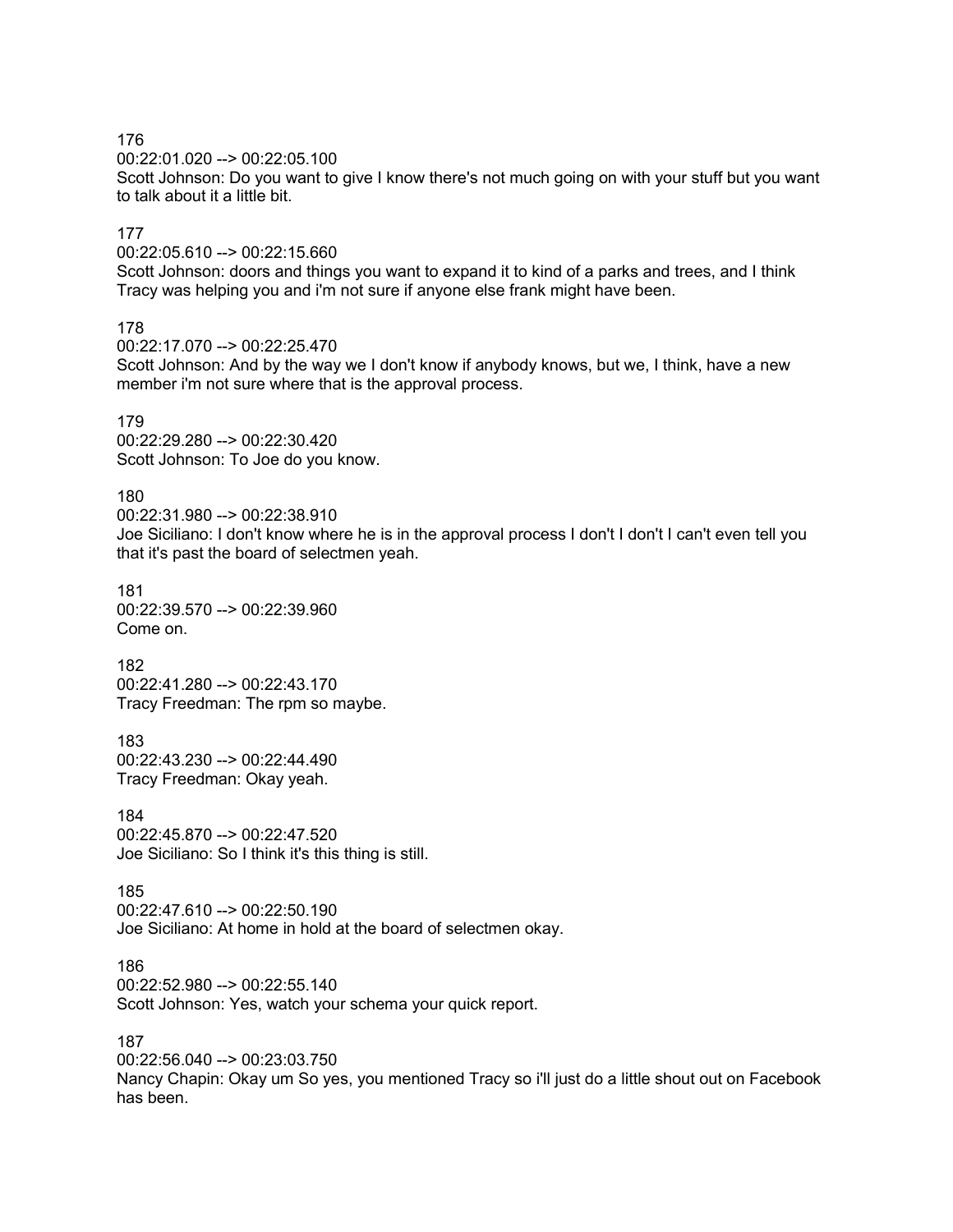00:23:04.470 --> 00:23:05.400 Tracy Freedman: Not doing anything.

# 189

00:23:06.780 --> 00:23:16.530

Nancy Chapin: No incentive inspirational and that we and teresa's has been put this spreadsheet together that has given us this task of hiking.

# 190

00:23:17.040 --> 00:23:30.060

Nancy Chapin: And walking through all our town open space parks, so we did on a beautiful Saturday, a few weeks back, we hiked babcock and I have to say it looks great so.

# 191

00:23:30.630 --> 00:23:35.880

Nancy Chapin: I had mentioned to both Greg and Darren that staff must be walking through there.

# 192

00:23:36.780 --> 00:23:52.020

Nancy Chapin: I know, also the dirty and has a little relationship of the town as well, there are some trails but the trails look great people we didn't see a lot of people, but people are out there, enjoying it it's a beautiful Park, I would encourage everybody to take a look at it, we.

# 193

00:23:53.100 --> 00:24:01.920

Nancy Chapin: notice some interesting things about the blazing that goes on and that will dovetail into a conversation that we're going to have on.

# 194

00:24:02.580 --> 00:24:12.120

Nancy Chapin: The other parks, but so Tracy is great and gung Ho and i'm really looking forward to working with Tracy so I talked to Scott, a little bit about saying.

# 195

00:24:12.630 --> 00:24:29.070

Nancy Chapin: Maybe my presentation, you know i'm on the agenda and it could be, and I could work with Scott, like guys this month we're going to highlight could be vinny kitchell or Bruce part or the summer we've walked in height.

# 196

00:24:30.270 --> 00:24:36.150

Nancy Chapin: But I will roll into both benny and I need them and i'm really glad that Greg is on.

# 197

00:24:37.980 --> 00:24:44.100

Nancy Chapin: First, about benny really the big news there is again that they're going to start to move forward with the bridge work.

198 00:24:44.910 --> 00:24:58.770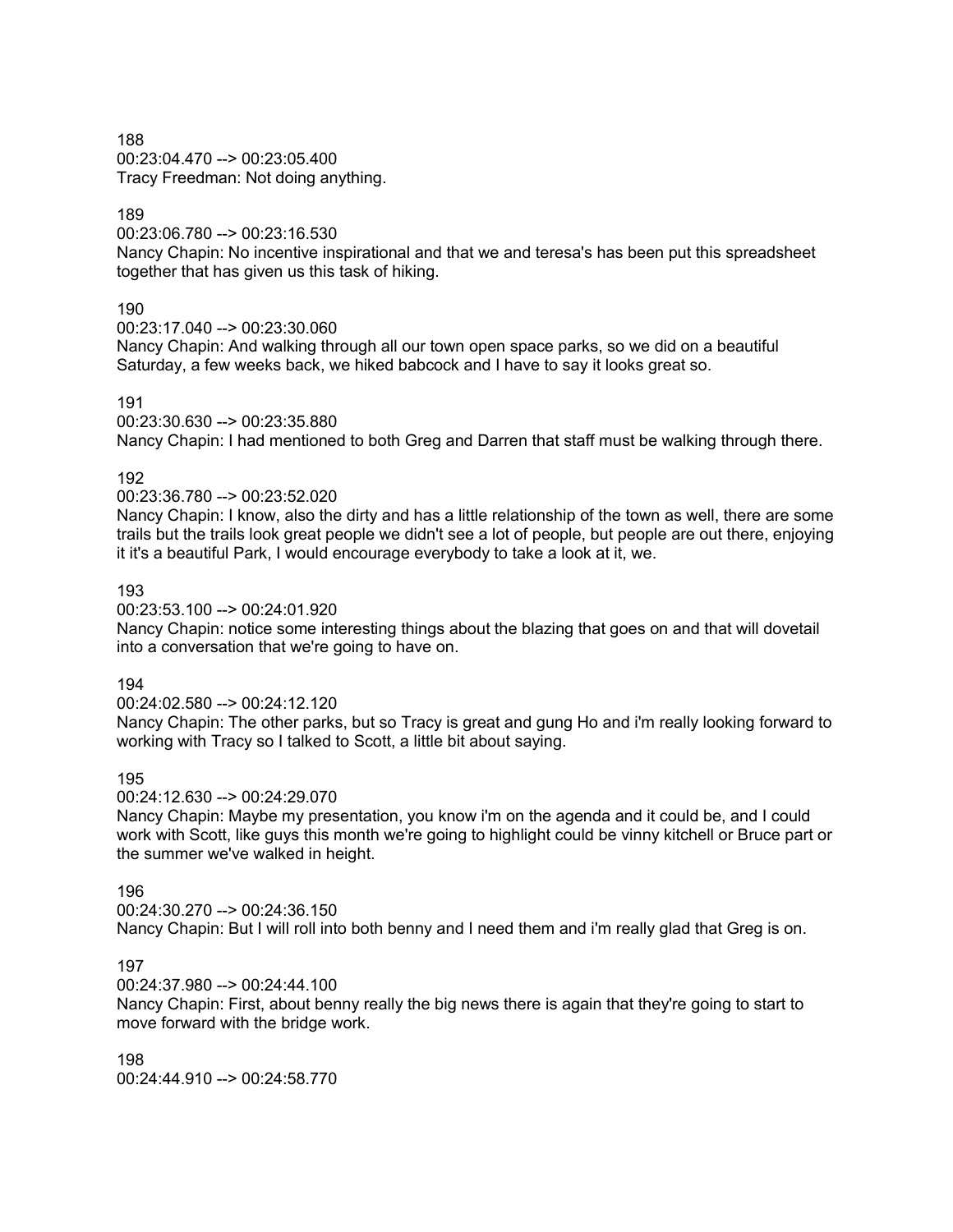Nancy Chapin: And I know Scott attended a meeting where they did a presentation on that just a couple things the friends group just wanted to talk about you know the various crosswalks and things and Joe I don't know if you know but.

199

00:25:00.060 --> 00:25:04.290

Nancy Chapin: there's always a question about that crossing where.

### 200

00:25:05.700 --> 00:25:20.670

Nancy Chapin: It was coming down to arch street, and I know, for whatever reason, I think it's because it's a hill they can't put a stop sign there, which means they can't really have a crosswalk there I don't know if you know anything about this, and it will probably more of a dp w thing.

201

00:25:20.940 --> 00:25:21.960 Joe Siciliano: You know i'm sorry I don't.

# 202

00:25:22.380 --> 00:25:34.140

Nancy Chapin: Okay that's Okay, then we'll move on, but I will say dp w's been forthcoming and responsive and this friends group, and I would say pete your is leading the charge on that.

203

00:25:35.580 --> 00:25:42.390

Nancy Chapin: Just briefly, we had a little walk out there and identified some other planting areas and Greg has.

# 204

00:25:43.230 --> 00:26:01.740

Nancy Chapin: In his budget of planting plan and also maybe Greg will want to pipe up but we're going to look at the banks next to the bridge and see if we can plant those out and it is in the plan so just fulfilling that benny park master plan Greg do you want to add anything on that.

205

00:26:03.270 --> 00:26:17.430

gkramer: Sure sure, good evening, good evening Nancy Thank you yeah I I met with Gabriella and the plan things that pertain to the bridge construction are all within the dfw budget.

# 206

00:26:19.230 --> 00:26:22.560 gkramer: So done, none of the plantings would come out of parks department budget.

# 207

00:26:24.240 --> 00:26:32.310

gkramer: And I did go over the the crosswalks and to your point Nancy that is the concern pertaining to the arch street and westwood.

# 208

00:26:33.030 --> 00:26:41.490

gkramer: intersection is the Hill, so they can't put a crosswalk there, but in the master plan to the connection to the existing.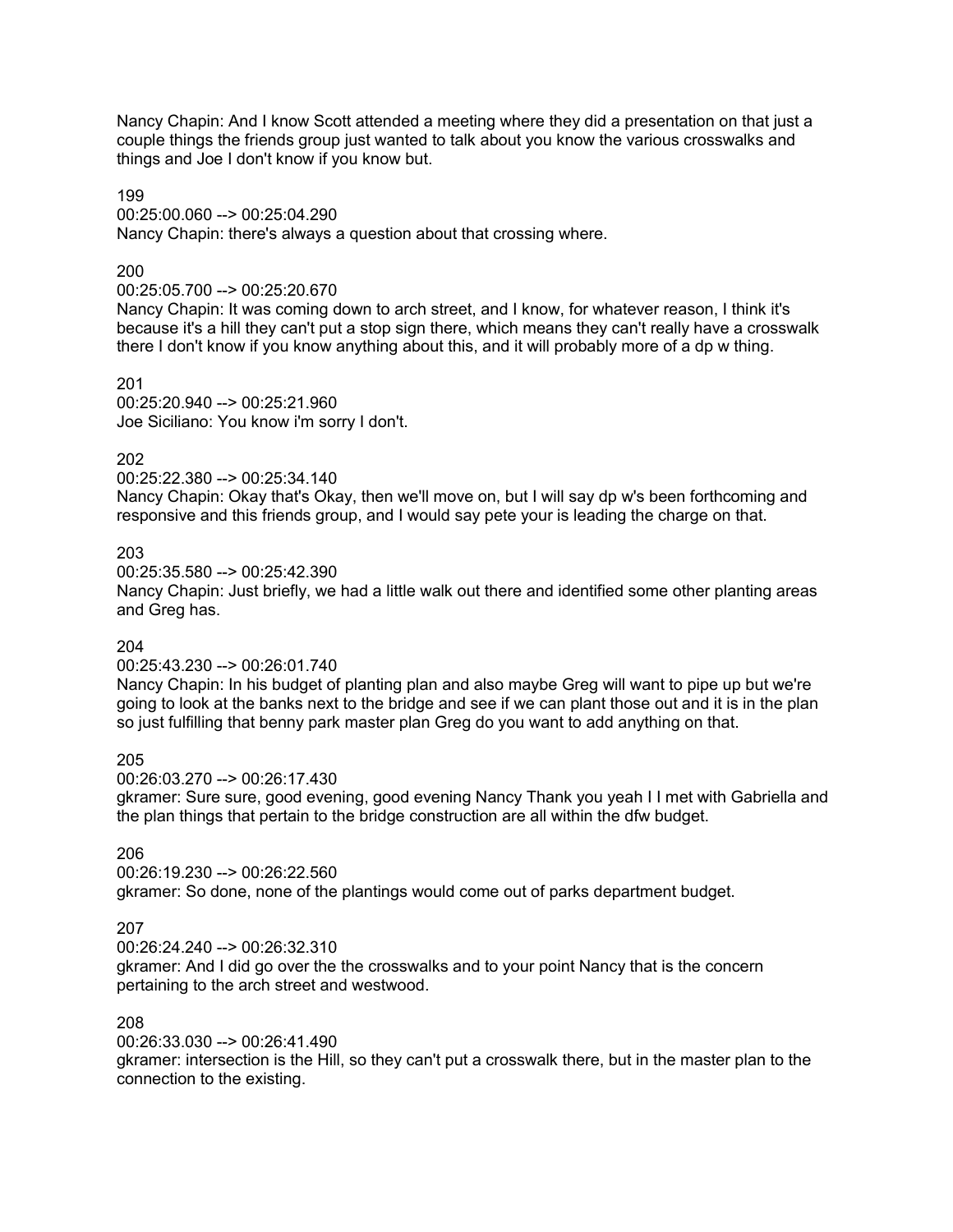00:26:42.090 --> 00:26:58.500

gkramer: path we created with the stone goes around the backside of the tennis courts and intersects at the intersection where they're going to put put in construction so that whole connection does does reconnect over by the bridge.

# 210

 $00:27:01.230 -> 00:27:16.260$ 

Nancy Chapin: Thank you Greg and they're on the dp do w website, they have done a pretty good job of putting up their public meetings, and so you can listen to them so moving on to tuchman pomerance and pie needham.

211

00:27:17.730 --> 00:27:30.420

Nancy Chapin: Some great things are happening their staff great Darren has been working with some scouts and really the big issue right now in that park a beloved park.

212

00:27:30.540 --> 00:27:31.950 Nancy Chapin: it's getting a lot of us.

# 213

00:27:32.070 --> 00:27:51.570

Nancy Chapin: And so, a lot of the trails are experiencing well excessive or use good use, but getting money and what so darren's been working and putting a couple of things and trying we're looking at different materials to use to mitigate some of the wet areas.

214

00:27:53.370 --> 00:28:11.700

Nancy Chapin: We have kind of three subcommittees that are working actively that Greg and Darren are involved in one is planting planting remediation and a trails Committee, as well as education so we're looking we're creating some volunteer days but.

215

00:28:12.900 --> 00:28:30.150

Nancy Chapin: I think some of the great things that are happening is plantings dealing with invasive and getting the youth involved there's going to be a big group from brunswick that's going to be doing some plantings and I always have to little shout out to Greg and Darren they've just been terrific.

# 216

00:28:31.260 --> 00:28:36.990 Nancy Chapin: So it's a beautiful park again if anybody wants to go over there and do hikes i'm always willing to take people.

217 00:28:43.620 --> 00:28:44.910 Scott Johnson: muted you're muted yourself.

218 00:28:47.580 --> 00:29:03.330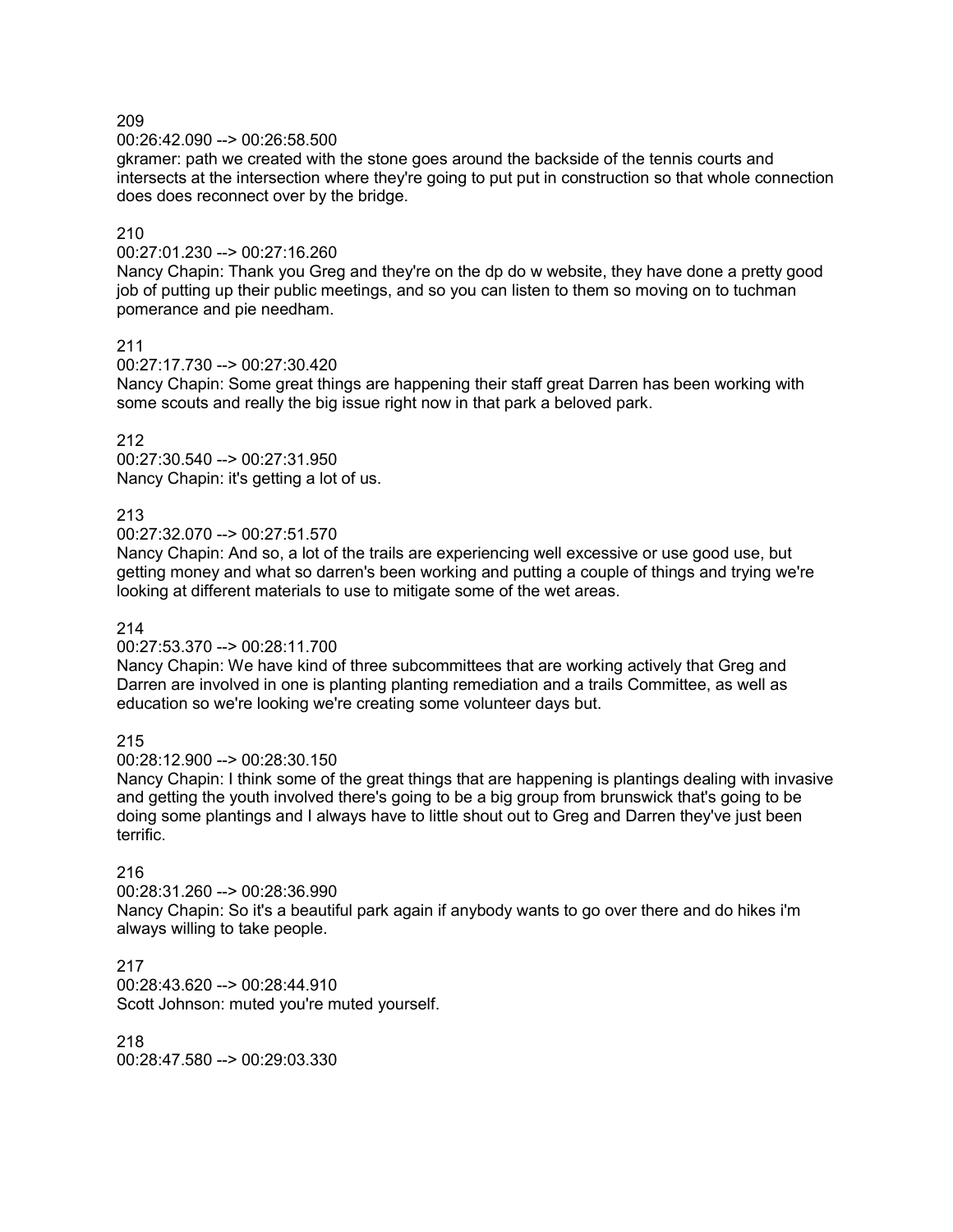Nancy Chapin: confession I reached out to my husband what am I forgetting because he's very involved in these working redolent you know he's retired from the audubon so he's having a great time working with Greg and Darren and using his audubon experience to help with.

219 00:29:04.410 --> 00:29:07.590 Nancy Chapin: You know he's he's definitely jumped in so.

# 220

00:29:08.790 --> 00:29:20.490

Nancy Chapin: But it's been great it's been a great group and we're looking forward we're very excited about the master plan and how we can support that master plan and getting larger groups involved and.

221 00:29:21.510 --> 00:29:22.920 Nancy Chapin: it's a beautiful park so.

# 222

00:29:24.870 --> 00:29:31.440 Scott Johnson: You guys, can you remember talk to pass just about maybe giving a presentation on the opposite those planet those those two.

223

00:29:32.520 --> 00:29:44.190

Nancy Chapin: yeah I had after our last meeting when Sue baker raised that I said, you know, this would be great to hear this open space plan, so I will I will do that i'll put that on my little to do.

224

00:29:45.660 --> 00:29:46.470 Scott Johnson: And then I.

# 225

00:29:48.240 --> 00:29:55.140 Scott Johnson: I issued not completely jokingly a challenge parks and REC versus conservation on a.

226 00:29:56.370 --> 00:29:59.490

Scott Johnson: wildlife trivia contest Greg Kramer over the arbitrator.

227

00:30:01.230 --> 00:30:06.780 Scott Johnson: He could each each each group has four people spouses are allowed.

228 00:30:07.650 --> 00:30:08.250 Nancy Chapin: We when.

229 00:30:08.910 --> 00:30:09.870 Scott Johnson: You get 10 you're allowed to.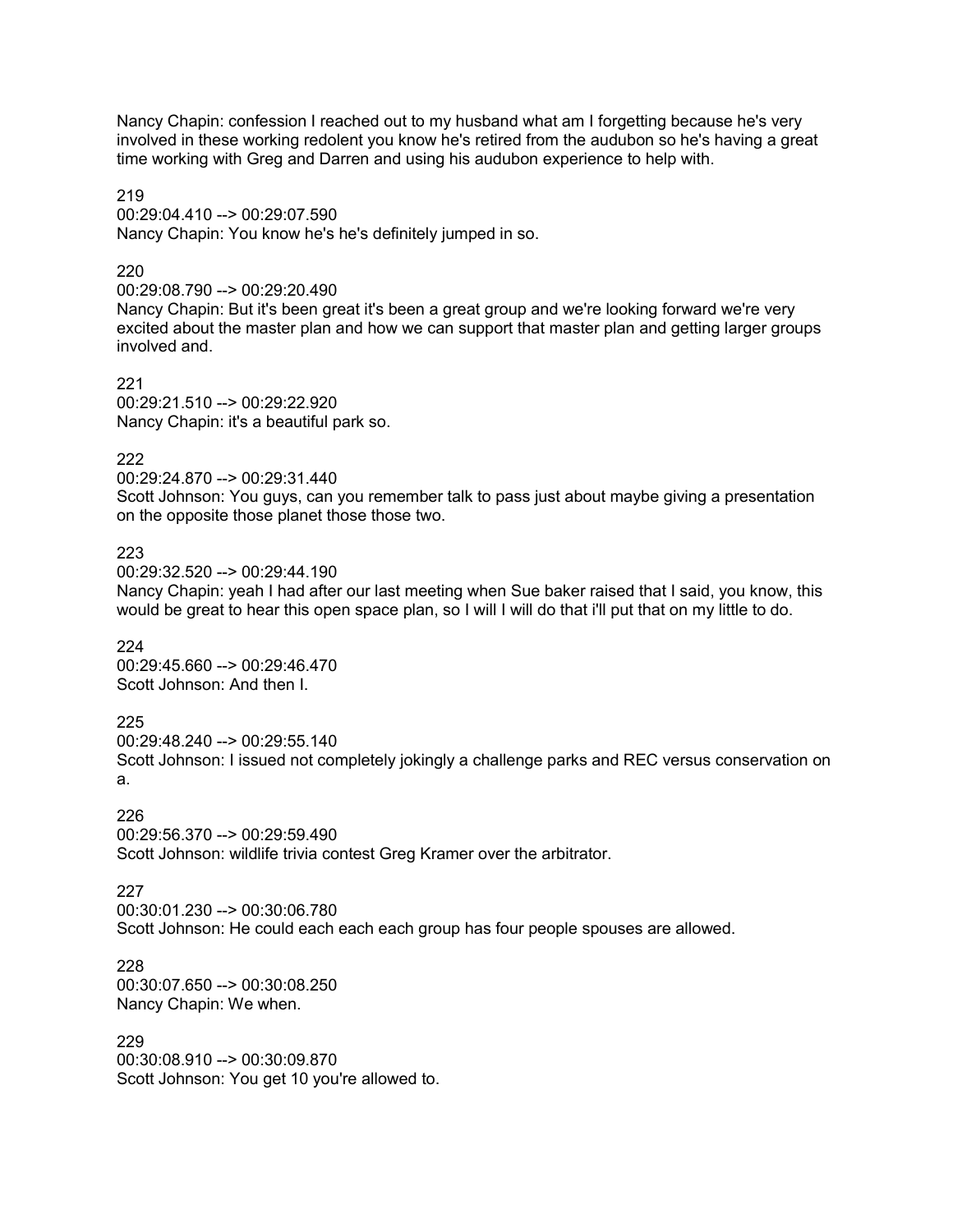00:30:09.960 --> 00:30:12.120 Scott Johnson: bet on Joe forget it you're not included.

231 00:30:12.630 --> 00:30:13.290 Joe Siciliano: You got it.

#### 232

00:30:13.470 --> 00:30:17.490 Scott Johnson: directors are not allowed Greg claim the arbitrator tree.

### 233

00:30:18.780 --> 00:30:25.620 Scott Johnson: and wildlife and I get to pick the location, because i'm gonna pick a location that no one knows, except for maybe Nancy.

### 234

00:30:30.690 --> 00:30:33.120 Scott Johnson: And we have some phenomenal fundraising right so.

235

00:30:35.520 --> 00:30:36.660 Scott Johnson: Isolated so.

236 00:30:38.220 --> 00:30:43.170 Scott Johnson: Sue because once once you soon as a good REP presentation.

# 237

00:30:44.970 --> 00:30:46.140 Scott Johnson: Sorry Nancy are you done.

### 238

00:30:48.270 --> 00:30:57.120

Nancy Chapin: Okay, unless anybody has any questions um you know, again I just you know so thankful for this word of stuff and all that they're doing there and.

### 239

00:30:57.540 --> 00:31:02.220 Nancy Chapin: I don't know if everybody saw there's been you know, an article from outs brash about.

#### 240

00:31:02.580 --> 00:31:16.890

Nancy Chapin: How great and acknowledging park staff are really you know, recognizing that this is a gem, and you know many ways that this is kind of a central park for granted, and I am looking forward to a lot of great things happening there.

241 00:31:18.870 --> 00:31:19.830 Nancy Chapin: So thank you Max.

230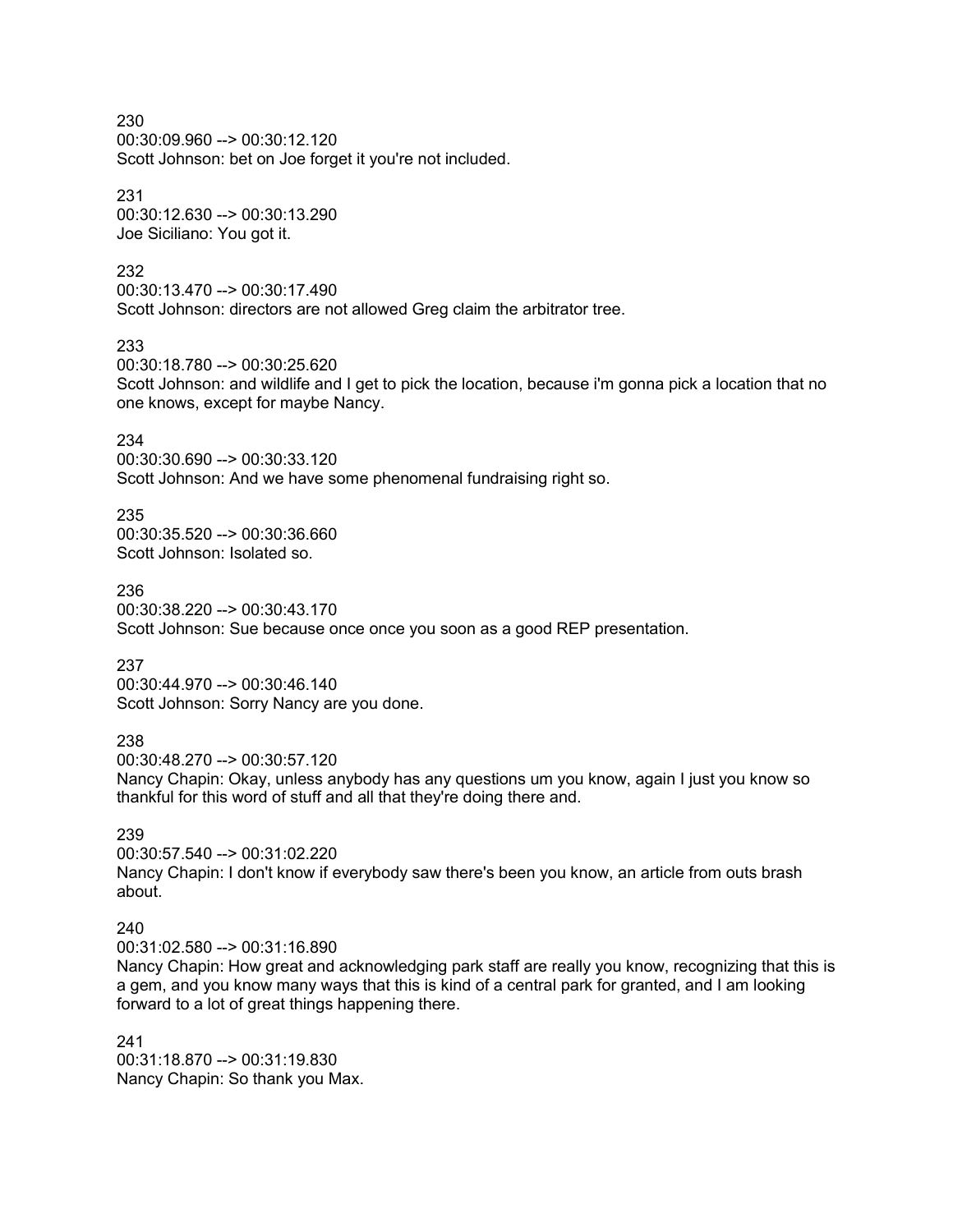00:31:21.270 --> 00:31:27.510

Scott Johnson: So, so you sit you you've been doing a lot, and you can show us a lot once you jump into your stuff.

# 243

00:31:27.870 --> 00:31:35.970

Sue Bodson: To our okay i'm going to try to share my screen and lenore I think you made me a Co host Is that correct.

# 244

00:31:38.190 --> 00:31:39.360 Joe Siciliano: Would you okay you're.

# 245

00:31:39.570 --> 00:31:41.340 Sue Bodson: Good Okay, are we up.

# 246

00:31:41.490 --> 00:31:42.900 Scott Johnson: Can you see me yes.

# 247

00:31:43.320 --> 00:31:48.570 Sue Bodson: Okay, so um what I said in the beginning, I don't know if the meeting had started yet.

# 248

00:31:49.050 --> 00:32:01.920

Sue Bodson: And and first apologize, I need to thank Lenoir lenore I don't know what to do without you honestly and when I joined this board I didn't know it was going to be a training opportunity, putting my junior the cat on.

# 249

00:32:02.520 --> 00:32:08.640 Sue Bodson: Because now i've i've been trained in and how to set this up and we're still learning right lenore.

# 250

 $00:32:09.870 \rightarrow 00:32:17.340$ 

Sue Bodson: So this is the new site, it is, it is published, but it has not taken over the old.

# 251

00:32:18.390 --> 00:32:34.530

Sue Bodson: We have contacted Wicks and they need to convert they need to convert the domain to that there's there's one say and i'll let you all know, when when that happens, and we were fortunate to.

# 252

00:32:35.310 --> 00:32:50.670

Sue Bodson: take advantage of a little Wick sale that everyone loves the sale and we got we got to take advantage of a Wick sale today where we got 50% off of our our yearly use of this week's platform so hooray.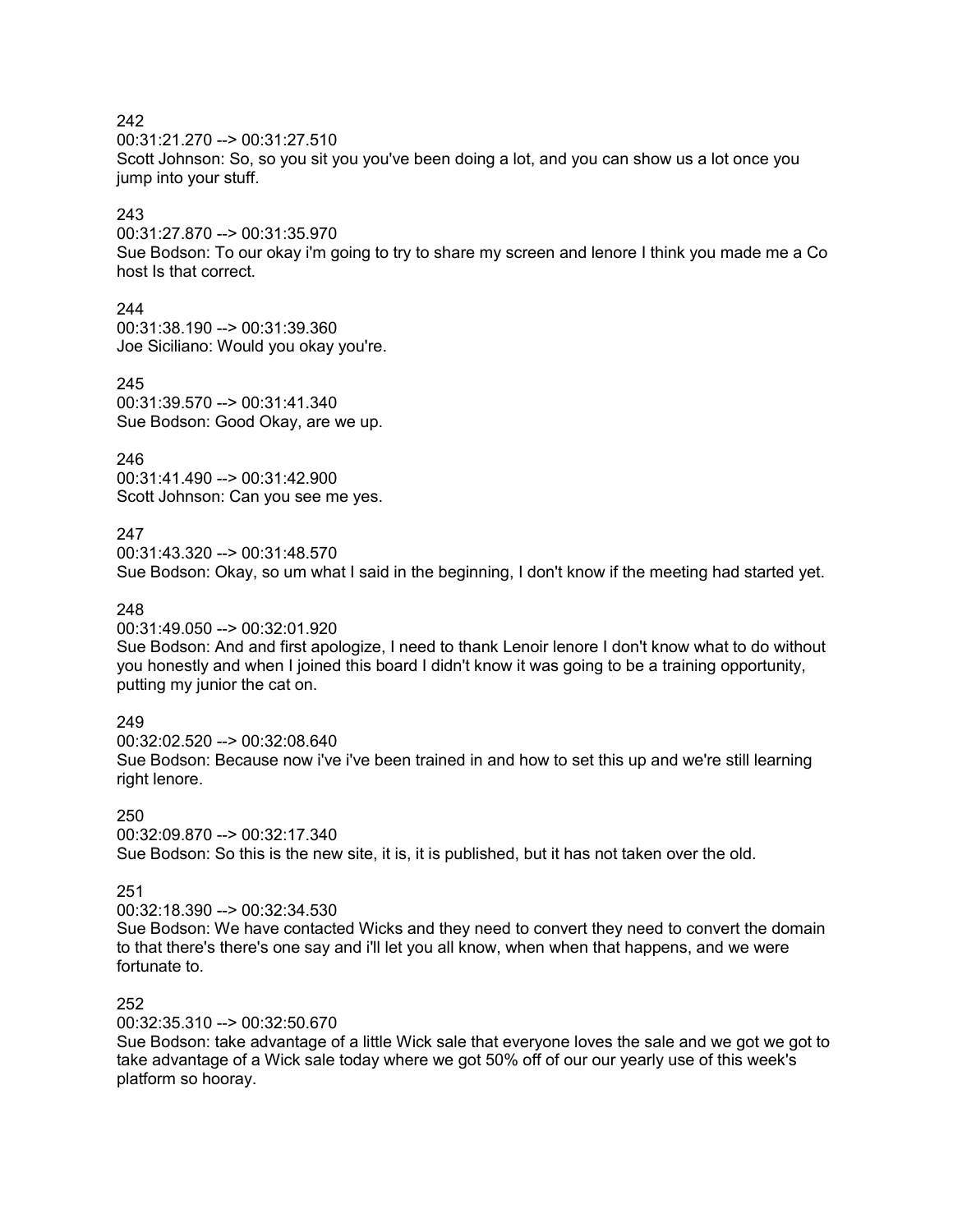00:32:51.900 --> 00:32:55.920 Sue Bodson: So Okay, so this is the homepage and.

### 254

### 00:32:57.240 --> 00:33:06.990

Sue Bodson: This will stay this stays stagnant up here and, as you can see there's our beautiful logo, which incorporates trees and sports.

### 255

### 00:33:08.100 --> 00:33:21.750

Sue Bodson: And so I love it because it's like outdoor space and recreation, which is fabulous and I think Scott mentioned this before, but I think like what is really great about this say is how.

### 256

00:33:22.680 --> 00:33:33.210

Sue Bodson: How updated the pictures are and it doesn't look like it's from 1975 anymore, it looks we have we and we now have the ability to constantly update this.

### 257

00:33:34.380 --> 00:33:45.540

Sue Bodson: As we as we move forward so we talk about our mission and then down at the bottom, this is always at the bottom, how to contribute and.

### 258

00:33:45.960 --> 00:33:52.650

Sue Bodson: Asking questions, and this will go to the town of Greenwich parks and recreation foundation.

# 259

#### 00:33:53.310 --> 00:34:12.720

Sue Bodson: gmail account these questions here which both lenore and I I don't know if anyone else has login but more lenore and I both have login to that so let's go to who we are and here we have a lovely letter from our chairman Scott.

### 260

00:34:14.400 --> 00:34:27.930

Sue Bodson: Talking about the Foundation and and what we strive to do and then down here we have a description of the demographics, of the board.

# 261

#### 00:34:28.770 --> 00:34:47.460

Sue Bodson: Or the Foundation and we did it this way, as its as it's a fluid, it seems to be a fluid thing, so this seemed to be the best way to thread the Needle, on that, then of course we have our accounting information here and then so, under what we do.

# 262

00:34:49.320 --> 00:34:55.110

Sue Bodson: And I love this picture I mean it's just beautiful right it just I feel like it really.

# 263

00:34:56.010 --> 00:35:14.100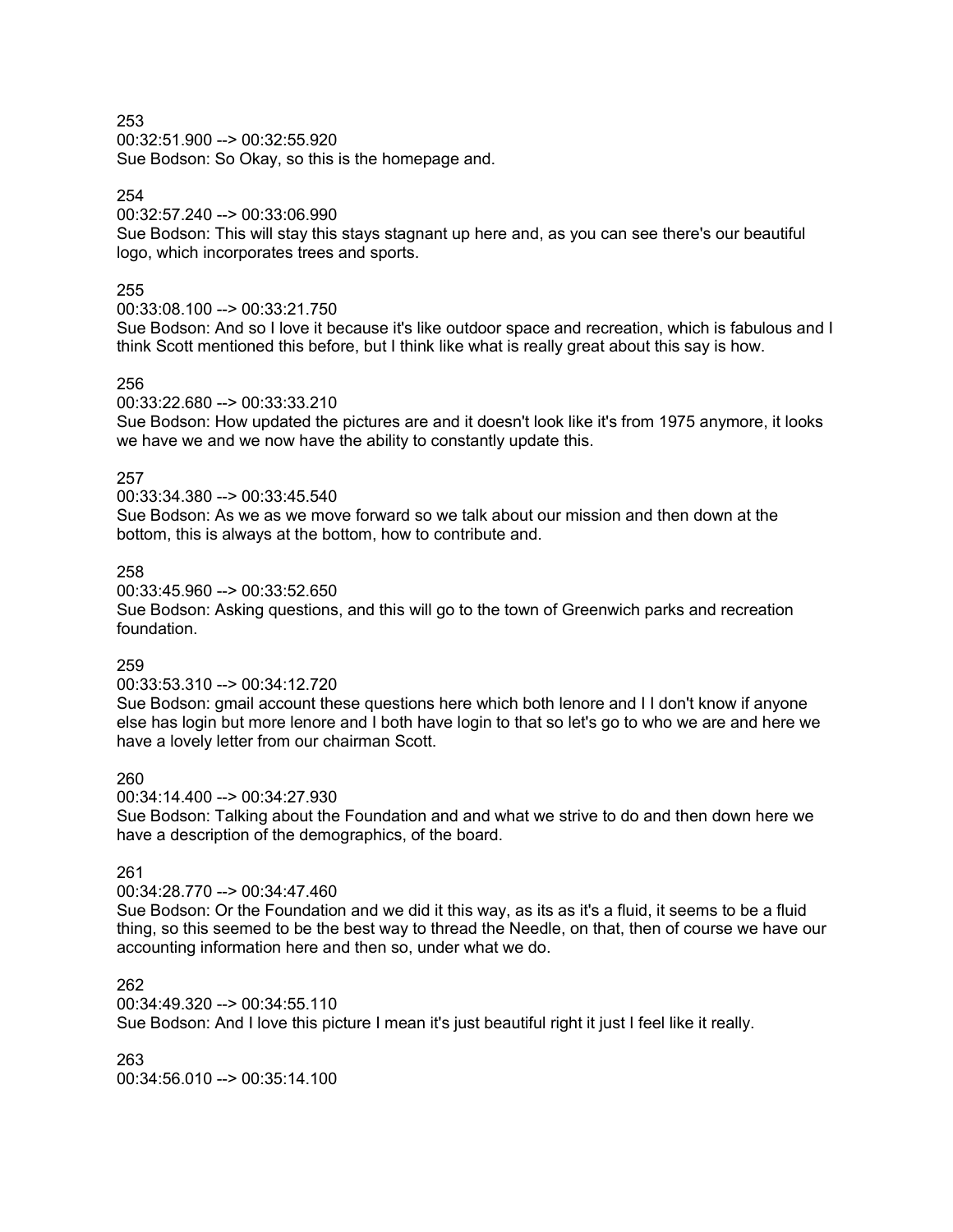Sue Bodson: depicts the beauty of the town that we live in, and our open spaces really love that so, under what we do, we talk about you know what what the Foundation was set up, for I do really like this part and we worked really hard to figure out how to best.

264 00:35:15.120 --> 00:35:19.200 Sue Bodson: depict this so it's how our resources are allocated and.

### 265

### 00:35:20.250 --> 00:35:37.290

Sue Bodson: I believe that doing a pie chart and and showing percentage wise where our money is allocated I think that's really powerful and you can see that you know, obviously parks improvement scholarships and recreation Those are our big our big chunks.

### 266

00:35:37.920 --> 00:35:42.390 Sue Bodson: special events is fireworks in case you were wondering what that is.

### 267

00:35:43.470 --> 00:35:50.850

Sue Bodson: And again, you know, as I said before, the contribute and the donate part is always stagnant down here.

#### 268

00:35:51.960 --> 00:36:05.610

Sue Bodson: So under current projects Okay, so this is, these are our current projects that we have going on and Scott, thank you you've been really helpful as as.

#### 269

### 00:36:06.090 --> 00:36:25.350

Sue Bodson: Has door, you know other people in contributing sort of the language that we wanted to put in here, so we have the Dorothy hamill skating rink the eastern greater civic Center which we have this this beautiful, you know graphic here of what the civic Center is going to look like.

270 00:36:26.940 --> 00:36:29.910 Sue Bodson: We have parks improvements and beautification.

271 00:36:30.930 --> 00:36:32.460 Sue Bodson: The fireworks.

# 272

00:36:33.690 --> 00:36:42.450

Sue Bodson: This is, I guess, a program that had been done in the past that we hope to we're going to we're doing it again the bang, for your your buck.

# 273

00:36:43.650 --> 00:36:48.750 Sue Bodson: Then we have commemorative gifts, which is benches.

274 00:36:49.890 --> 00:36:57.510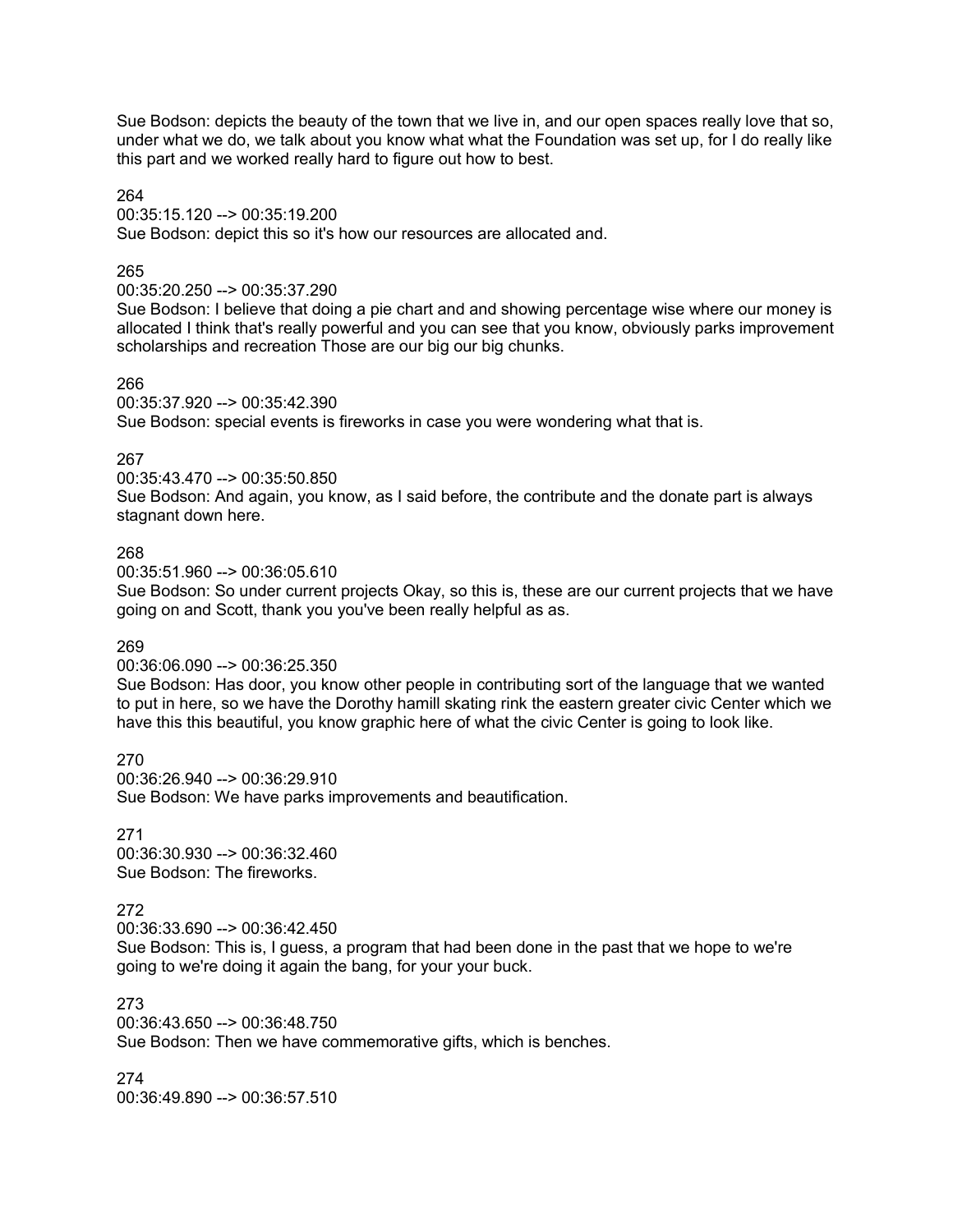Sue Bodson: And there's a separate tab for benches that i'll show you the skating award and then, of course, on the use scholarship.

275

00:36:58.350 --> 00:37:13.260

Sue Bodson: So those are sort of our current what is going on, we have this tab here that people can request a bench and Joe has indicated that there are several places now in town where.

#### 276

00:37:14.160 --> 00:37:25.290

Sue Bodson: benches can be replaced or added so that's that's really great I think this is a great gift or a great you know endeavor for a group to take on.

#### 277

00:37:25.740 --> 00:37:35.790

Sue Bodson: And then under here we have past projects, and we have listed here the vinny park baskets the buy button show immobile.

#### 278

00:37:36.450 --> 00:37:51.480 Sue Bodson: firearm park concerts with Harris golf improvements, the map to me family commemorative walk on the fireworks that we did basket that we did last summer the Veronica beard event.

#### 279

00:37:52.800 --> 00:37:56.970 Sue Bodson: I cannot see this so Tommy Lee lyla fail Is that how you say it.

#### 280

00:37:58.410 --> 00:37:59.130 Scott Johnson: We fail.

### 281

00:37:59.460 --> 00:38:04.560 Sue Bodson: We fail Okay, and then, and then, of course, our wine tasting.

# 282

00:38:05.670 --> 00:38:14.850 Sue Bodson: All under past under news we have our section one we are mentioned in the news and.

#### 283

00:38:15.360 --> 00:38:22.350 Sue Bodson: I had written a couple of articles that Leslie yeager who is always incredibly supportive of us thank you Leslie I don't know if you're on.

### 284

00:38:23.100 --> 00:38:37.080

Sue Bodson: had published and we did actually I think over Christmas we did actually get some really nice sizable gifts to the to the Foundation, so that was that was really lovely.

285 00:38:38.880 --> 00:38:43.020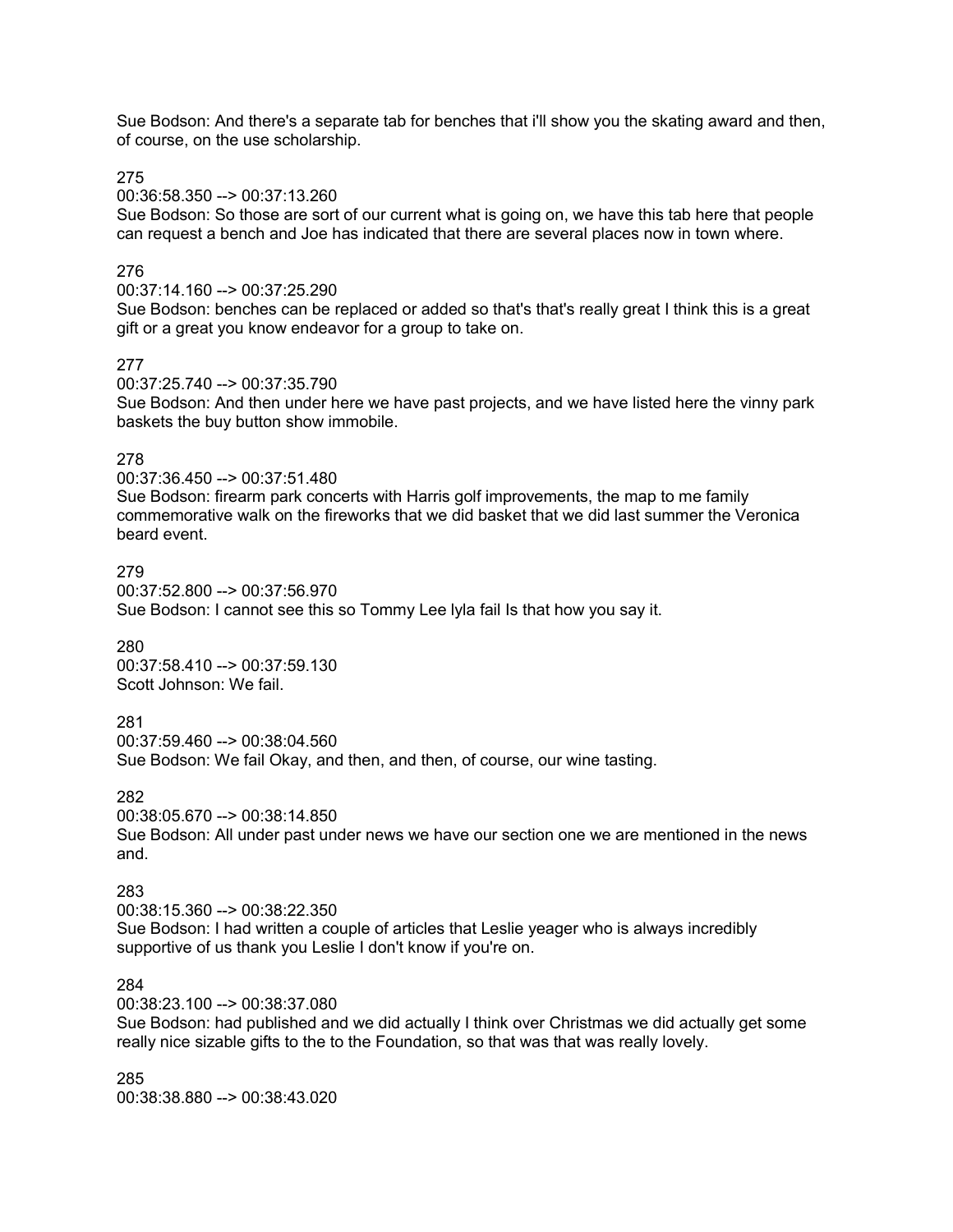Sue Bodson: This is another article that appeared in Greenwich free press.

286

00:38:44.100 --> 00:38:52.050

Sue Bodson: And you know we can add, obviously we can add to this, as we become you know we're more in the news and then under donate.

# 287

00:38:53.910 --> 00:39:10.500

Sue Bodson: So this, I think, is really incredibly helpful because we also we give people a breakdown of suggested levels to donate but then thanks to lenore and let me see if this will work.

### 288

00:39:12.360 --> 00:39:21.630

Sue Bodson: So this takes you to pay the PayPal account, which again I said in last meeting has fully transferred out of nancy's name.

# 289

00:39:22.620 --> 00:39:39.180

Sue Bodson: Nancy cheapen and is i'm on the person, I guess, my name is account is connected now with this PayPal account, so this is a drop down by N, which I have tested so again the different levels that we had.

# 290

00:39:40.050 --> 00:39:54.030

Sue Bodson: suggested to people, but then also on eastern going into civic Center park and prevents and scholarships and they tested each of these, and when you make a donation to any of these on the PayPal on the receipt it says.

# 291

00:39:55.440 --> 00:39:59.790

Sue Bodson: You know the indication is there that it's for the Eastern Greenwich civic Center or is for.

# 292

00:39:59.820 --> 00:40:11.880

Sue Bodson: park beautification to this This can, if there's you know something else another project that comes up or another endeavor that we want to add to this we can add to this, so this was all lenore lenore did all of that.

# 293

00:40:13.260 --> 00:40:26.460

Sue Bodson: And let me go back here, and I think I think that is it so um any questions anyone is there anything, something you want me to go back to.

294 00:40:28.080 --> 00:40:29.460 Scott Johnson: So just me.

# 295

00:40:29.970 --> 00:40:32.520 Scott Johnson: yeah one thing that if you go back to your charts.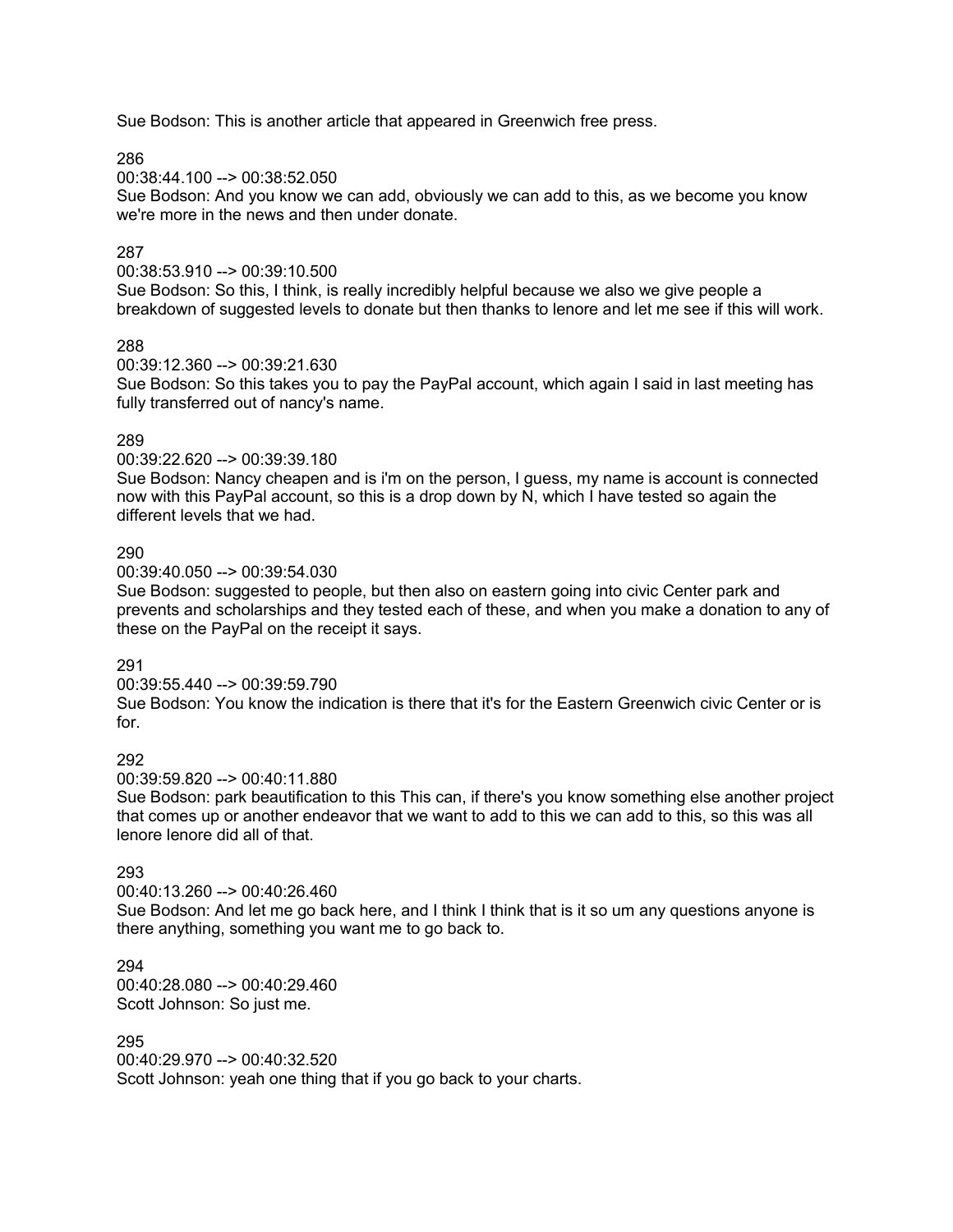296 00:40:34.080 --> 00:40:36.990 Scott Johnson: on making donations there's.

297 00:40:37.860 --> 00:40:38.580 Scott Johnson: Basically, two.

298

00:40:38.640 --> 00:40:50.220

Scott Johnson: two categories there's specific projects, but then the other ones let's just say it's a parks partner that's what we call and designated so that can go just to.

299 00:40:51.180 --> 00:40:52.440 Scott Johnson: The Foundation in general.

300 00:40:52.740 --> 00:40:53.430 Scott Johnson: And that's.

301 00:40:53.490 --> 00:40:55.140 Scott Johnson: really helpful because it goes.

302 00:40:55.440 --> 00:40:59.730 Scott Johnson: For the expenses and the biggest one is the accounts fees.

303 00:41:00.180 --> 00:41:01.140 Scott Johnson: Right so.

### 304

00:41:02.490 --> 00:41:14.100

Scott Johnson: That means we can we can use our expenses if somebody gives money for penny park the park account, and it can only be used for that so that's how we regulate that.

305

00:41:14.430 --> 00:41:25.320 Sue Bodson: Correct and so again yeah so these categories on we can you know offset administrative fees, obviously the hosting fee for for the whips.

### 306

00:41:26.220 --> 00:41:42.930

Sue Bodson: But also, if there's you know, in six months over the summer, if there's something that comes up that we you know, we need to spend the money for on it'll it'll be in there and that and and Scott, and I think the so the scholarships it's really.

#### 307

00:41:43.980 --> 00:41:51.180

Sue Bodson: it's human services is that right that they administer and we give money to that is that how that works.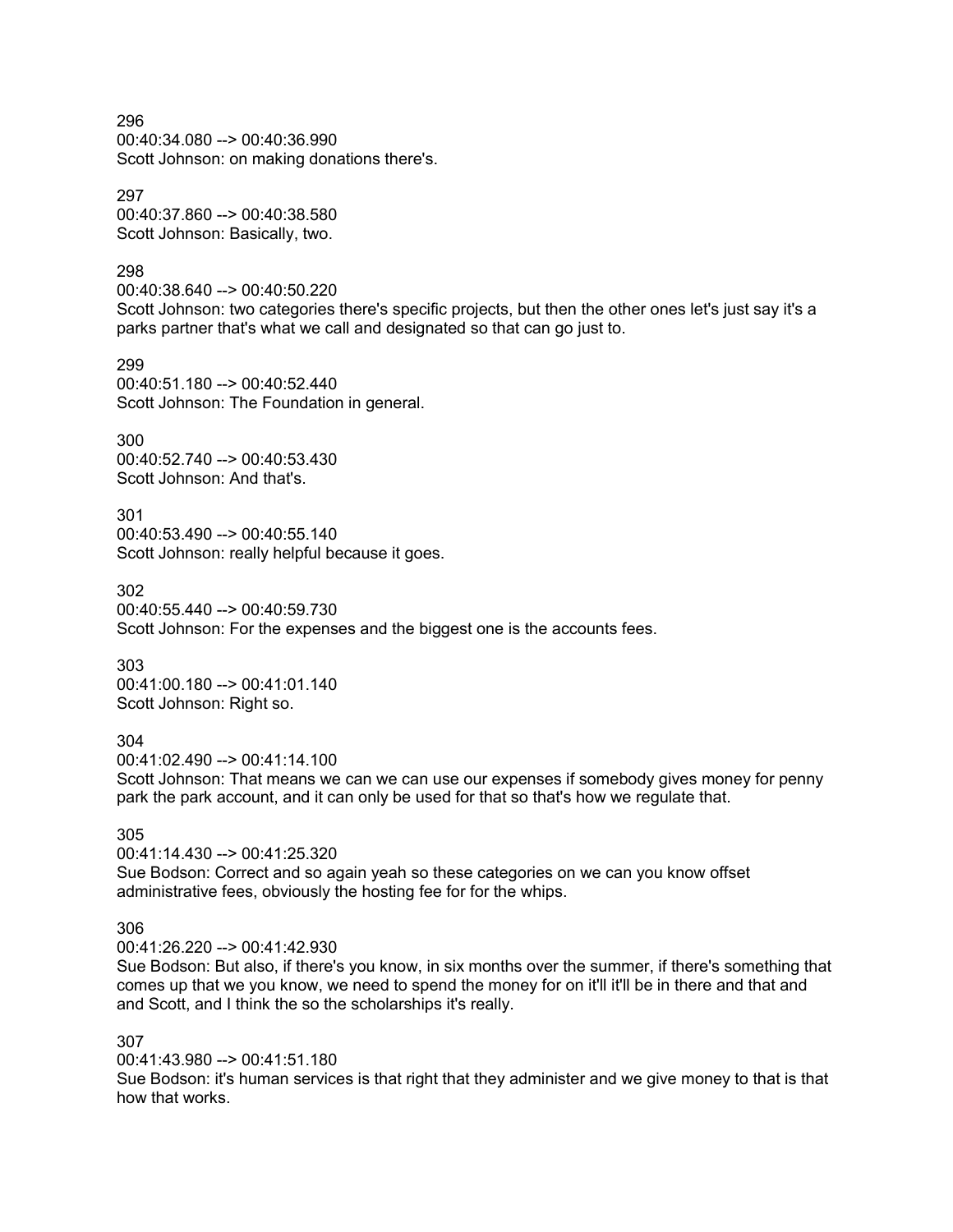308 00:41:51.990 --> 00:41:52.980 Scott Johnson: Basically, yes. 309 00:41:53.250 --> 00:41:53.610 OK. 310 00:41:54.990 --> 00:42:00.180 Sue Bodson: OK OK, I am going to can I stop sharing going to stop sharing. 311 00:42:00.240 --> 00:42:01.260 Scott Johnson: yeah that's great thanks. 312 00:42:01.290 --> 00:42:04.200 Sue Bodson: Okay okay i'm Nancy you had a question. 313 00:42:07.320 --> 00:42:07.740 Nancy Chapin: So. 314 00:42:08.580 --> 00:42:09.810 Nancy Chapin: yeah OK. 315 00:42:10.860 --> 00:42:15.480 Nancy Chapin: So just First it was actually you mentioned Nancy champion was actually Nancy caitlyn. 316 00:42:16.110 --> 00:42:16.950 Sue Bodson: caitlyn sorry. 317 00:42:18.690 --> 00:42:37.110 Nancy Chapin: I had a question because so, for example, benny who's has infant friends group that's starting up, but they can target, they can use this and specifically targeted project in vinnie if they wanted to raise funds I I wasn't quite clear on that. 318 00:42:37.380 --> 00:42:52.740 Sue Bodson: So that's a really excellent question, and this has, I think we, we need to talk about that because, like a friends group right there i'm assuming they're their own 501 C three already Is that correct or not. 319

00:42:53.610 --> 00:42:55.980 Nancy Chapin: So I not yet.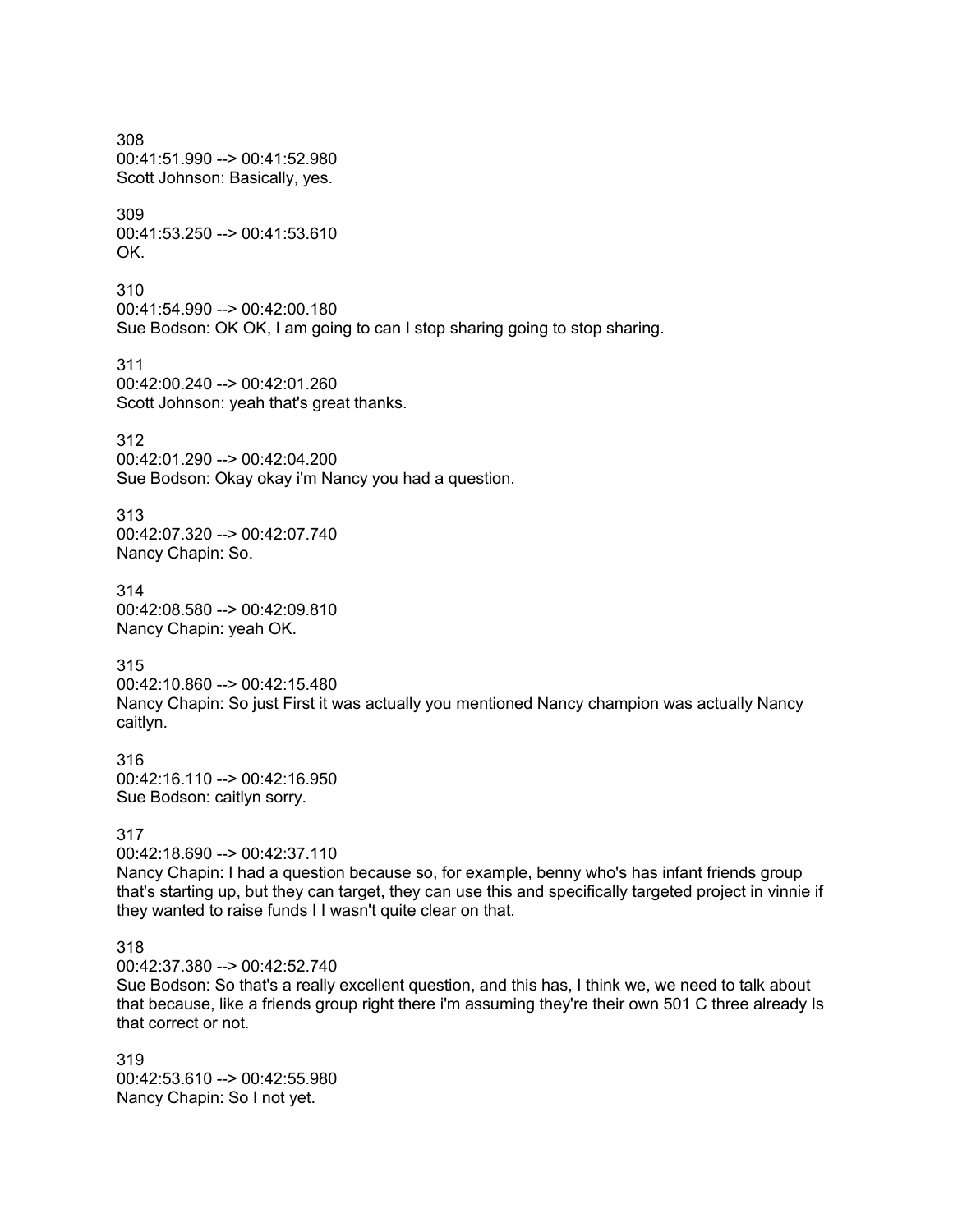320 00:42:56.400 --> 00:42:58.830 Nancy Chapin: Okay, so this is one of the things that.

# 321

00:43:00.210 --> 00:43:15.060

Nancy Chapin: is going to be discussed at some point, how necessary is a friends group to become the can they channel funding through this Foundation, which obviously is great for a fledgling friends group.

322 00:43:17.250 --> 00:43:17.580 Sue Bodson: And I.

323 00:43:17.670 --> 00:43:19.410 Sue Bodson: And and we've had other groups.

324

00:43:19.410 --> 00:43:36.630

Sue Bodson: come to us and ask about you know passing through, and I think I again i'm putting my junior the cat on it always goes back to the mission, and I feel like if it fits into the mission of the Foundation, then I think that personally I think that's fine.

325

00:43:38.160 --> 00:43:50.430

Sue Bodson: And, but I think so, like the biram their friends of viral I believe they because debbie launch and I hope them to that ratio, they are either one there, they are a 501 C three.

326

00:43:52.200 --> 00:43:54.690 Sue Bodson: So I yeah I mean I think it's.

327 00:43:57.840 --> 00:44:01.500

Joe Siciliano: Nice and our foundation for funding for us to the parks foundation.

328

00:44:01.890 --> 00:44:05.400 Blaize Levitan: Are they yeah they're not the Byron one is not a 501.

329

00:44:05.910 --> 00:44:07.170 Blaize Levitan: they're using the Foundation.

330 00:44:07.650 --> 00:44:08.820 Blaize Levitan: Okay yeah.

331 00:44:08.910 --> 00:44:21.390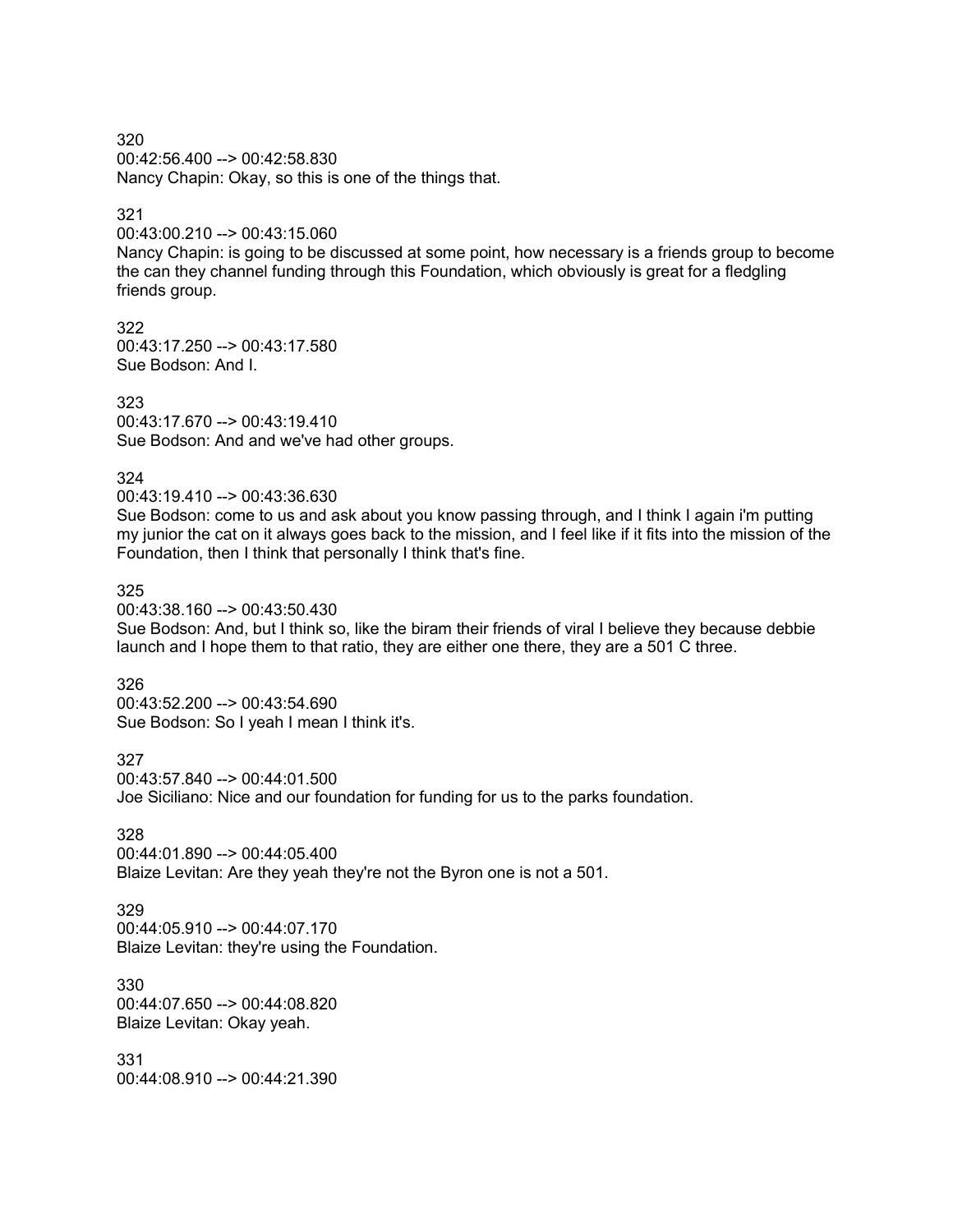Sue Bodson: So I mean again, I think it it it totally goes it comes down to the mission of the of the organization and if it fits within the mission, then I think that's perfectly fine personally I think that's fine.

# 332

00:44:23.430 --> 00:44:30.090

Scott Johnson: So my view on that Nancy is, we want to encourage friends groups as much as we can.

# 333

00:44:32.250 --> 00:44:40.440

Scott Johnson: And they just have to be I would recommend that they don't follow their own 501 C three because it's it's very difficult it's painful.

# 334

00:44:41.040 --> 00:44:46.770

Scott Johnson: You have to file tax returns, you have to have an account so that's part of the reason the Foundation was set up.

# 335

00:44:47.370 --> 00:44:57.690

Scott Johnson: is so that people could get you know charitable donations for those things, and the only guidepost on that it happened with that happened in glendale recently.

# 336

00:44:58.380 --> 00:45:14.280

Scott Johnson: Is you just can't give us money, unless there is an approved project because, once you give it to us, we really can't use it unless that projects approved and we never want to give it back because that's tax problem.

# 337

00:45:15.690 --> 00:45:19.740 Scott Johnson: But friends groups, you know to be encouraged as much as possible.

338

00:45:20.310 --> 00:45:32.430

Sue Bodson: And and Scott, just to piggyback off of that you know, this is one of the reasons why i'm so junior the what we did is we collected money for the pool.

# 339

# 00:45:33.060 --> 00:45:50.430

Sue Bodson: And then we gifted the money to the town, not the Foundation, but to the town of Greenwich and we collected money as junior League, so that people could get the tax donation if they were just giving it to the town of Greenwich they would not get a credit for that donation.

# 340

00:45:55.080 --> 00:46:03.360

Joe Siciliano: So this was great because now we can start to me, we always get inquiries at the office people call might want to give money, I had one today.

341 00:46:03.810 --> 00:46:18.630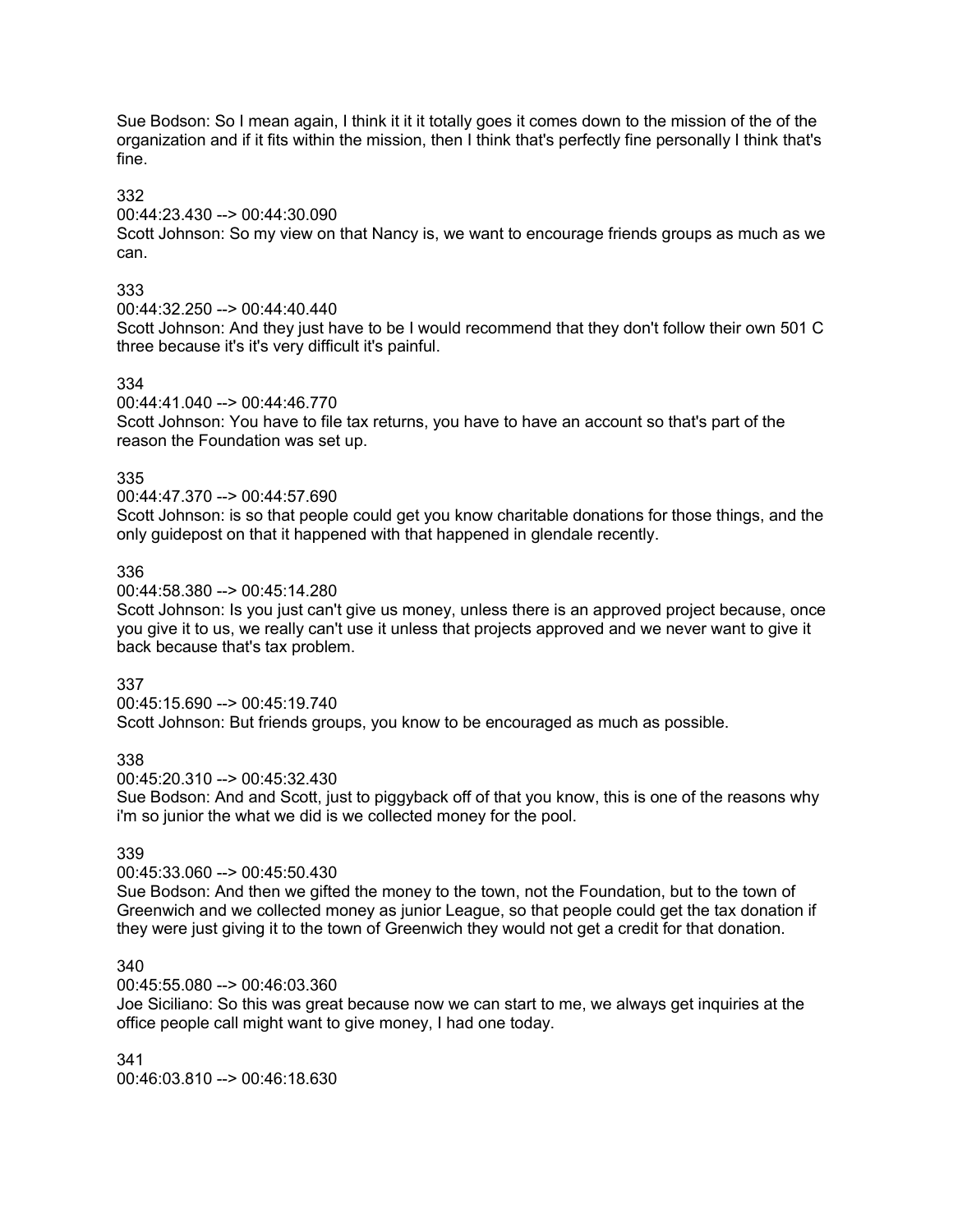Joe Siciliano: from someone who's interested in giving some money towards a ferry boat or something just you know these are just small gifts recognition, but this is helpful to have this setup I think it's really a big difference from the last.

### 342

00:46:20.130 --> 00:46:34.110

Joe Siciliano: Page that we had, and it can only get better because, because now we can final things today, we were talking about like fireworks so we've we've security firework vendor as of today, and we already know that we're.

# 343

00:46:34.650 --> 00:46:44.760

Joe Siciliano: You know, from what they've been on the project versus what the money we have in our budget already \$5,000 short in that project already so doing something like this, you know.

# 344

00:46:45.480 --> 00:46:55.350

Joe Siciliano: This promotion, you know, give a bang for our buck or whatever we want to call it could only help that cause and bridging the difference of what we.

# 345

### 00:46:56.040 --> 00:47:04.530

Joe Siciliano: have in our budget and what we need to achieve, and so that we don't start taking money out of other program based to compensate for.

# 346

00:47:04.830 --> 00:47:20.610

Joe Siciliano: The \$5,000 that we need to produce the fireworks project so so these, these are all helpful things, and now that you know all the superintendent's are on board for ladies and lenore there's a lot of them get their own people contact them directly.

# 347

00:47:20.910 --> 00:47:22.860 Joe Siciliano: And now we have an opportunity to.

348 00:47:23.010 --> 00:47:24.900 Joe Siciliano: Read direct them right.

# 349

# 00:47:24.960 --> 00:47:39.810

Sue Bodson: I just wanted to show you I meant to show this to you guys before, this is the mobile version so huge difference, so you can see that it it, you know adapts to a mobile platform.

# 350

00:47:40.680 --> 00:47:51.390

Sue Bodson: I love this I, this is, I think my favorite part because um it's you know really much so much better than, then what we have right now.

# 351

00:47:54.630 --> 00:47:56.430 Joe Siciliano: Great that's a big improvement, thank you.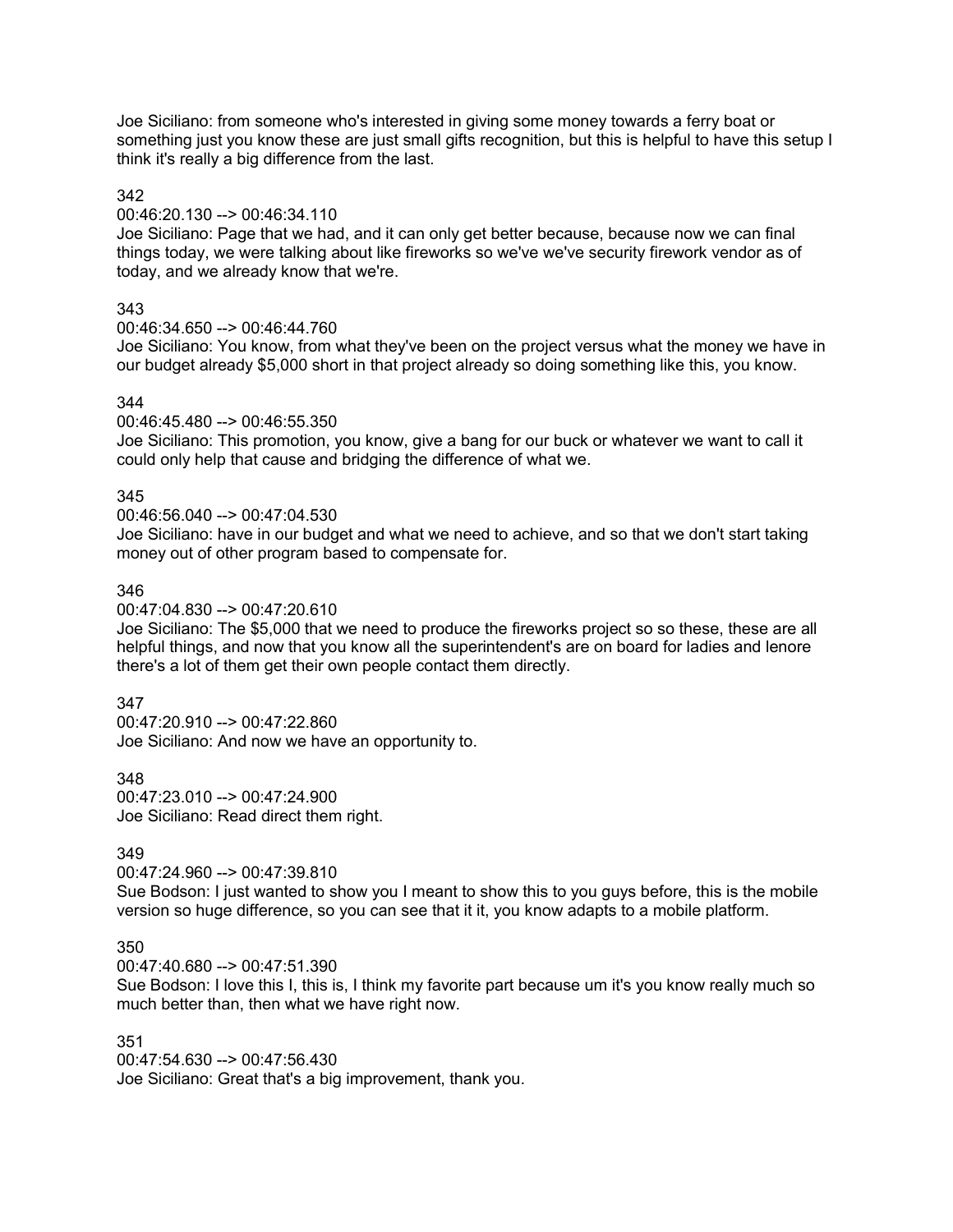00:47:57.000 --> 00:48:03.630

Scott Johnson: you're welcome, let me, let me thanks to um when we give an example of something that happened last night.

# 353

00:48:05.190 --> 00:48:18.660

Scott Johnson: Half of it was a joke, but it really wasn't just a good example so BT voted 12 nothing to approve the additional \$4 million for Eastern mindset accent, because I was a hell of an overage.

# 354

00:48:19.710 --> 00:48:22.800 Scott Johnson: And there were there were.

### 355

00:48:25.050 --> 00:48:36.480

Scott Johnson: very kind words sense about commonalities retirement, which I want to echo and then kind of as a joke, they said well why don't we have an album anally room he's to buy a civic Center.

# 356

00:48:36.960 --> 00:48:45.270

Scott Johnson: which may may or may or may not be good idea, but you know you can do that kind of stuff so they do it, everyone knows, they do at the hospital.

### 357

00:48:45.750 --> 00:48:52.920

Scott Johnson: there's nothing wrong with doing it at the civic Center or the hockey rink or anywhere certainly down to todd's point.

### 358

00:48:53.730 --> 00:49:02.220

Scott Johnson: You know there's plaques all over the place there's breaks, but there's also you know the pavilions named after donors, so it was it was a great thing.

# 359

00:49:02.790 --> 00:49:19.650

Scott Johnson: Just to talk about our little bit from my perspective, because a lot of you guys didn't really get a chance to work with him certainly joey and blaze to him, but you know he's he's kind of the construction manager for the new project so just think about what he's done.

#### 360

00:49:20.730 --> 00:49:30.270

Scott Johnson: he's done he's two guys civic Center he's working with the architects hopefully on the hockey rink but he did the police station, he did the firehouse.

# 361

00:49:30.870 --> 00:49:41.730

Scott Johnson: he's done hard to certain extent, schools, a little bit, but all the big projects he's the guy that kind of develops the budget and he knows.

362 00:49:42.690 --> 00:49:52.710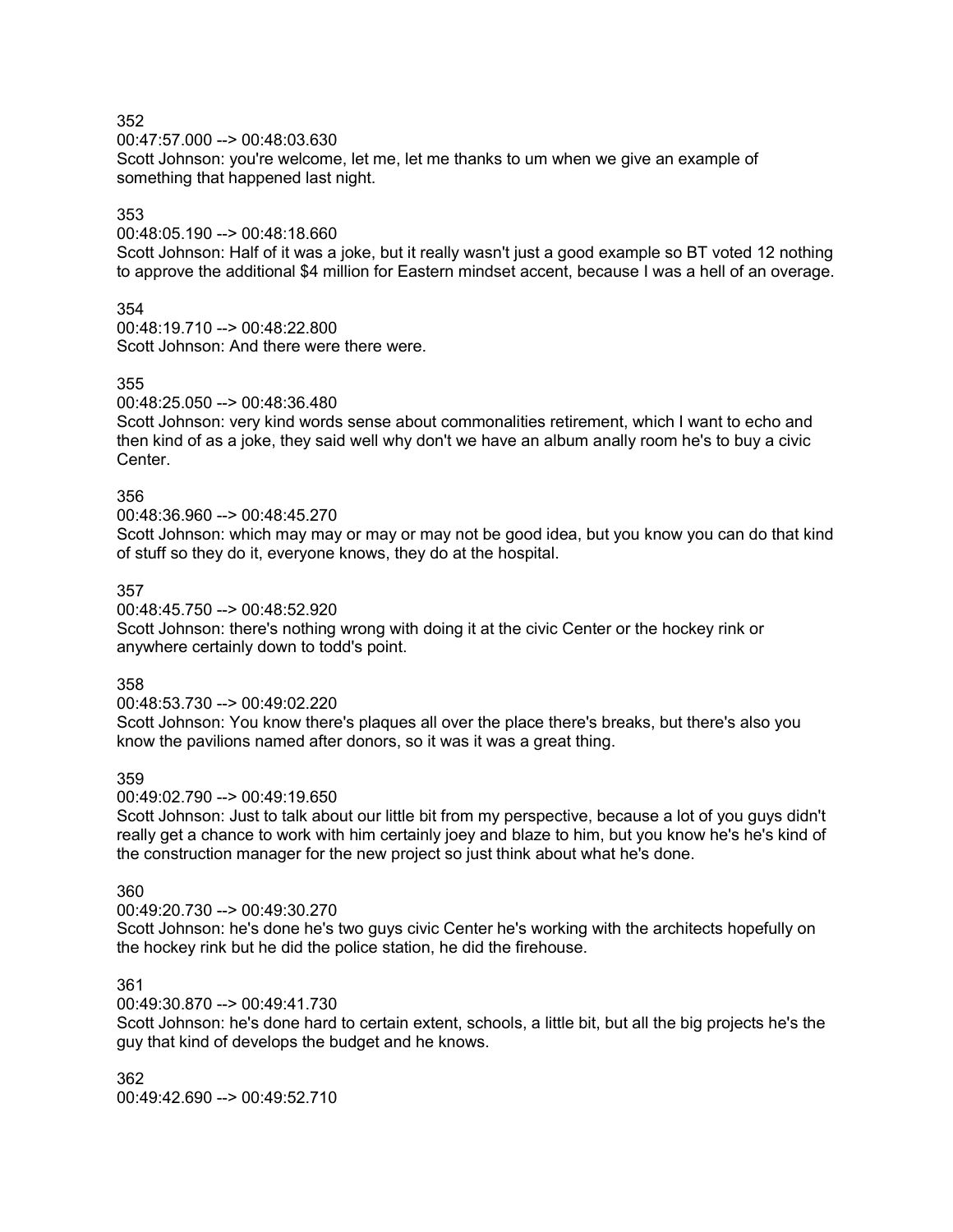Scott Johnson: About that he's got a lot of experience, so when we were first, starting with us, we went swimming Center same thing with the rank we don't really even know what to ask we don't even know what's going to look like.

363 00:49:53.880 --> 00:49:55.800 Scott Johnson: But i'll kinda did.

### 364

00:49:56.940 --> 00:50:06.060

Scott Johnson: He kind of knew what was going to be in there, he kind of knew that was gonna be \$500 a square foot, you know and long Behold quite till four years later.

### 365

00:50:06.720 --> 00:50:18.360

Scott Johnson: that's kind of where we came in, I mean it's pretty remarkable and then he you know he's the guy that works with the architects mostly helps to do the nitty gritty on the designs.

### 366

00:50:18.900 --> 00:50:27.930

Scott Johnson: On HPA see systems glass all that kind of stuff that the building committees or the design committees don't really do so.

### 367

00:50:29.310 --> 00:50:37.500

Scott Johnson: shout out to him I don't know how he's going to be replaced, I know I think we need three people to replace him and i'm not kidding so.

#### 368

### 00:50:38.580 --> 00:50:47.160

Scott Johnson: that's going to be a tough one to fill but anyway back east, west Center briefly, the next step for Ali are 10 people as we go to our tm.

### 369

00:50:48.060 --> 00:51:10.260

Scott Johnson: have to have it approved there and I believe Tracy you might know better than me but it's going to probably go to our team parks and REC it'll probably go to finance it'll go to dp w proximity pw before it goes to our team, which I believe was march 14 something like that so.

# 370

### 00:51:11.310 --> 00:51:30.780

Scott Johnson: Any help on that i've already written to Kathleen the ball, though, but Tracy your contacts there could be good to its it's not particularly controversial the extra money it's based on large part on just price increases, there are a couple things that weren't included in the original.

### 371

### 00:51:32.610 --> 00:51:46.200

Scott Johnson: projections, and the original estimates last year at this time, he was 18,000,007 that came in higher because inflation and some details are not done on drainage, and the parking lot so it's pretty darn good.

372 00:51:47.910 --> 00:52:08.460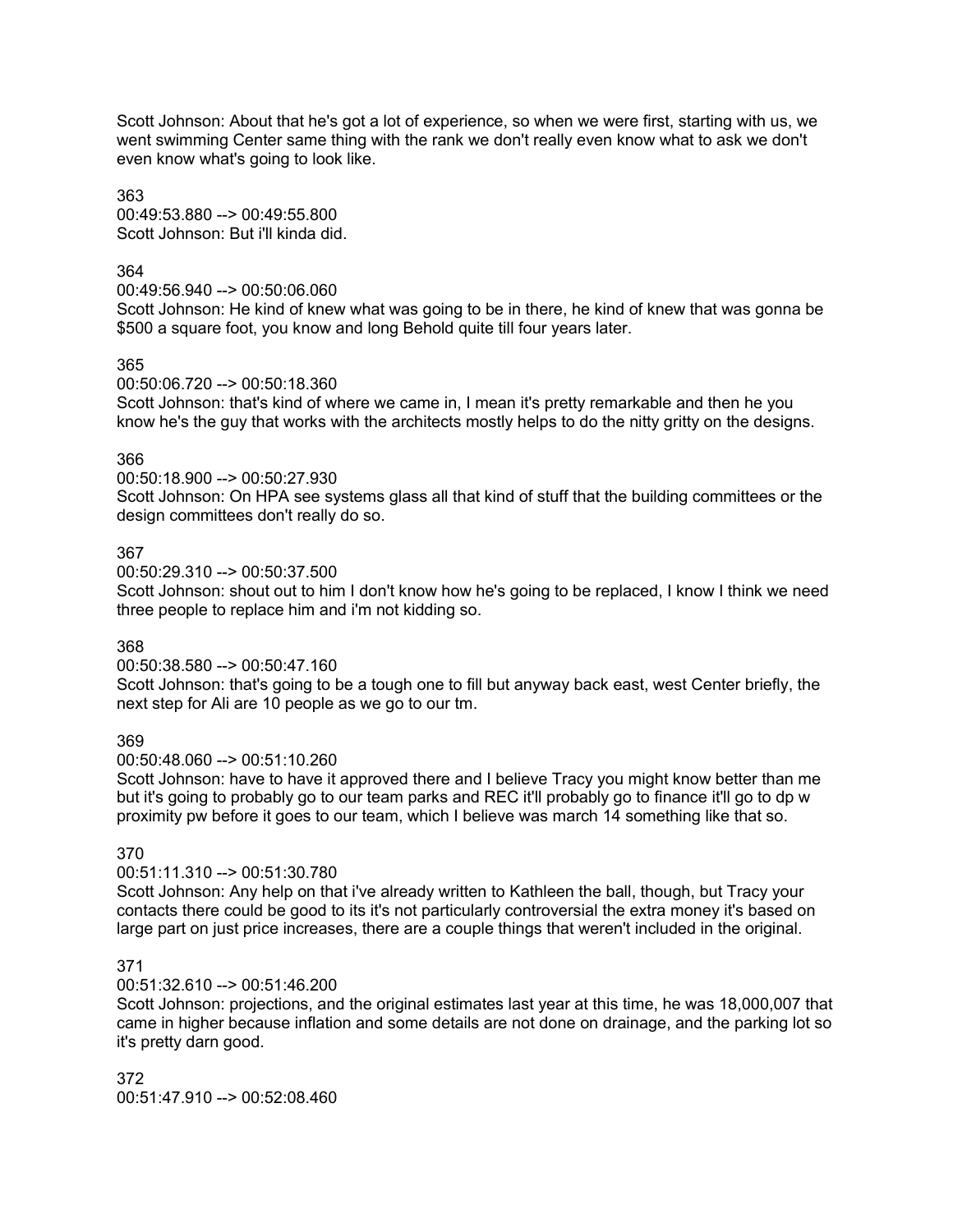Scott Johnson: We really don't want it to lay this because to do so on and Joe and I and frank Miller, or at the original meeting with the cohens the cohens are on a very precise schedule, so if they see that the town is not committed to the project or it's going to be delayed for whatever reason.

### 373

00:52:09.480 --> 00:52:20.340

Scott Johnson: That gift can be can be jeopardized because they're on a fiscal schedule, like everybody else and money for a certain fiscal years not approved.

# 374

00:52:21.030 --> 00:52:31.950

Scott Johnson: or not used, then it gets moved and who knows where that it then goes so any lobbying, we can do to our tm I don't think it'll be a problem, but you never know.

# 375

00:52:32.490 --> 00:52:51.570

Scott Johnson: But it does have to be approved by our team so it's a \$4 million dollar cost overrun that's that's an add on to the budget and it has to be approved, it was approved by PT last night 12 zero, which is a compliment downtown la and Joe and everybody else also so.

# 376

00:52:52.650 --> 00:52:57.840 Scott Johnson: that's an important step Tracy and I get that right, as it goes to subcommittees first.

# 377

00:52:58.590 --> 00:53:01.260 Tracy Freedman: yeah all go to all our subcommittees.

# 378

00:53:02.700 --> 00:53:06.180 Tracy Freedman: And then we all bring it into just direct before it goes to the full, our team vote.

# 379

00:53:08.010 --> 00:53:20.640

Tracy Freedman: One thing I that might come up is um you know what about the 5 million that we got from the cones how come that's not being used, you know to cover that 4 million.

380 00:53:21.060 --> 00:53:21.750 Scott Johnson: Oh, it is.

381 00:53:23.400 --> 00:53:24.780 Scott Johnson: So I mean it goes to the Channel.

382 00:53:24.810 --> 00:53:27.270 Tracy Freedman: for adding we got 5 million and we're getting.

383

00:53:27.270 --> 00:53:29.880 Tracy Freedman: 5 million from them now, we need another 4 million.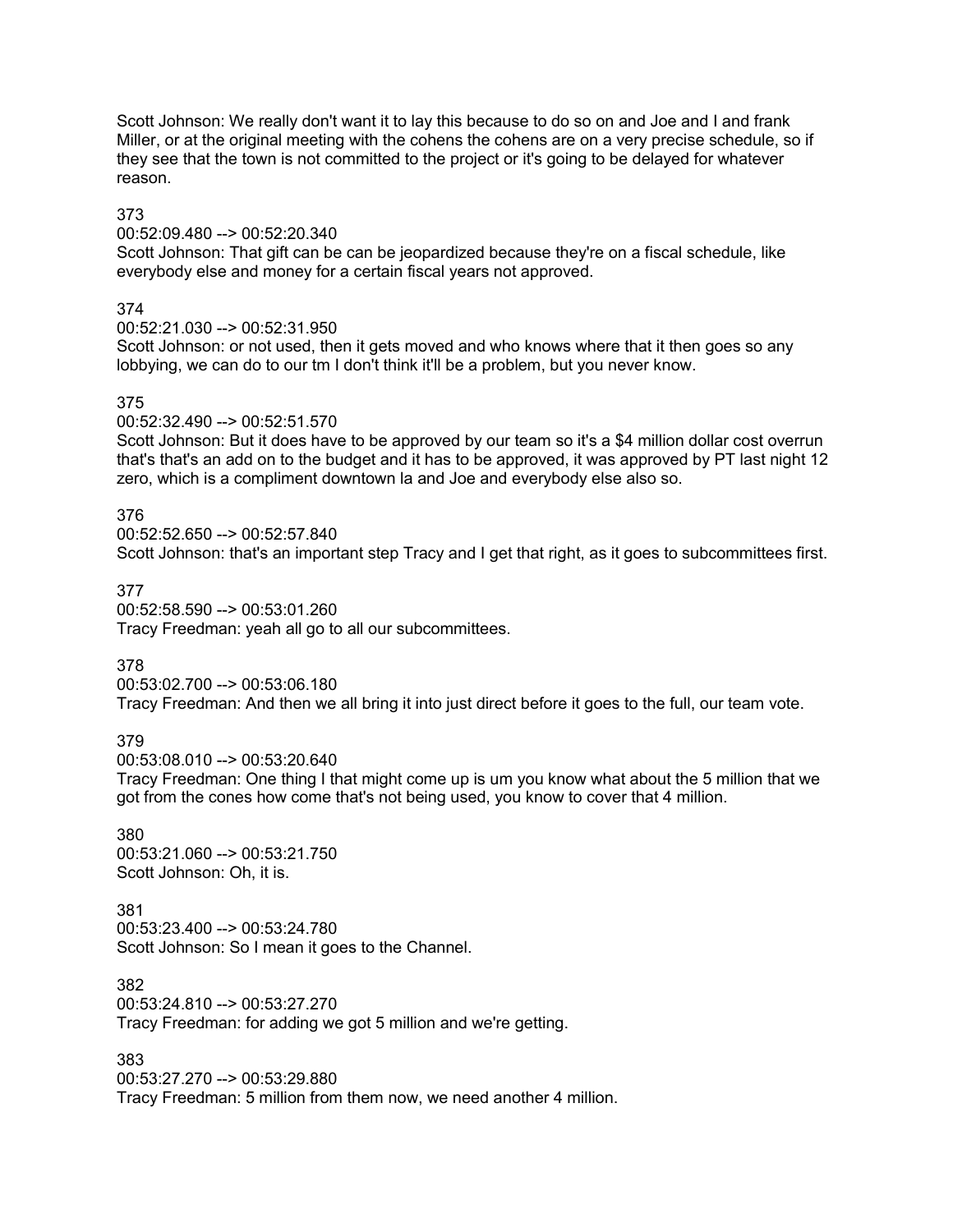384 00:53:31.560 --> 00:53:32.310 Tracy Freedman: Yes, no.

385 00:53:32.370 --> 00:53:32.820 Scott Johnson: No that's

386 00:53:33.540 --> 00:53:37.260 Tracy Freedman: Total so it's nine okay so it's not okay yeah yeah.

387

00:53:38.340 --> 00:53:43.410 Scott Johnson: So we had we had on the original estimate or last year was around 18 seven.

### 388

00:53:44.250 --> 00:54:01.470 Scott Johnson: For the rest of the facility, we put it out to bid this came in anywhere from 2020 million to 24 million, so we go with the lowest bidder that's over the approved budget, and then you also have to Cohen gift.

389 00:54:01.800 --> 00:54:03.660 Scott Johnson: So when I look at it, which was I know.

390

00:54:03.750 --> 00:54:09.300 Scott Johnson: Kathleen Obama did, and I did, is where we have 500,000 extra dollars.

#### 391

00:54:10.350 --> 00:54:13.320 Scott Johnson: Because if you include the Cohen gift, we still have plenty of money.

392

00:54:15.180 --> 00:54:19.470

Scott Johnson: versus hey this is too expensive our budget can handle it.

#### 393

00:54:20.610 --> 00:54:22.230 Scott Johnson: So that's just not really a fair argument.

394 00:54:23.340 --> 00:54:23.700 Tracy Freedman: Right.

395 00:54:26.040 --> 00:54:26.580 Scott Johnson: Right yo.

396 00:54:27.540 --> 00:54:36.960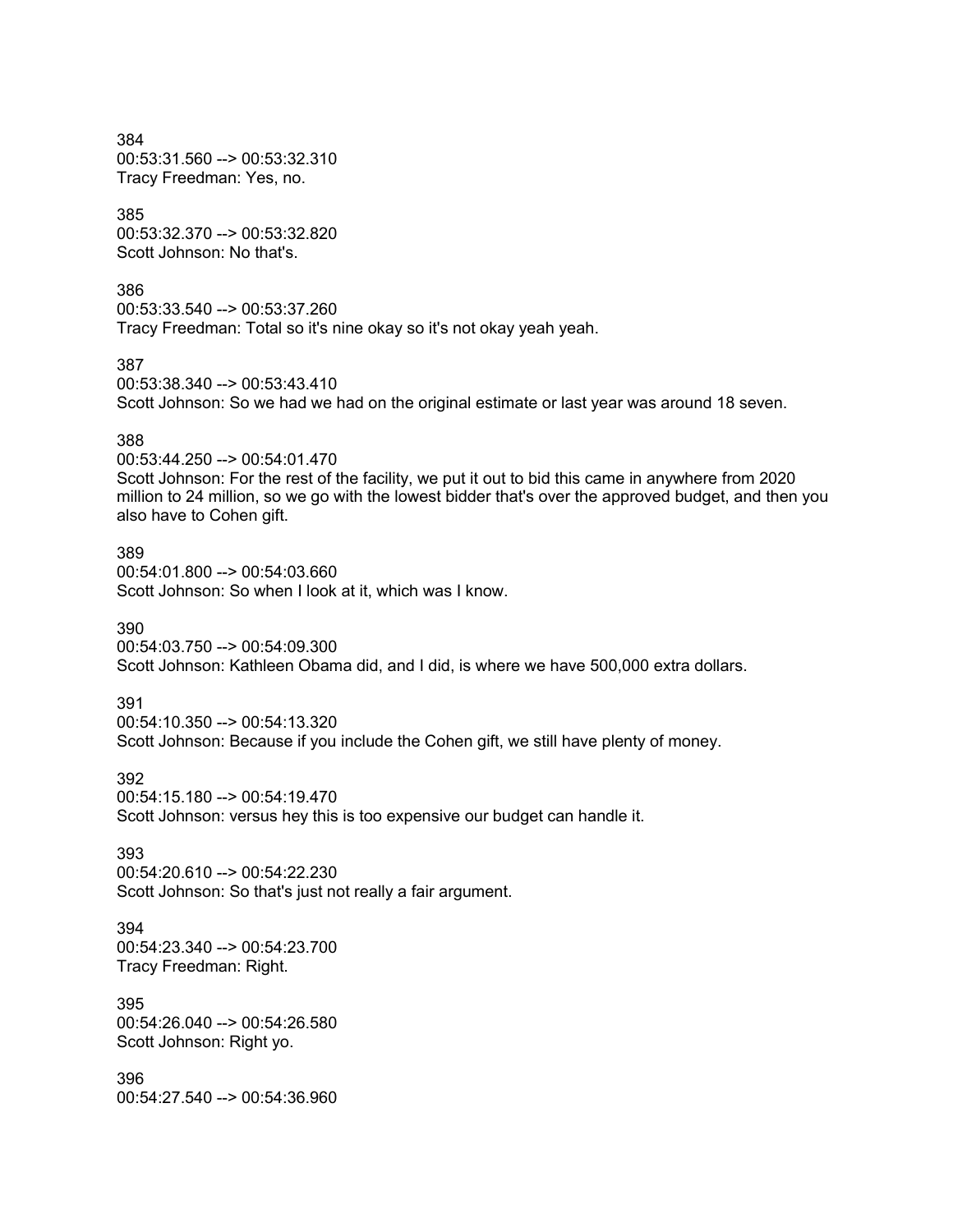Joe Siciliano: yeah I mean what you what you have to understand is that the gift from the codes is over a period of four budget years right right but.

397

00:54:37.650 --> 00:54:51.480

Joe Siciliano: At the end it's a total of \$5 billion okay so they're committed their pledges for 5 million, we have a signed agreement that both the coincided fred's Dr TIM approved and Fred sign, so you know it's a scheduled.

398

00:54:53.010 --> 00:54:56.100

Joe Siciliano: disbursements of funding from the Foundation to the town.

399

00:54:58.260 --> 00:55:12.030

Blaize Levitan: They can still be applied to the projects, but the contributions going directly into the general fund as an offset to the tax burden for the project so it's not like the town need to have the full funding ready for the contract the.

400

00:55:12.030 --> 00:55:12.540 bond.

401

00:55:13.560 --> 00:55:19.230 Blaize Levitan: And the contribution will go to the general fund help offset the tax burden, but it's not like it goes to the project.

402 00:55:19.500 --> 00:55:20.550 Blaize Levitan: Okay, or.

403 00:55:20.940 --> 00:55:23.070 Tracy Freedman: Okay it's not going directly to the project.

404 00:55:23.250 --> 00:55:25.140 Scott Johnson: The common agreement.

405 00:55:25.140 --> 00:55:25.890 Has.

406

00:55:27.390 --> 00:55:35.130

Scott Johnson: A system of advances, just like a construction loan, where they have a million dollars now million dollars next year and then on and on.

407

00:55:36.120 --> 00:55:44.730 Scott Johnson: But their dates associated with that and we don't want to jeopardize those dates, particularly if it's extensive if it's minor Alex a big deal.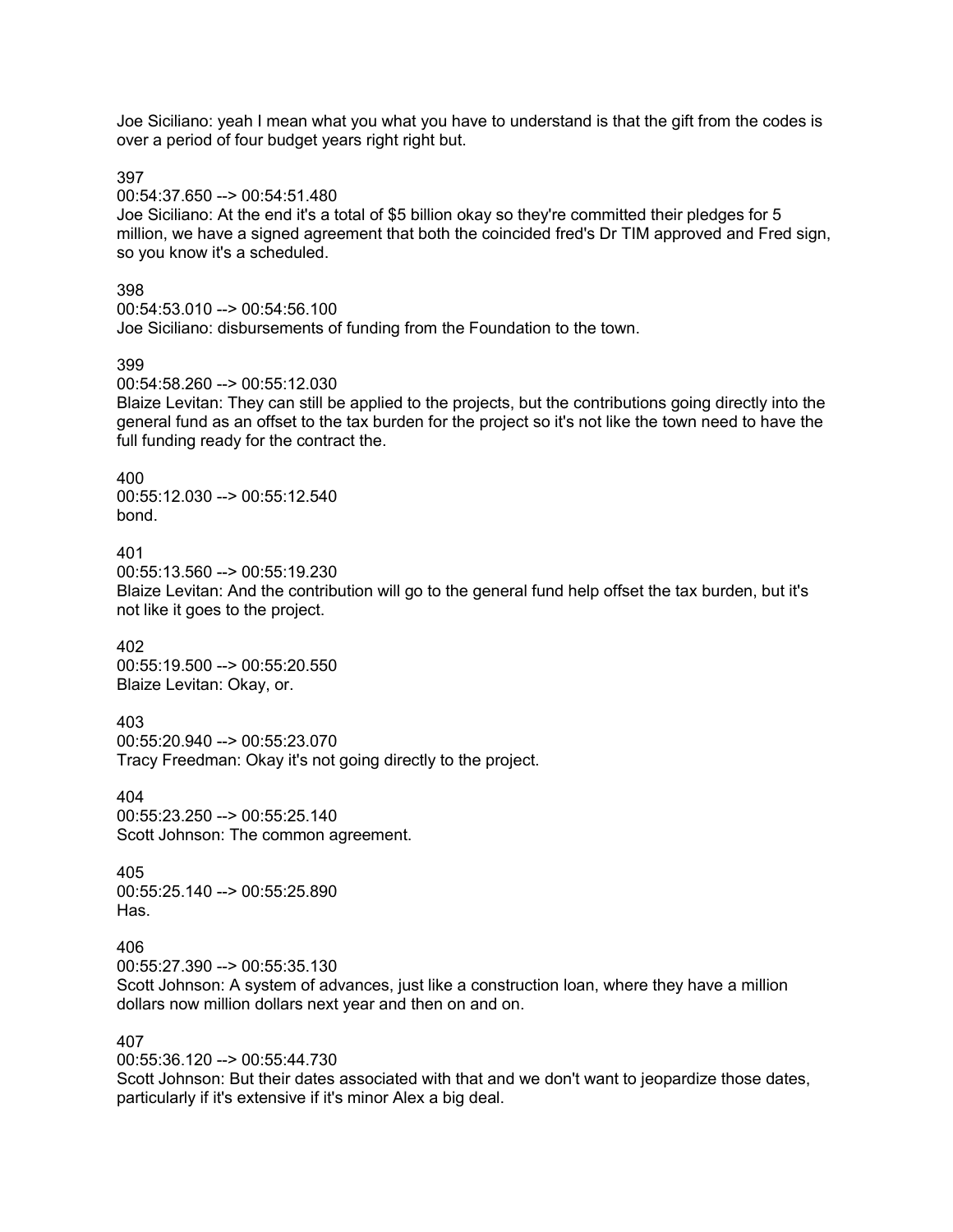00:55:45.660 --> 00:55:58.200 Scott Johnson: And nor do we go back to the cohens and say hey Can you give us a little more inflation added a million dollars to the project, one of the team Members suggested that that's. 409 00:55:59.400 --> 00:56:00.660 Scott Johnson: it's not an appropriate I do. 410 00:56:04.710 --> 00:56:05.130 Joe Siciliano: Okay. 411 00:56:07.980 --> 00:56:11.400 Scott Johnson: So just to two little things that I mean rick you want to do. 412 00:56:12.570 --> 00:56:16.440 Scott Johnson: You want to you know the on the rank I know it hasn't been a fun couple months but. 413 00:56:16.770 --> 00:56:19.770 Rick Loh: i'm sorry short and sweet Hello everybody. 414 00:56:23.250 --> 00:56:31.560 Rick Loh: We are making slow progress we've made into both the Greenwich time and the Greenwich repress over the past month or so. 415

00:56:34.290 --> 00:56:36.870 Rick Loh: This slow progress has resulted in.

416 00:56:37.920 --> 00:56:38.670 Rick Loh: After.

408

417 00:56:40.110 --> 00:56:42.840 Rick Loh: Looking at lots of different ways to.

418 00:56:45.240 --> 00:56:47.490 Rick Loh: Or what two different locations within the park.

419 00:56:48.750 --> 00:56:54.540 Rick Loh: it's pretty much been decided, now that the rank will go in the same location, as the existing rink.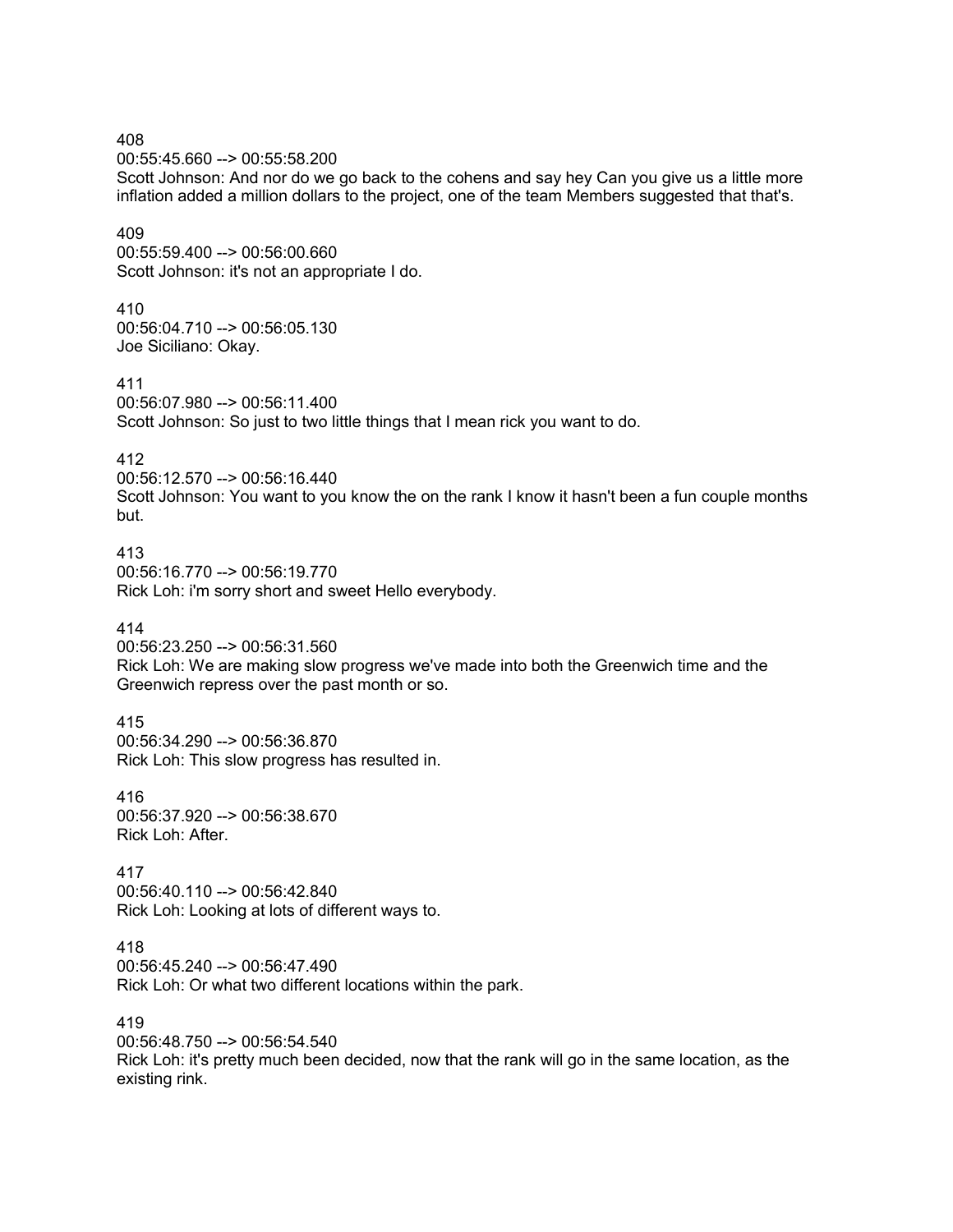00:56:57.660 --> 00:57:04.710

Rick Loh: Not not sealed in stone, but it's looking like that is the case, earlier this month, our made a.

# 421

00:57:05.820 --> 00:57:09.960 Rick Loh: Pre application to P amp Z using that site.

# 422

00:57:11.190 --> 00:57:14.760 Rick Loh: So that is, that is, the road we're on right on right now.

# 423

00:57:17.130 --> 00:57:18.510 Rick Loh: still a long way to go.

# 424

00:57:22.470 --> 00:57:23.580 Rick Loh: can't think of any.

# 425

00:57:25.380 --> 00:57:29.820 Rick Loh: Any other real highlights at this point in time there's still a lot of work that needs to be done.

# 426

00:57:31.290 --> 00:57:31.680 Rick Loh: But.

# 427

00:57:32.880 --> 00:57:38.490 Rick Loh: Finally, setting on a settling on it on a certain site is a big step in the right direction.

# 428

00:57:39.870 --> 00:57:43.350 Rick Loh: i'd also like to thank our for all the help you've given us to this point.

# 429

00:57:45.120 --> 00:57:48.540 Rick Loh: i've met Luigi it was going to be taken over for out.

# 430

00:57:49.650 --> 00:57:50.100 Rick Loh: and

### 431

00:57:51.510 --> 00:57:53.760 Rick Loh: Looking forward to working with him the rest of the way.

# 432

00:57:55.080 --> 00:58:01.170 Rick Loh: But you know Hats off now for for all the work he does and or did and.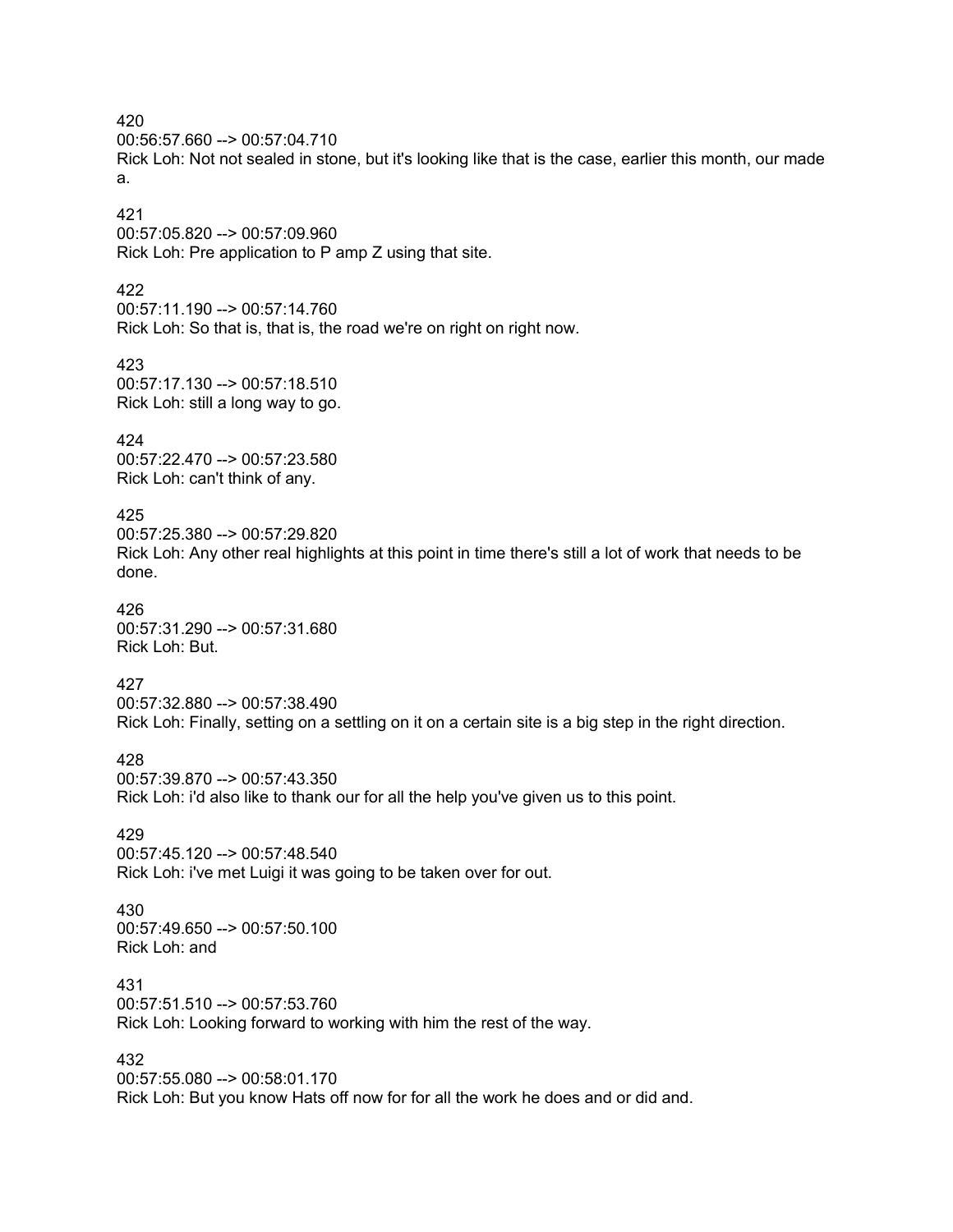433 00:58:02.700 --> 00:58:04.740 Rick Loh: in getting us to this point with the rank.

# 434

00:58:06.180 --> 00:58:10.680 Rick Loh: And unless anybody has any questions I think that's about it at this point in time.

### 435

00:58:11.520 --> 00:58:12.090 I have one.

#### 436

00:58:13.980 --> 00:58:14.340 Rick Loh: Thanks Jeff.

437

00:58:14.700 --> 00:58:15.750 Joe Siciliano: You don't mind rick.

### 438

00:58:16.830 --> 00:58:26.790

Joe Siciliano: part of what we recently talked about, and I think we all saw this turning point when we did this, is that when we we have that SFAS study on these big red civic side.

### 439

00:58:27.720 --> 00:58:38.070

Joe Siciliano: And it really kind of VET it out, you know all of these different comments about what should be in the building what you know what the town needs, you know.

#### 440

00:58:38.550 --> 00:58:47.580 Joe Siciliano: And they did a great job, and so one of the things that committees been talking about is is using SF Bay again to do something for the rink.

# 441

00:58:48.600 --> 00:58:51.840 Joe Siciliano: You know, we have too many partners in this project, and I don't mean that.

# 442

00:58:53.310 --> 00:59:02.070 Joe Siciliano: negatively, but there's a lot of people making a lot of comments and some are representative they represent small groups some they represent their own individual interests.

### 443

00:59:02.430 --> 00:59:17.340

Joe Siciliano: And I think one of the two ways we could probably bring this together is to do something similar to that, so we have been talking, or at least as of today has been talking to SF Bay about doing something similar.

444 00:59:18.840 --> 00:59:24.900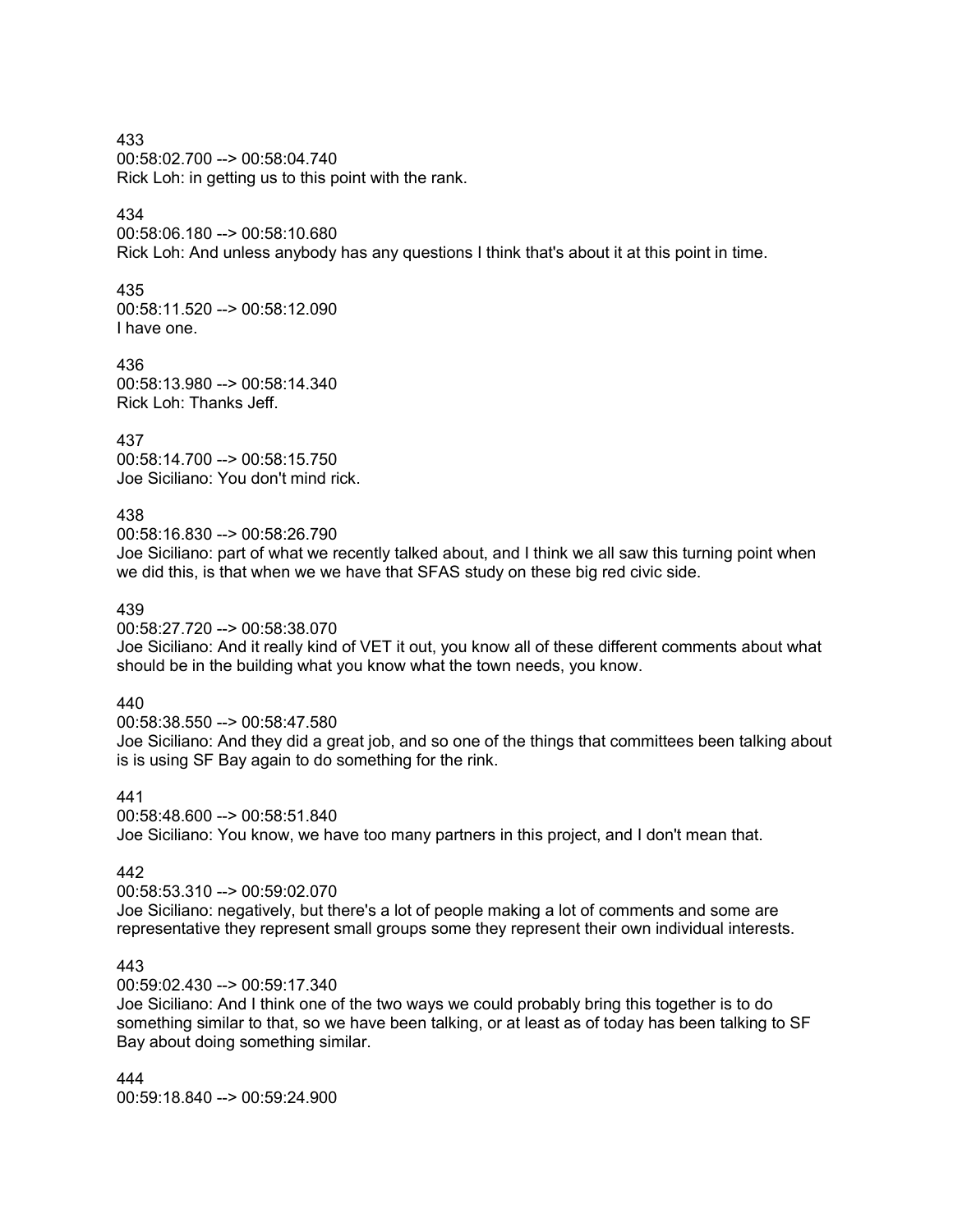Joe Siciliano: The course is about I think an average of about the same as the eastern about 40,000.

### 445

### 00:59:25.620 --> 00:59:31.170

Joe Siciliano: But he gave us a great working document, and I think it put out a lot of fires in the sense that.

# 446

### 00:59:31.470 --> 00:59:41.400

Joe Siciliano: You know people have to come together and decide what was what is really important here, what are we trying to achieve what is our town need and for today and for into the future.

# 447

### 00:59:42.030 --> 00:59:53.520

Joe Siciliano: And that's being strongly considered, if not a done deal by the town administrator who's going to have to approve using ffa as a as a single source of.

# 448

# 00:59:55.410 --> 01:00:06.270

Joe Siciliano: Contract but we've have experienced with them, we do what they're what they're capable of doing, and we know that the product that they can produce, so this may be helpful going forward in the sense that.

# 449

### 01:00:06.780 --> 01:00:13.140

Joe Siciliano: To try to bring people together the ideas together the needs for the town together and the future needs for the town.

# 450

01:00:13.770 --> 01:00:22.650

Joe Siciliano: and get them all in one document so that we can kind of keep this thing moving forward and stop getting sidetracked that all of these of these other comments.

# 451

#### 01:00:22.950 --> 01:00:36.630

Joe Siciliano: And you're not there will take and comments, but it's it they get to be a long term distraction doing you go to the right to go to the left, you know we try to solve everybody's issue, or at least provide information and it's not it's not the most.

# 452

### 01:00:37.740 --> 01:00:44.700

Joe Siciliano: productive use of time and effort from the staff and even the engineering company architect engineering couple of using.

# 453

### 01:00:44.970 --> 01:00:51.810

Joe Siciliano: Because it costs money to develop all of those alternate plans so let's get one on the table and let's move forward with it.

454 01:00:52.110 --> 01:01:00.660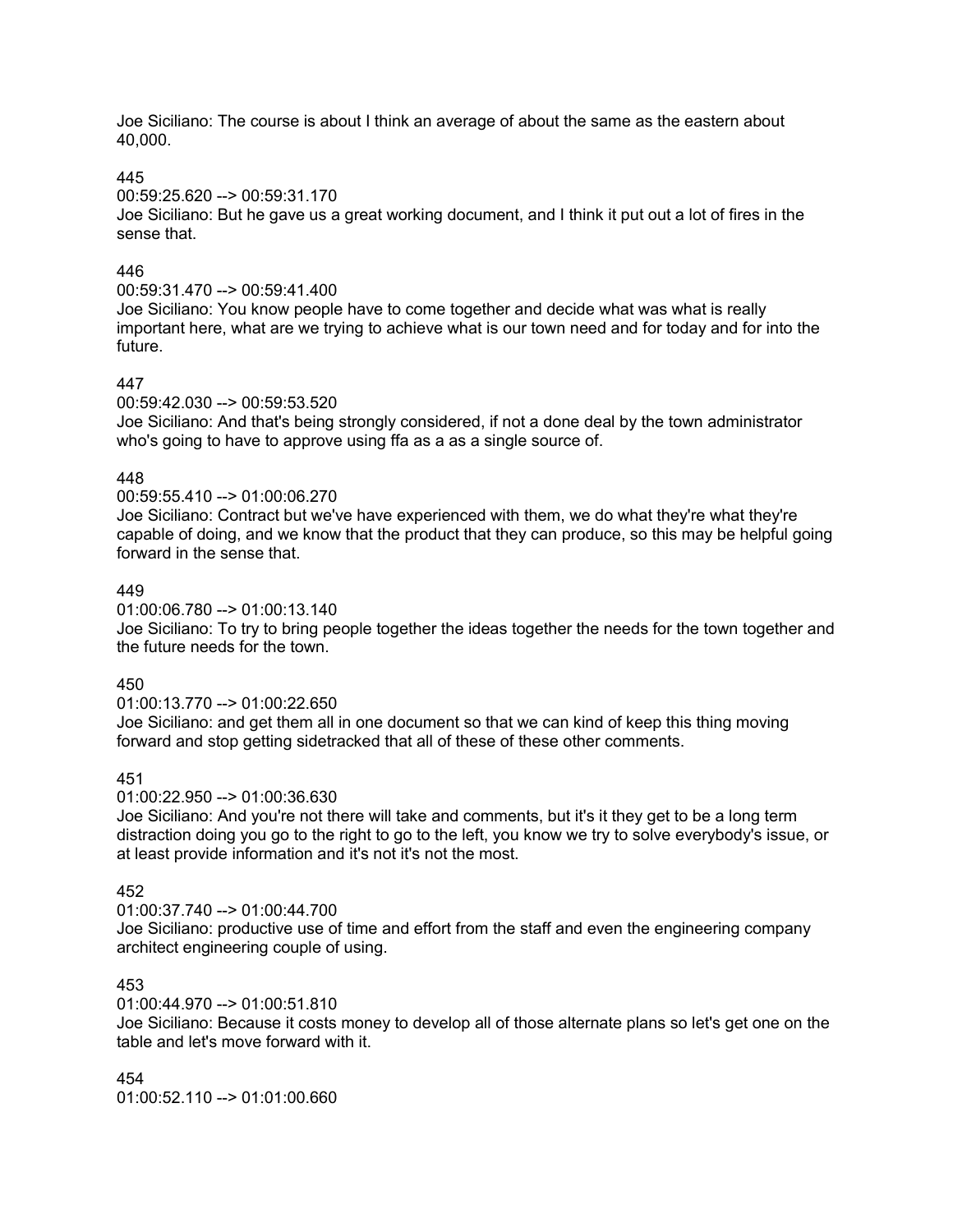Joe Siciliano: and try to redirect everybody, so we can focus on getting it done and whether that's it meeting you know, in its current location or.

455

01:01:01.290 --> 01:01:07.920

Joe Siciliano: Whatever the size of the buildings, going to be, whatever the assets of the building you're going to be and also see if it could raise some money to get it done so.

#### 456

### 01:01:08.310 --> 01:01:13.770

Joe Siciliano: So that's what we're really trying to do so, I just want to make that comment you may hear some more about that in the near future.

457

01:01:17.940 --> 01:01:18.780 Rick Loh: Like dropping.

### 458

01:01:18.900 --> 01:01:20.970 Scott Johnson: Anything else on that, though.

### 459

01:01:24.300 --> 01:01:25.740 Mike Bocchino: Can you guys hear me okay.

460

01:01:26.250 --> 01:01:26.730 Scott Johnson: yeah Mike.

461

01:01:27.360 --> 01:01:30.540 Mike Bocchino: I apologize that I video is not working well, but.

### 462

01:01:32.640 --> 01:01:45.240

Mike Bocchino: there's a lot of concern about the direction of what we're doing right now, as far as this, you know committees concern and where we're our focuses it's been and.

#### 463

01:01:46.350 --> 01:01:51.960 Mike Bocchino: I have to say, like at a certain point, I have come to realize that we.

#### 464

 $01:01:53.130 \rightarrow 01:01:55.110$ Mike Bocchino: really need to focus on the rink.

### 465

01:01:56.400 --> 01:01:58.080 Mike Bocchino: I think that the committee.

466 01:02:08.640 --> 01:02:09.390 Joe Siciliano: We lost your MIC.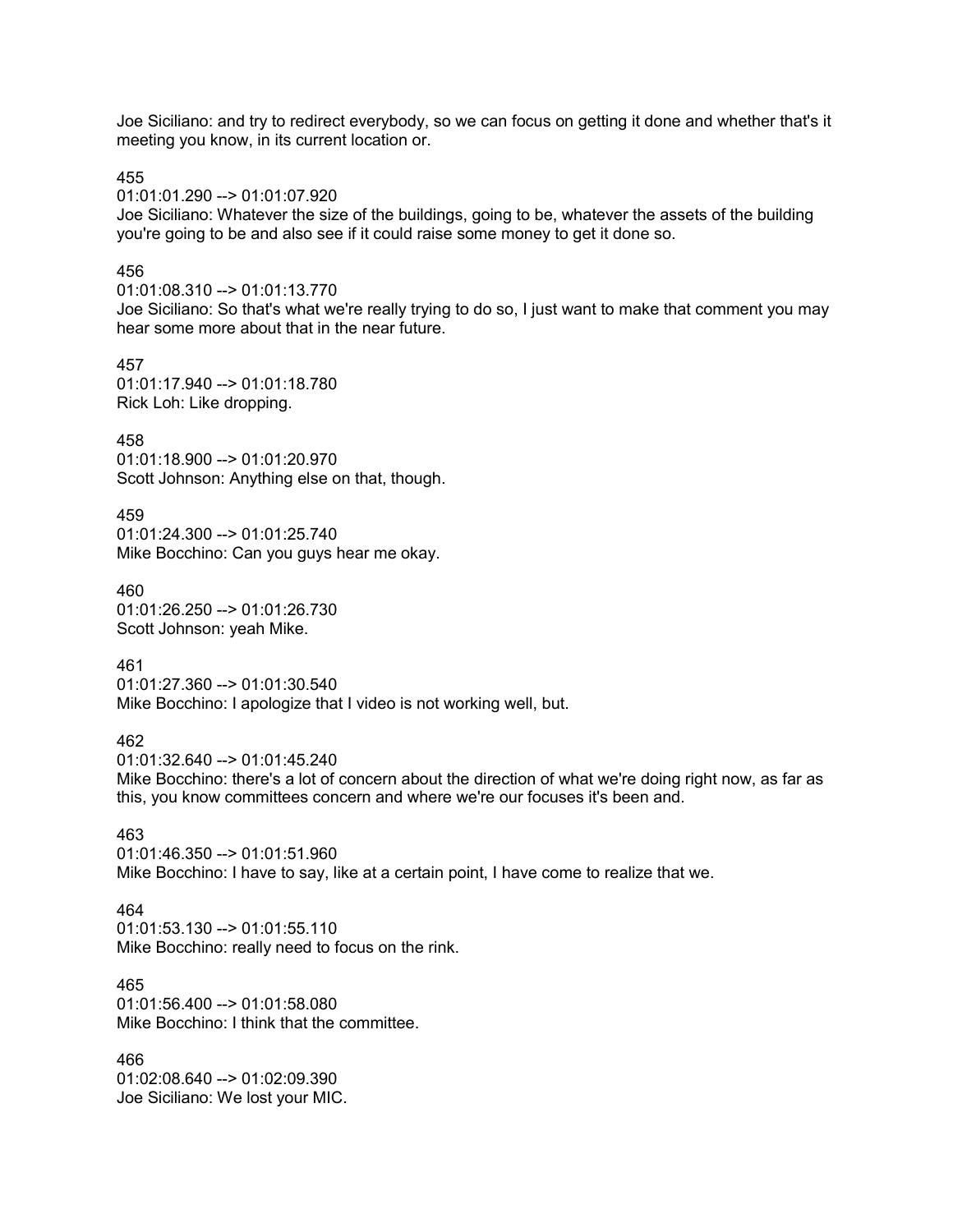467 01:02:14.610 --> 01:02:15.000 Rick Loh: You left.

# 468

01:02:15.870 --> 01:02:17.940 Joe Siciliano: We really lost you yeah.

### 469

01:02:20.820 --> 01:02:26.700 Rick Loh: Joe up this is rick i'll make a comment, I mean a lot of the opposition, we faced the one the way here.

470 01:02:27.960 --> 01:02:30.270 Rick Loh: was over the location of the rink.

471 01:02:31.470 --> 01:02:32.010 Rick Loh: and

# 472

01:02:32.340 --> 01:02:41.940

Rick Loh: It it there were so many unanswered questions that came came about because a location had not been decided upon and.

# 473

01:02:43.170 --> 01:02:53.880 Rick Loh: At this point in time, we are over that hurdle, and we, and we have the rank in the same location it's in a lot of the opposition that has been voiced to this point.

# 474

01:02:55.410 --> 01:03:02.430 Rick Loh: they'll find little things without a doubt, but the main issue that we faced was the location of the rank and that is behind us.

475 01:03:02.970 --> 01:03:04.350 Joe Siciliano: I think you're right yeah.

# 476

01:03:06.690 --> 01:03:12.810 Scott Johnson: So to do we feel confident that we have a potential location for the temporary rank.

477 01:03:13.800 --> 01:03:15.630 Joe Siciliano: Though what's not working.

# 478

01:03:18.060 --> 01:03:28.320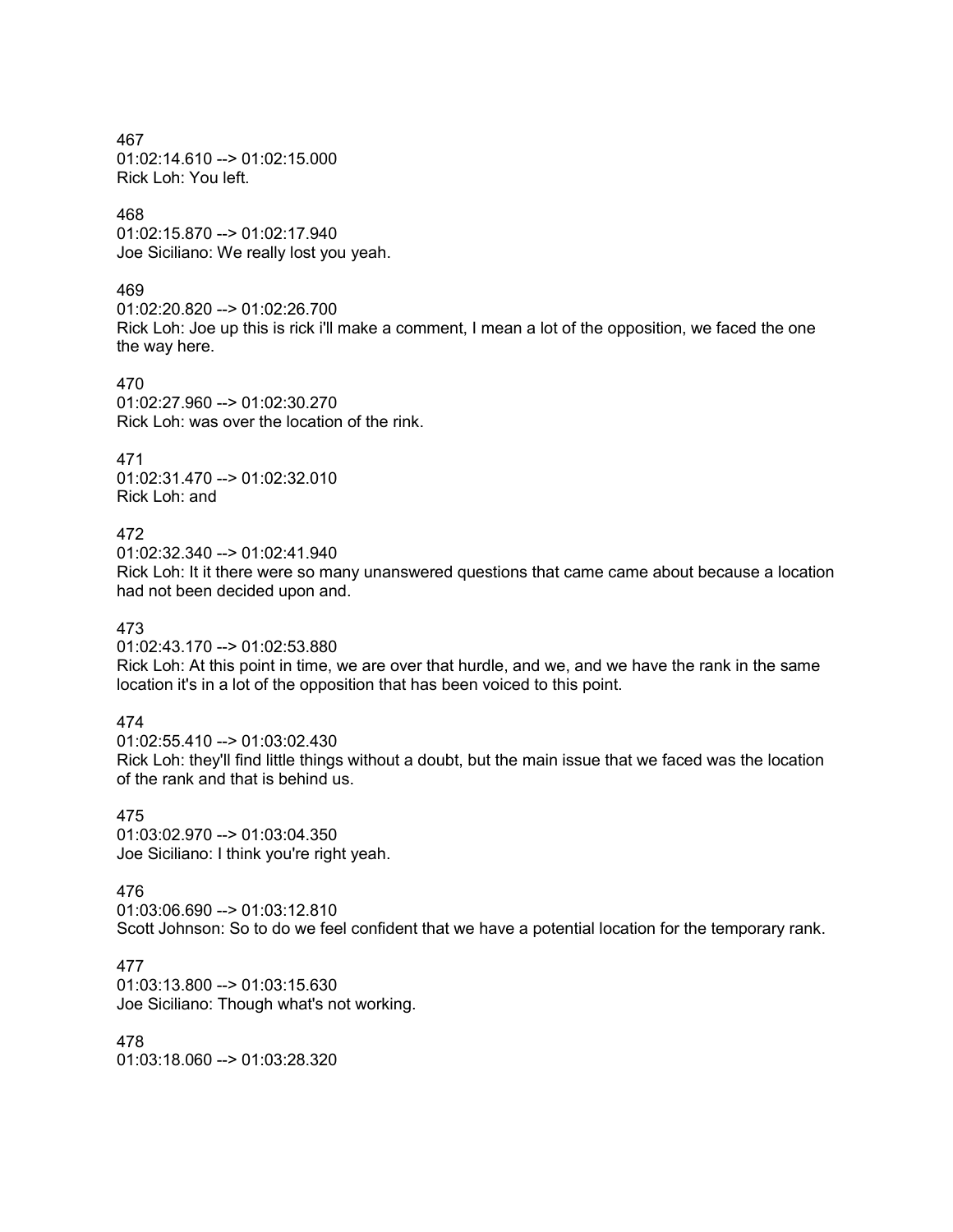Joe Siciliano: We kicked around a bunch of locations, we continue to look we met yesterday to have another meeting we're going to have one in two weeks we're trying to brainstorm some possibilities, but.

### 479

01:03:29.610 --> 01:03:36.180

Joe Siciliano: You know we're just trying to narrow down and because we need quite the sizable piece of property.

### 480

01:03:37.350 --> 01:03:43.200 Joe Siciliano: To put the put a temporary surface that it would be temporary, meaning six months temporary for two seasons.

### 481

01:03:45.030 --> 01:03:57.660

Rick Loh: yeah and six months as the outside, yes, it may not, it may not be the quite that much I mean if you count setting up and taking down, yes, maybe it gets that one but for people that.

#### 482

01:03:59.460 --> 01:03:59.970 Rick Loh: From p.

#### 483

01:04:01.140 --> 01:04:05.400 Rick Loh: A P amp Z standpoint, having it up for less than six months.

#### 484

01:04:06.990 --> 01:04:09.990 Rick Loh: makes P amp Z a lot more flexible, so.

#### 485

01:04:10.020 --> 01:04:10.860 Joe Siciliano: you're right yeah.

486 01:04:10.890 --> 01:04:12.810 Rick Loh: that's big that's a big piece of the puzzle.

#### 487

01:04:16.920 --> 01:04:19.050 Scott Johnson: Anything else on on the rank.

# 488

01:04:21.150 --> 01:04:25.770 Scott Johnson: Not so my only organizational stuff is.

# 489

01:04:28.110 --> 01:04:37.110 Scott Johnson: The first segments offices working on gift policy, so they submitted that to the law department and that's something that.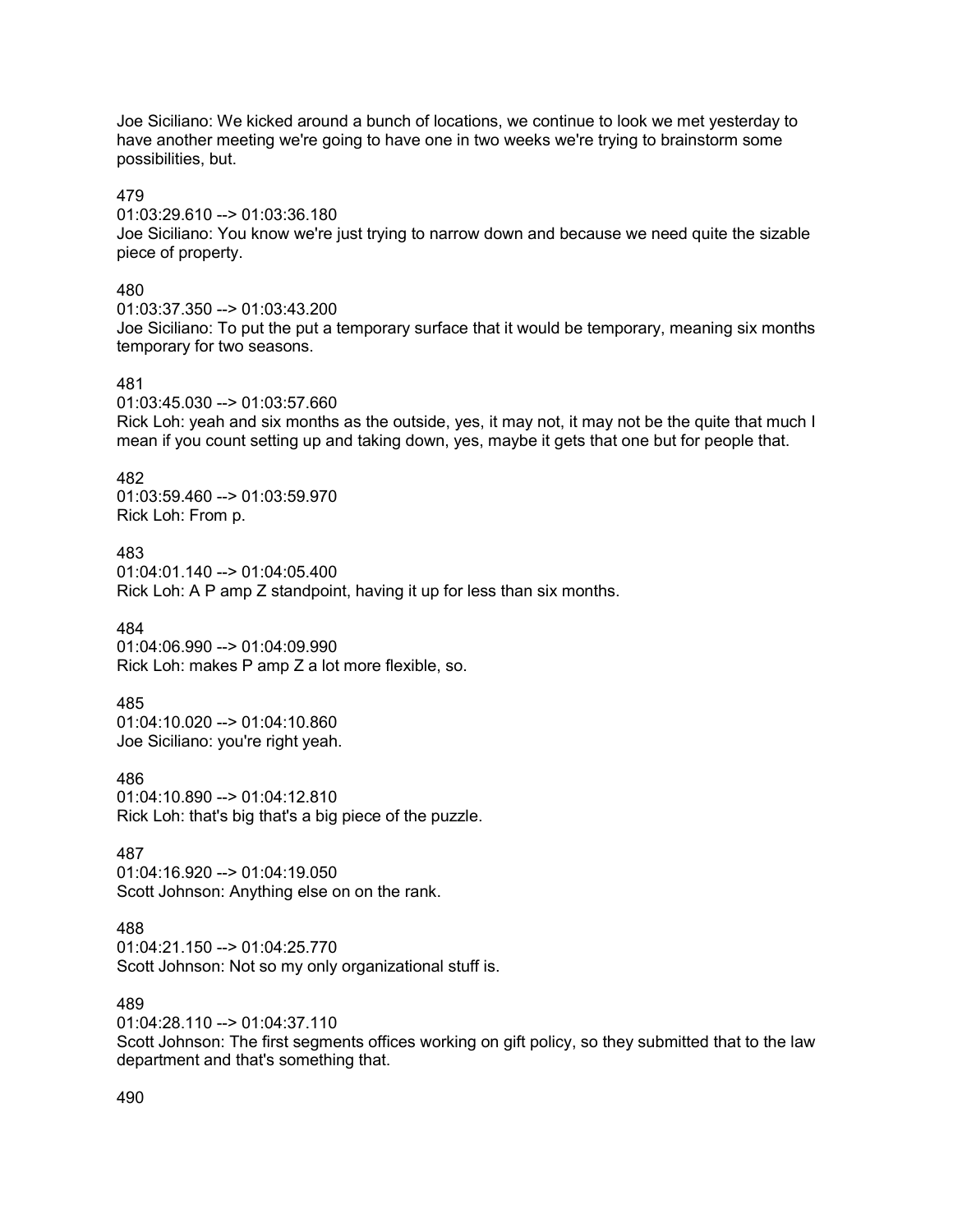01:04:38.460 --> 01:04:40.290

Scott Johnson: For Camille is going to be working on.

491

01:04:41.580 --> 01:04:47.010

Scott Johnson: I let them know that i'd be willing to help, and we are our experiences on that I think could be helpful.

# 492

01:04:49.410 --> 01:04:59.310

Scott Johnson: I did meet with the whole branch association on the civic Center and they were they were pleased I was actually a little surprised how how little they knew about it, so it was kind of interesting.

# 493

01:05:01.140 --> 01:05:02.580 Scott Johnson: But they were basically pleased.

# 494

01:05:03.810 --> 01:05:16.470

Scott Johnson: You know their their agenda focused on civic Center beanie on sidewalks that kind of stuff so they're happy with any they're happy with the civic Center so that's good news.

# 495

01:05:19.410 --> 01:05:34.080

Scott Johnson: check just one more retirement thing it's to say thank you to build a shock to I always i've always enjoyed working with her, she is diligence to ensure these to me she's fun, so I think she'll be miss shirley miss also.

# 496

01:05:36.270 --> 01:05:49.770

Scott Johnson: And then, Joe I guess with the final question I have for you guys is assuming we're on track let's assume we have in our team approval we're facing, and I know we have some current maintenance problems at the 600.

497 01:05:50.820 --> 01:05:53.010 Scott Johnson: we're facing that thing.

# 498

01:05:54.060 --> 01:05:56.070 Scott Johnson: He stopped pretty soon, are we.

# 499

01:05:57.120 --> 01:06:04.650 Joe Siciliano: Well, I think what we're trying to do is that because month is March is such a transition month weather wise, you know.

# 500

01:06:05.730 --> 01:06:15.510

Joe Siciliano: We you know not having gone through this approval process for the additional \$4 million we've you know provided opportunity to use the building.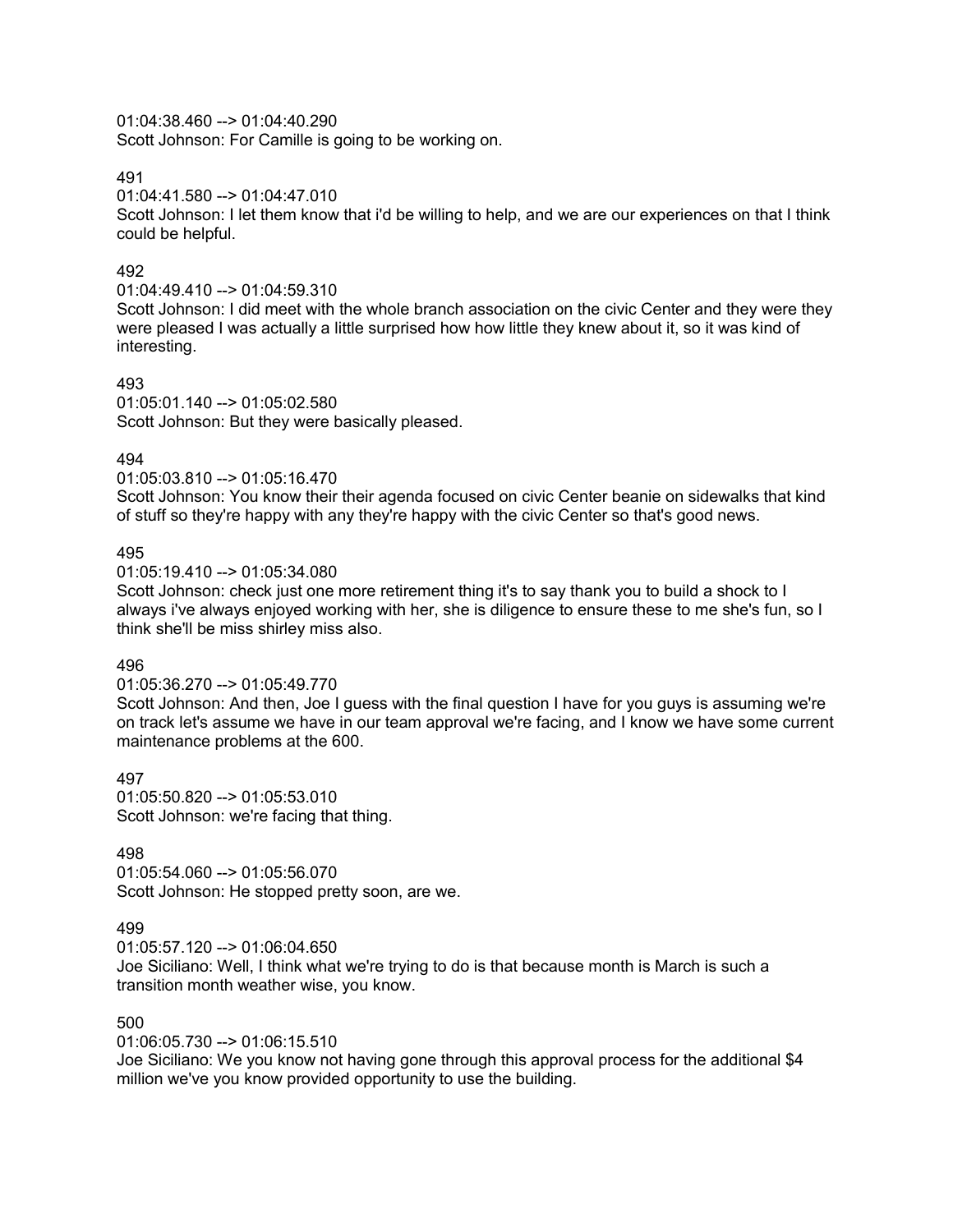#### 01:06:16.140 --> 01:06:26.130

Joe Siciliano: On a very limited basis, but we will continue, and I think people bought up getting the biggest advantage of all that, and some other meeting groups, and you know smaller things.

### 502

### 01:06:26.550 --> 01:06:40.800

Joe Siciliano: As I said, people are transitioning to another space and we'll take a we know the timing of getting the money approved on the 14th and then you know, being able to have that money available to to to.

#### 503

01:06:42.060 --> 01:06:51.930

Joe Siciliano: To put into the contract and get the contract administration going, I mean I would think that the contract administration will take you know the rest of March and half of April.

### 504

 $01:06:52.680 - \geq 01:06:58.440$ 

Joe Siciliano: But we'll take a serious look once we get the approvals, and what we'll do for the month of April at the East grand civic Center.

### 505

01:06:59.250 --> 01:07:07.620

Joe Siciliano: The weather starts to get better the days start to get longer we have definitely a couple big maintenance issues going on there that we're dealing with daily.

### 506

#### 01:07:08.100 --> 01:07:16.020

Joe Siciliano: And we're having a staffing issue because you know people who weren't even work for us have started to look for other temporary employment.

#### 507

#### 01:07:16.500 --> 01:07:26.580

Joe Siciliano: So we're good for the month of March and we'll see what the last two weeks of March spring we could conceivably close the building around April 1 and then.

### 508

01:07:27.090 --> 01:07:34.620

Joe Siciliano: While we're still in the contract administration face that contract, it will get a notice to proceed that's how it usually works.

#### 509

### 01:07:35.220 --> 01:07:44.970

Joe Siciliano: And so you know those are all in that realm of the month of the second half of March and the month of April depending how quickly, all of this comes together.

### 510

### 01:07:45.960 --> 01:07:53.520

Joe Siciliano: But so we may not, you know we'll we'll evaluate it after you know halfway through the month, but our goal would be.

511 01:07:54.240 --> 01:08:03.660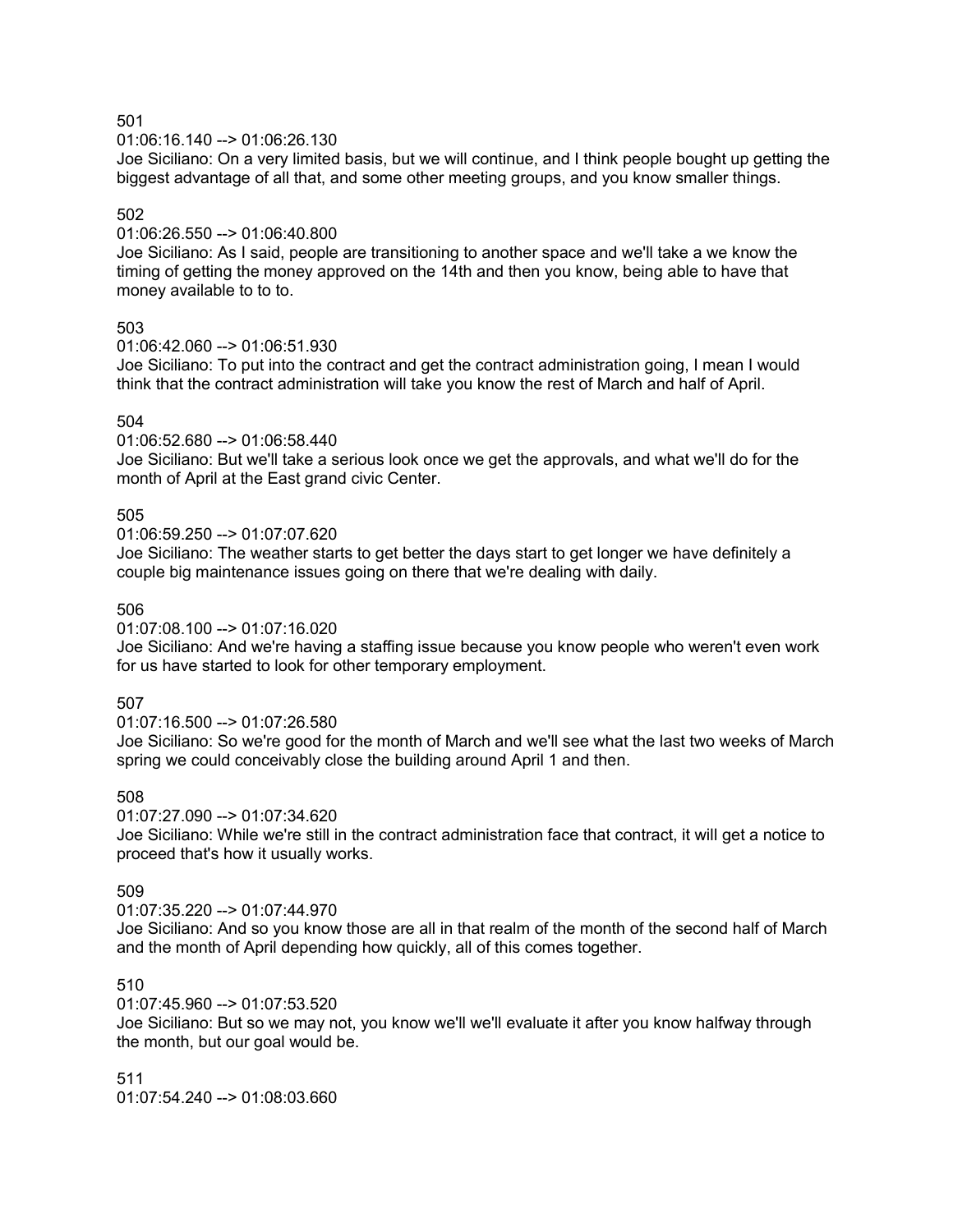Joe Siciliano: To try to close the building around eight the first the first of April was the first the first week second week we're not going to really go too much into this.

512

### 01:08:04.260 --> 01:08:10.530

Joe Siciliano: Because the contractor will hopefully get the contract sign it will get a notice to proceed and then he takes charge of the area.

# 513

### 01:08:10.980 --> 01:08:22.710

Joe Siciliano: And then the devil starts and the abatement, and they have to set up a work zone and all that other stuff so that goes over to the contractor and we have to be out at that point, so we are making some.

# 514

### 01:08:23.880 --> 01:08:36.810

Joe Siciliano: Limited preparations to remove items, a lot of the lot of the things that we wanted to move a bit moved already and a lot of the things that remain will be deviled with the building and well first off we go.

### 515

### 01:08:40.110 --> 01:08:43.740

Scott Johnson: Okay, any anything else on any of these items and hope so.

### 516

### 01:08:45.330 --> 01:09:02.100

Sue Bodson: Sorry, I just wanted, I just wanted to mention something that really hasn't been mentioned yet regarding our minnelli and that's the Greenwich fool environment park and i'm telling you that that project would not have come to fruition without him and Joe the two of them.

# 517

# 01:09:03.390 --> 01:09:24.060

Sue Bodson: I got involved in 2011 it open and it it had already been in the works for several years and we opened the pool in 2018 so is a very long haul and thank you, Joe and our both it would not be there without the two of them, so I had to mention that.

# 518

#### 01:09:25.590 --> 01:09:36.570

Joe Siciliano: But thank you Sue and we appreciate the partnership with the League always a great partner to be involved with and i'll take a leak project any day that week okay so.

# 519

# 01:09:37.320 --> 01:09:43.830

Joe Siciliano: they're they're organized they they know how to get the mission done and they know how to keep us the town employees on track.

# 520

# 01:09:44.820 --> 01:09:56.430

Joe Siciliano: And I say that when I say that, but obviously because we are scattered so many different directions that we do get distracted throughout the whole day we were not working on one project working on many things.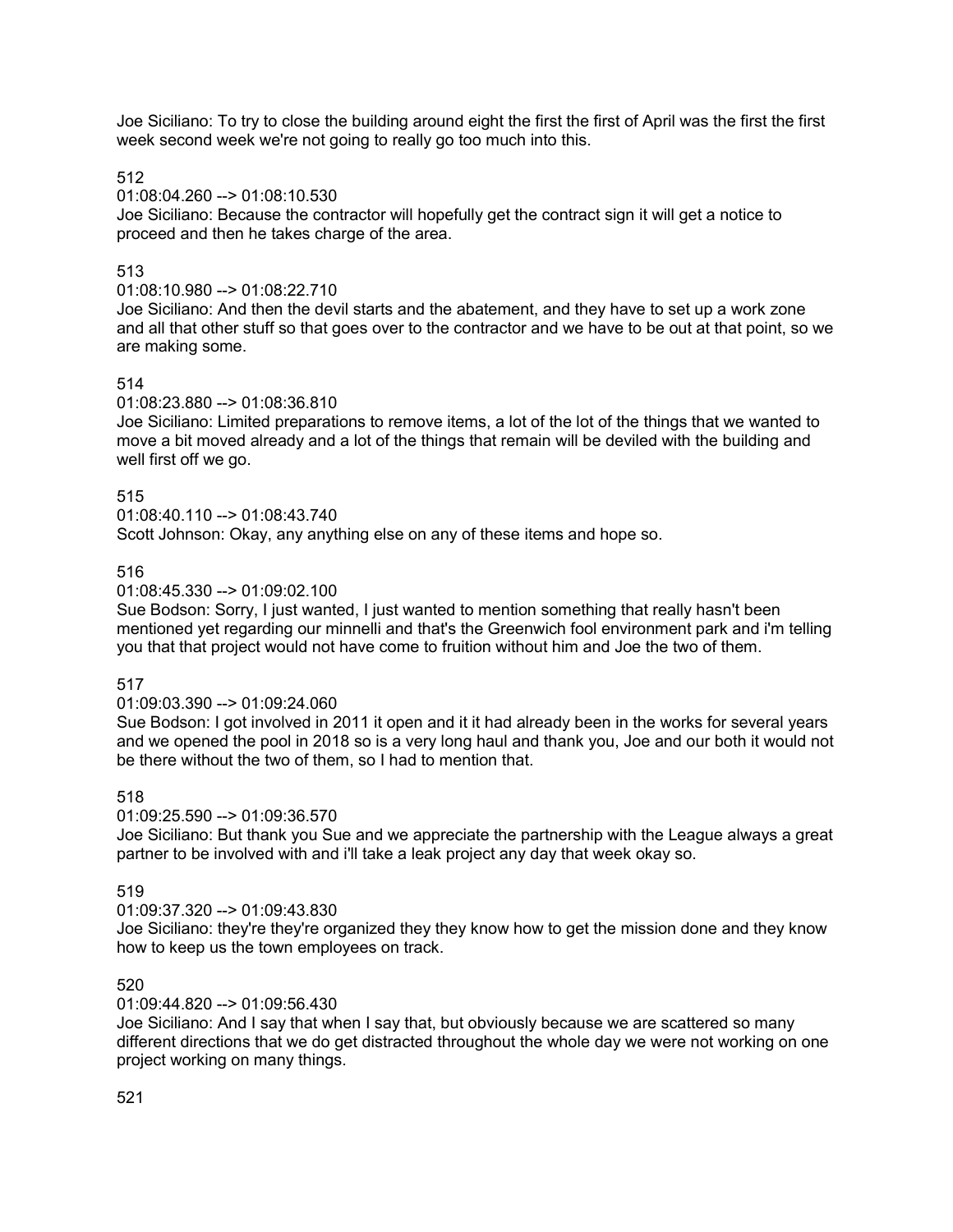# 01:09:56.760 --> 01:10:02.310

Joe Siciliano: And so having a good partner that keeps you on track your success that's how this works.

### 522

01:10:05.730 --> 01:10:13.590

Scott Johnson: Thank you, thanks thanks for thanks for doing that so So is there any any new matters anybody have any new matters to bring.

#### 523

01:10:16.260 --> 01:10:18.630 Scott Johnson: there's already public comment.

#### 524

01:10:22.590 --> 01:10:28.980 Scott Johnson: I so Tracy do you, by any chance to know who's our art our team liaison now you know.

### 525

01:10:30.060 --> 01:10:30.990 Scott Johnson: Because I don't know.

526 01:10:32.820 --> 01:10:34.440 Tracy Freedman: If it's Liz Eckert.

527 01:10:35.430 --> 01:10:35.880 Tracy Freedman: Okay.

### 528

01:10:36.720 --> 01:10:41.310 Joe Siciliano: yeah that's correct the right I couldn't I didn't have my list, but I couldn't remember okay okay.

529 01:10:41.340 --> 01:10:41.970 Scott Johnson: Good thanks.

530 01:10:43.350 --> 01:10:48.270 Scott Johnson: Alright, so um anybody want to make a motion to adjourn on the new.

# 531

01:10:51.540 --> 01:10:52.650 Rick Loh: i'll make a motion to adjourn.

# 532

01:10:53.310 --> 01:10:54.300 You by seven.

533 01:10:56.820 --> 01:11:02.250